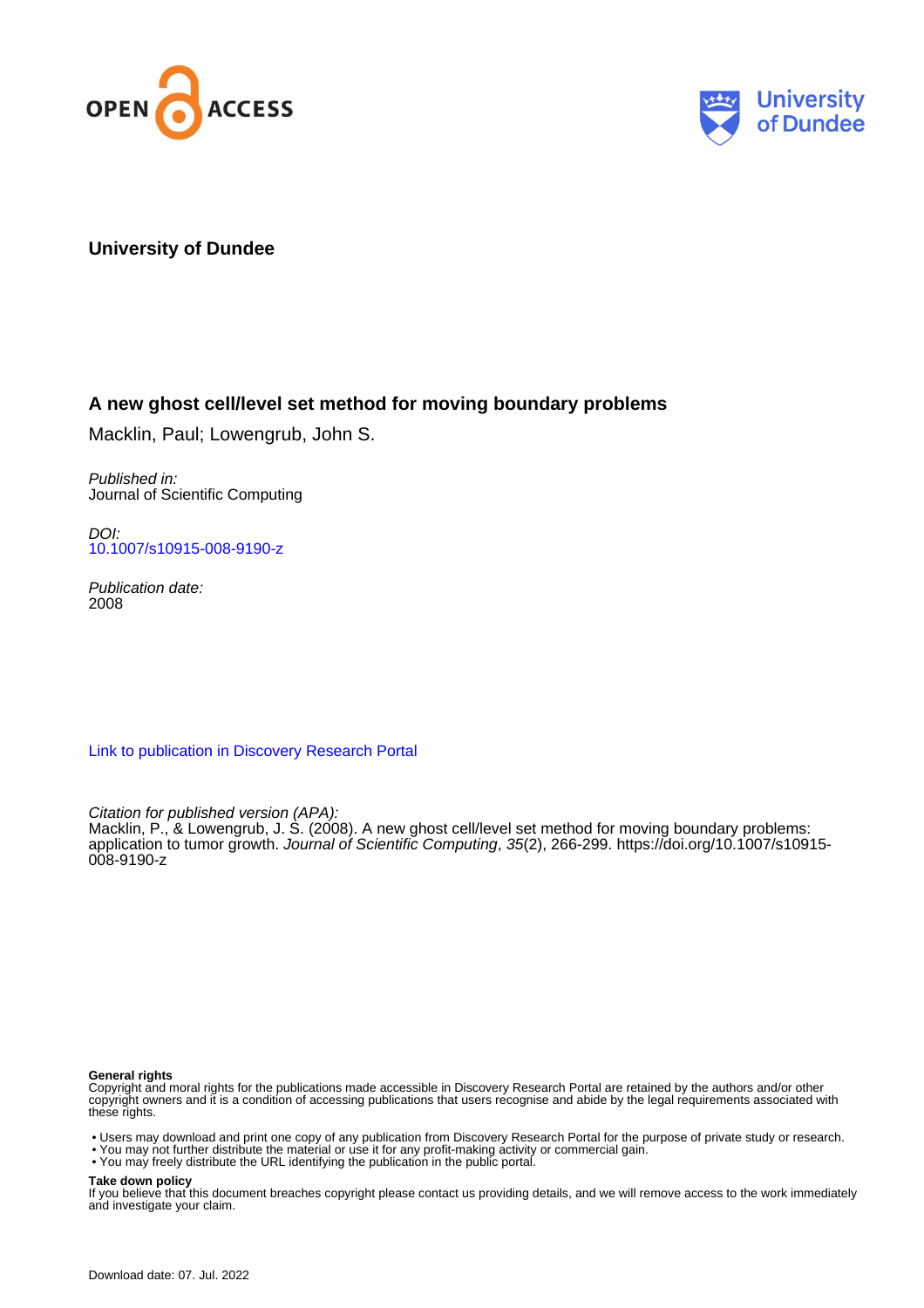# A New Ghost Cell/Level Set Method for Moving Boundary Problems: Application to Tumor Growth

Paul Macklin · John S. Lowengrub

Received: September 14, 2007 / Accepted: date

Abstract In this paper, we present a ghost cell/level set method for the evolution of interfaces whose normal velocity depend upon the solutions of linear and nonlinear quasi-steady reaction-diffusion equations with curvature-dependent boundary conditions. Our technique includes a ghost cell method that accurately discretizes normal derivative jump boundary conditions without smearing jumps in the tangential derivative; a new iterative method for solving linear and nonlinear quasi-steady reaction-diffusion equations; an adaptive discretization to compute the curvature and normal vectors; and a new discrete approximation to the Heaviside function. We present numerical examples that demonstrate better than 1.5-order convergence for problems where traditional ghost cell methods either fail to converge or attain at best sub-linear accuracy. We apply our techniques to a model of tumor growth in complex, heterogeneous tissues that consists of a nonlinear nutrient equation and a pressure equation with geometry-dependent jump boundary conditions. We simulate the growth of *glioblastoma* (an aggressive brain tumor) into a large, 1 cm square of brain tissue that includes heterogeneous nutrient delivery and varied biomechanical characteristics (white matter, gray matter, cerebrospinal fluid, and bone), and we observe growth morphologies that are highly dependent upon the variations of the tissue characteristics–an effect observed in real tumor growth.

Paul Macklin

John Lowengrub Dept. of Mathematics, 103 MSTB, University of California, Irvine, CA 92697 Tel.: +123-45-678910 Fax: +123-45-678910 E-mail: lowengrub@math.uci.edu www: http://math.uci.edu/∼lowengrb

SHIS, 7000 Fannin, Suite 600, U. of Texas Health Science Center, Houston, TX 77030 www: http://biomathematics.shis.uth.tmc.edu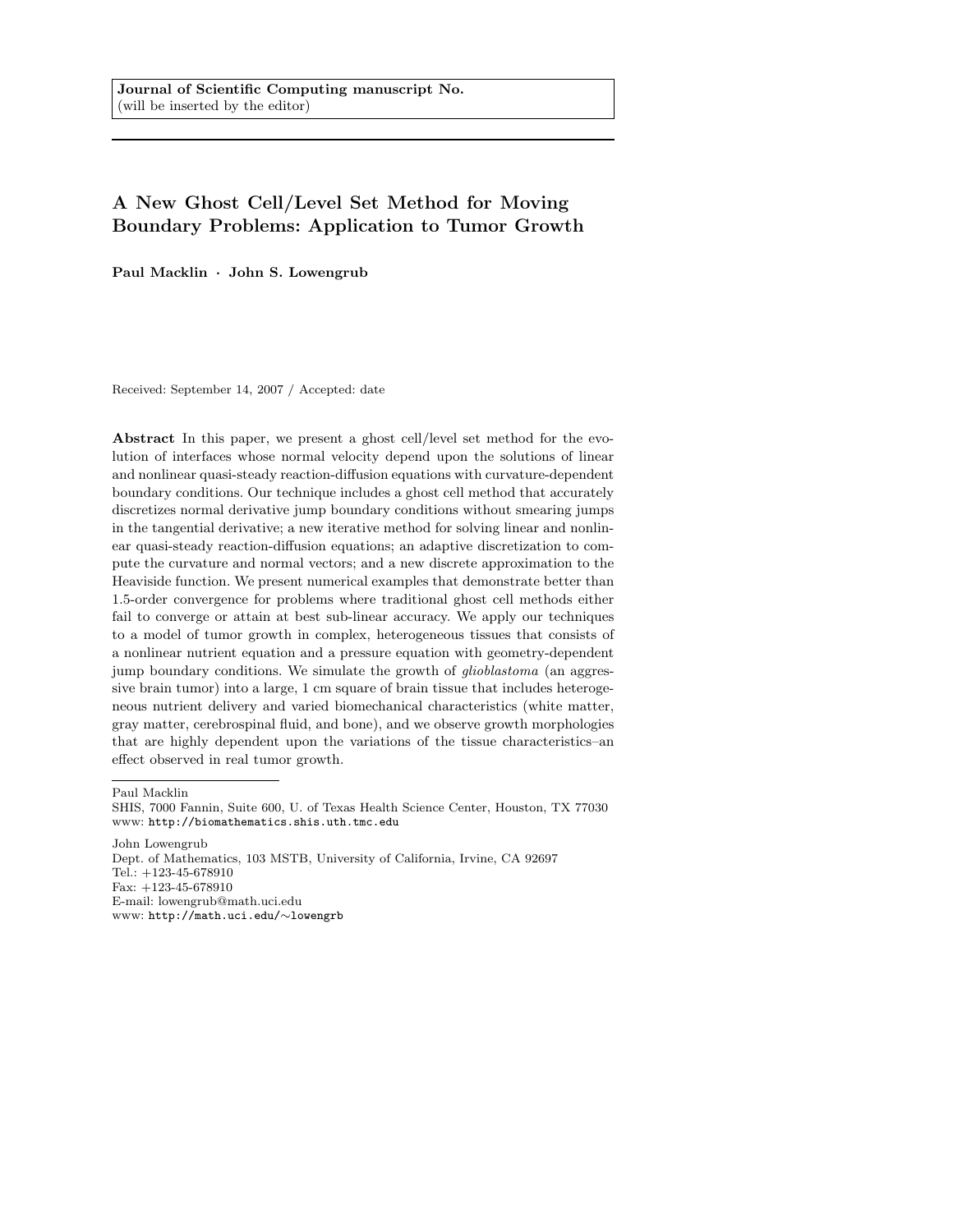Keywords ghost fluid method · ghost cell method · level set method · tumor growth · NAGSI · nonlinear elliptic equations · Heaviside function · heterogeneous media · heterogeneous tissue structure · adaptive normal vector calculation · normal derivative jump boundary condition · Poisson equation

Mathematics Subject Classification (2000) 35 · 65 · 92

#### 1 Introduction

The algorithms we develop in this paper are motivated by our interest in modeling tumor growth in complex, heterogeneous tissues. Cancer is a fundamental scientific and societal problem, and in the past several decades, intensive research has been focused on understanding the complexity of cancer progression, developing new therapies, and formulating optimal treatment protocols. While much work has been done in the mathematical community on tumor modeling (e.g., see the reviews [4, 9, 8, 11, 48,47]), to date there has been little work in modeling tumor growth in realistic, heterogeneous tissues on large spatial scales. The methods we present in this paper will provide the foundation for a biologically-detailed millimeter-to-centimeter-scale model of tumor growth in heterogeneous tissues with realistic features (e.g., mechanically soft and hard regions, bone, and inhomogeneous nutrient delivery) [6,35, 37]. However, the methods described in this paper have applications beyond the tumor growth context and can be applied to general systems of linear and nonlinear quasi-steady reaction-diffusion problems on moving, heterogeneous domains.

In previous work [36, 38–40], we investigated simpler models of tumor growth using a level set/ghost fluid method that we developed in [36] and [38]; our technique tested second-order accurate when applied to interior problems, including the tumor growth model. (Hereafter, we refer to ghost fluid methods as ghost cell methods to emphasize that they have applications beyond fluid mechanics.) In [39], we improved the accuracy and robustness of level set-based curvature calculations in cases where two interfaces are in close contact, and we extended our approach to the two-sided problem in [40]. However, this work still smeared any jumps in the tangential derivative across the interface, assumed homogeneous tumor microenvironments (with piecewise constant biophysical parameters) and was not capable of simulating growth into complex tissue structures. We note that Zheng et al. [57] and Hogea et al. [28] have also used level set methods to study tumor growth and angiogenesis, but this work also assumed homogeneous tissues and used lower-order accurate level set methods. Frieboes et al. [19, 18] and Wise et al. [54] have begun studying 3D tumor growth using a diffuse interface approach, while others have begun studying the tumor problem using multiphase mixture models (e.g., see [5], [10], and [12]). Still others use discrete models, such as cellular automata and agents (e.g., see [1], [7], and [11] for some recent examples).

In this paper, we present a ghost cell/level set method for the evolution of interfaces whose normal velocity depend upon the solutions of linear and nonlin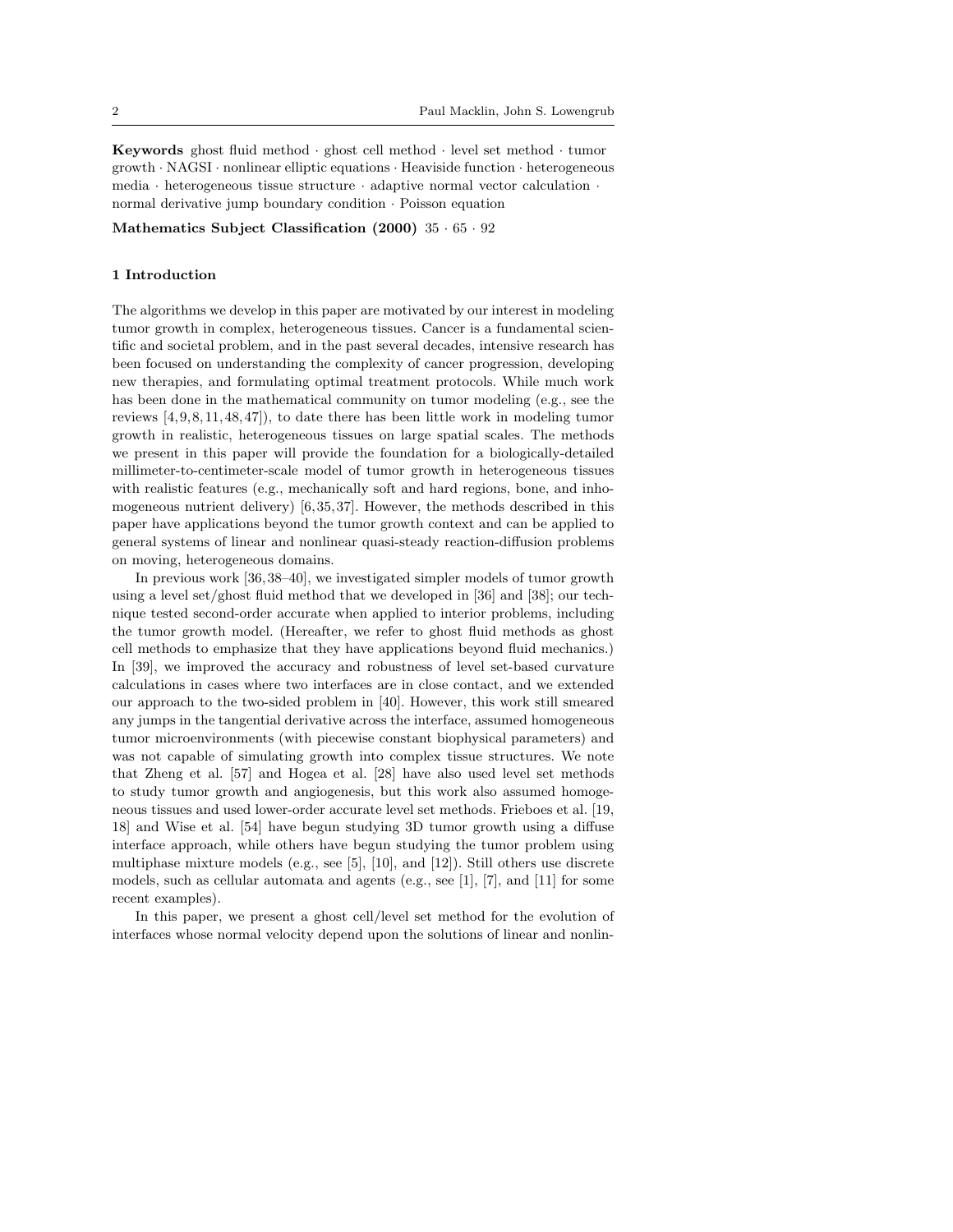ear quasi-steady reaction-diffusion equations with curvature-dependent boundary conditions. We introduce a new normal derivative jump discretization for the ghost cell method that accurately discretizes the jump without numerically smearing any tangential derivative jump. In this approach, the normal jump is written as a combination of two grid-aligned jumps that are easier to compute. This addresses a longstanding problem with the ghost cell method, and in numerical testing, our extended ghost cell method achieves better than 1.5-order accuracy in cases where the traditional normal derivative jump stencil either fails to converge or attains sub-first-order accuracy, regardless of mesh refinement. We also present a new adaptive normal vector calculation that allows us to robustly calculate appropriate normal vectors even in the presence of multiple, non-convex regions; we use this new adaptive normal vector discretization in our improved ghost cell method.

To solve nonlinear quasi-steady reaction-diffusion equations on large domains, we developed a nonlinear adaptive Gauss-Seidel-type iterative method (NAGSI) that can solve both linear and nonlinear problems using a localized update on a regular Cartesian mesh, and is fully compatible with ghost cell extrapolations. NAGSI is an adaptive solution method that builds upon earlier Gauss-Seideltype iterative (GSI) methods by using a dynamic selection criterion to focus computational effort without the need for a complex adaptive mesh. We find that NAGSI is second-order accurate when used to solve a variety of linear and nonlinear problems, and its adaptivity achieves between a 10% and 50% reduction in computational time when compared to identical GSI methods without our adaptivity.

We apply these techniques to nonlinear moving boundary problems, where the velocity of the boundary depends upon the gradients of linear and nonlinear quasi-steady reaction-diffusion equations. When testing on a modified Hele-Shaw flow problem, our overall method demonstrates second-order accuracy. In the Hele-Shaw type problem, we simulate a growing drop of incompressible fluid in a medium with heterogeneous permeability; the drop grows preferentially in the regions of highest permeability. We also apply the techniques developed in this paper to model the growth of glioblastoma (an aggressive brain tumor) in a large  $(1 \text{ cm } \times 1 \text{ cm})$ , heterogeneous section of brain tissue, including white and gray matter with differing biomechanical properties, cerebrospinal fluid, and bone. The numerical advances presented in this paper enabled us to solve this complex problem in a short period of time (under 24 hours of computation) while observing new behavior, such as preferential growth of the tumor in regions of reduced biomechancial resistance.

The outline of this paper is as follows. In Section 2, we introduce the general system of quasi-steady, linear and nonlinear reaction-diffusion equations that we solve on moving domains. In Section 3, we discuss the level set method, present our techniques for robustly and accurately calculating geometric quantities (i.e., curvature and normal vectors), introduce the ghost cell method, present our new normal derivative jump discretization that preserves the tangential derivative jump, and introduce our nonlinear adaptive Gauss-Seidel-type iterative (NAGSI)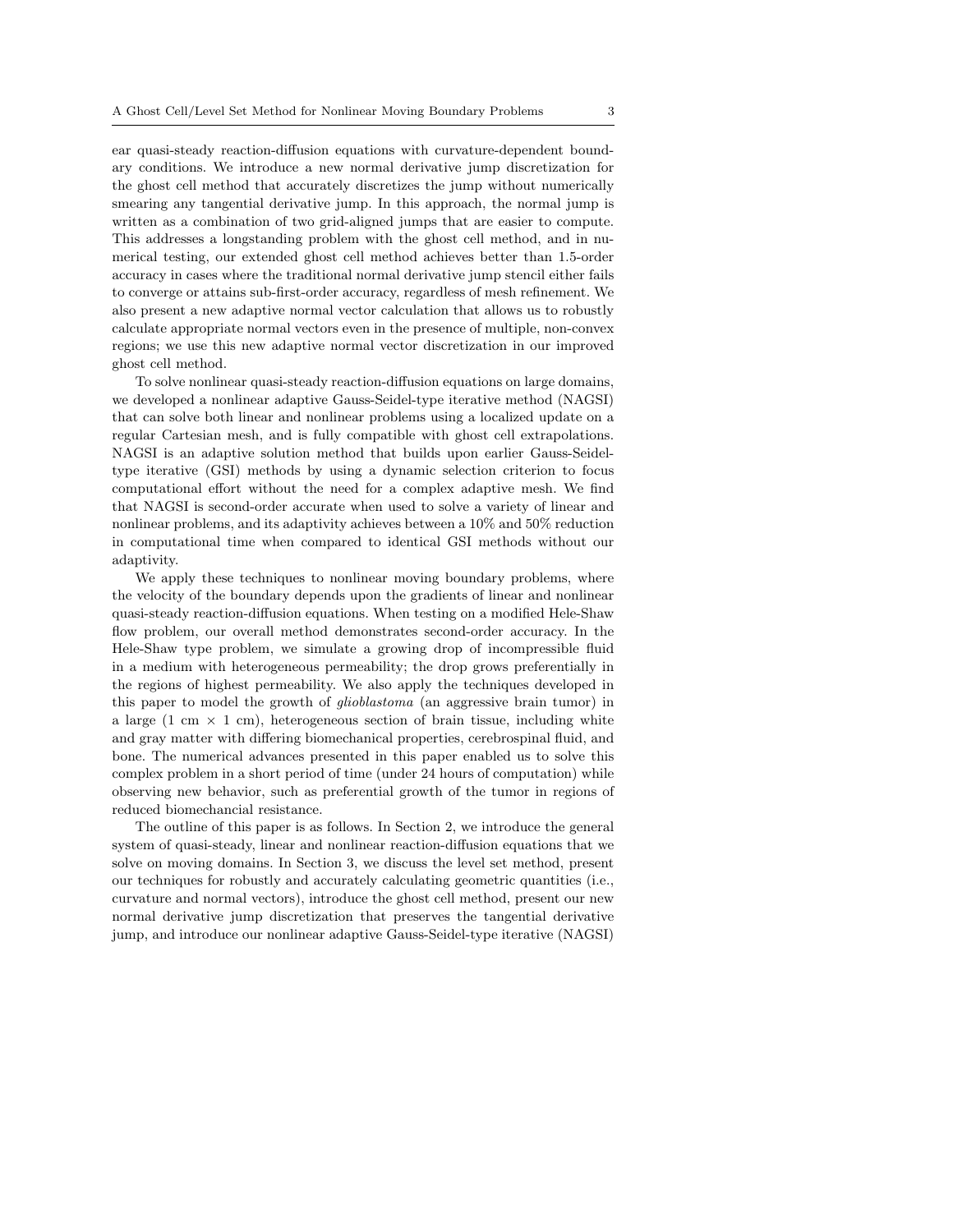

Fig. 1 Regions for the general nonlinear quasi-steady reaction-diffusion moving boundary system.

scheme for solving linear and nonlinear quasi-steady reaction-diffusion equations. We close Section 3 by combining these techniques to solve the general system presented in Section 2. In Section 4, we test the numerical convergence of our new ghost cell method using the new normal derivative jump discretization and the NAGSI solver, as well as our overall technique. In Section 5, we present examples derived from Hele-Shaw flow in a heterogeneous material and tumor growth in a complex, heterogeneous simulated tissue. We discuss our results and future work in Section 6.

#### 2 The Equations for the Quasi-Steady Reaction-Diffusion System

We wish to solve systems of (potentially nonlinear) quasi-steady reaction-diffusion equations on a domain  $\mathcal D$  that is divided into two subdomains  $\Omega(t)$  and  $\Omega^c(t)$  by a moving interface  $\Sigma(t)$ . See Figure 1. The interface  $\Sigma(t)$  evolves with a velocity that depends upon the gradients of these solutions. That is, we solve for a system of functions  $p_1, p_2, \ldots, p_k$  on D with that satisfy equations of the form

$$
0 = \nabla \cdot (D_i(\mathbf{x}, t, p_i) \nabla p_i) + f_{R,i}(\mathbf{x}, t, p_1, \cdots, p_i) p_i
$$
  
+
$$
f_{S,i}(\mathbf{x}, t, p_1, \cdots, p_i)
$$
 (1)

on  $\mathcal{D}\backslash\mathcal{Z}$ , coupled with jump boundary conditions

$$
[p_i] = g_i \tag{2}
$$

$$
[D_i \nabla p_i \cdot \mathbf{n}] = h_i \tag{3}
$$

on  $\Sigma$  and either Dirichlet, Neumann, or extrapolation (extrapolated from the interior of the domain) boundary conditions on  $\partial \mathcal{D}$ . Here, **n** is the outward unit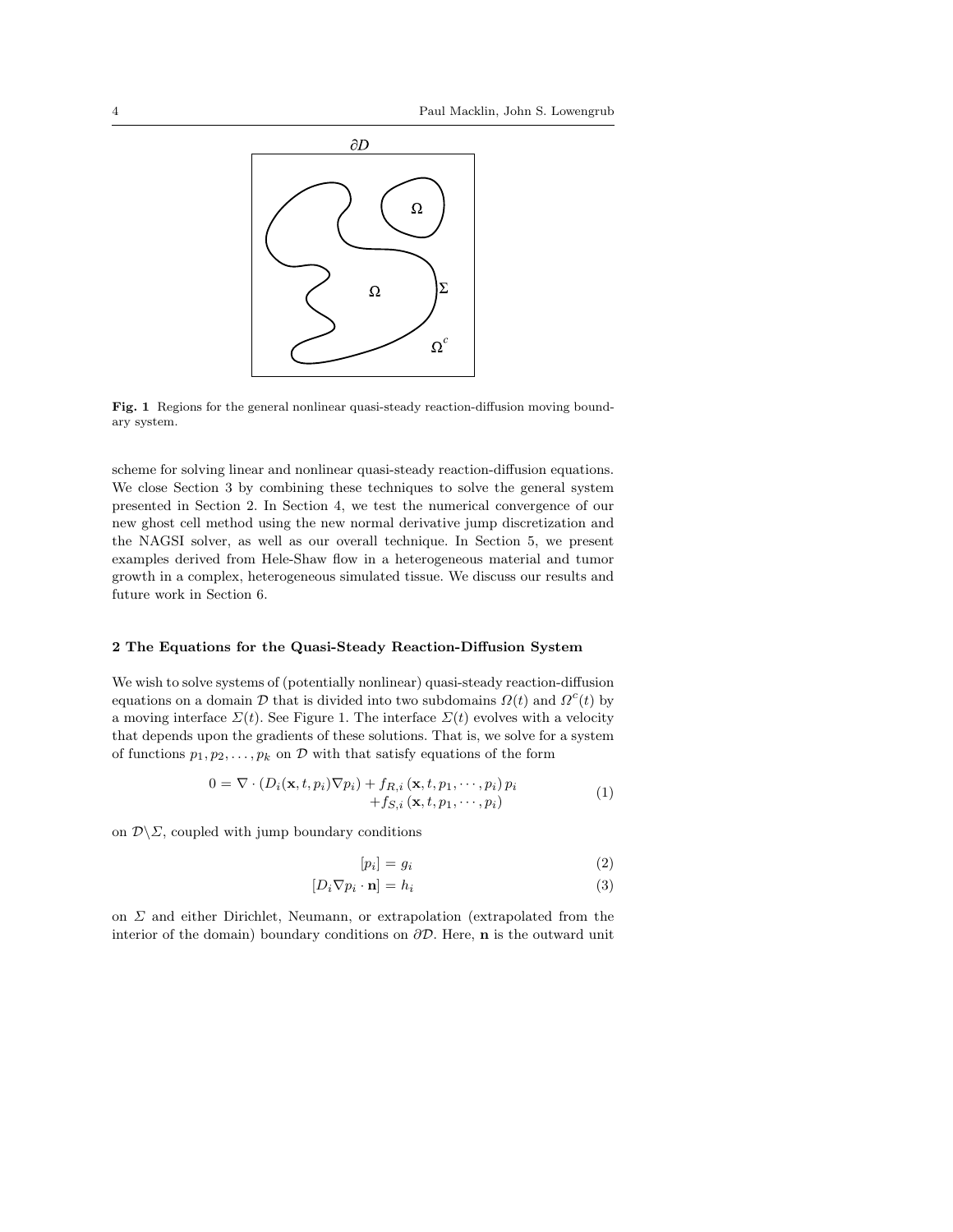normal vector (pointing into  $\Omega^c$ ), and we define a jump in a quantity q at a point  $\mathbf{x}_{\Sigma} \in \Sigma$  by

$$
\begin{aligned} \left[q(\mathbf{x})\right] &= q_{in} - q_{out} \\ &= \lim_{\Omega \ni \mathbf{x} \to \mathbf{x}_{\Sigma}} q\left(\mathbf{x}\right) - \lim_{\Omega^c \ni \mathbf{x} \to \mathbf{x}_{\Sigma}} q\left(\mathbf{x}\right). \end{aligned} \tag{4}
$$

In the case where  $g_i = 0$  and  $h_i = 0$ , this reduces to a regular (linear or nonlinear) diffusion problem throughout the domain D.

The interfacial outward normal velocity  $V$  is given by

$$
V = \sum_{i=1}^{k} \alpha_i \nabla p_i \cdot \mathbf{n}.
$$
 (5)

#### 3 Numerical Solution Techniques

Before discussing our solution technique for the overall system, we introduce the key methods that will be required. Our overall technique is centered around a level set/ghost cell method which we first developed for a tumor growth problem in [36], [38], [39], and [40]. For completeness, we shall describe the overall approach, with a focus on new improvements in the method.

#### 3.1 Narrow Band/Local Level Set Method

Level set methods were first developed by Osher and Sethian in [45] and have been used to study the evolution of moving surfaces that experience frequent topology changes (e.g., merger of regions and fragmentation), particularly in the contexts of fluid mechanics and computer graphics. (See the books [49, 44] and references [45, 43, 50].) In the level set method, the location of a region  $\Omega$  is captured implicitly by introducing an auxilliary signed distance function  $\phi$  that satisfies  $\overline{a}$ 

$$
\begin{cases}\n\phi(\mathbf{x}) < 0 & \mathbf{x} \in \Omega \\
\phi(\mathbf{x}) = 0 & \mathbf{x} \in \Sigma = \partial\Omega \\
\phi(\mathbf{x}) > 0 & \mathbf{x} \notin \Omega \\
|\nabla\phi(\mathbf{x})| \equiv 1.\n\end{cases} \tag{6}
$$

In the level set approach, instead of explicitly tracking the position of interface  $\Sigma$  and manually handling topology changes, the level set function is updated by solving a PDE, which automatically accounts for the interface motion and all topology changes. If  $V$  is the outward normal velocity of the interface, then we update the position of the interface implicitly via

$$
\phi_t + \widetilde{V} |\nabla \phi| = 0,\tag{7}
$$

where  $\tilde{V}$  is an extension of V off of the interface. The extension  $\tilde{V}$  is often obtained using a Hamilton-Jacobi PDE. (e.g., see [56] and [2].) The fast marching method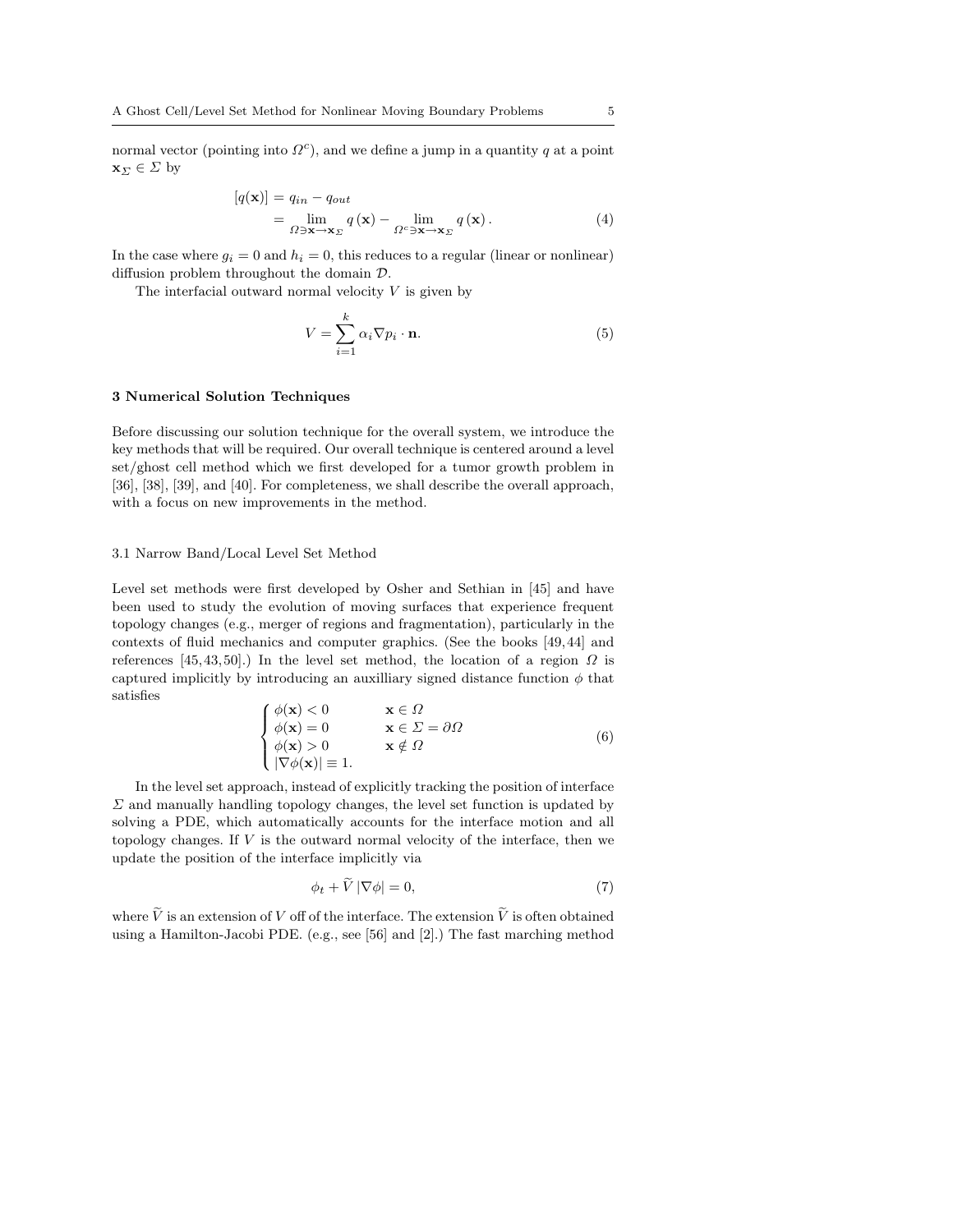developed by Adalsteinsson and Sethian in [3] constructs an extension  $\tilde{V}$  while simultaneously reinitializing the level set function using an ordered sequence of discrete operations, but is only first-order accurate. In [38] we developed a bilinear extension technique that is both faster and more accurate than the traditional, PDE-based approach.

Solving (7) can introduce numerical error into the level set function that perturbs it away from being a distance function, even for special choices of  $\tilde{V}$ that are constant in the normal direction from the interface [2, 49] and thereby preserve distance functions. This is compensated for by reinitializing the level set function at regular intervals by solving

$$
\phi_{\tau} = \text{sign}(\phi^0) \left( 1 - |\nabla \phi| \right) \tag{8}
$$

to steady state [46,52]. Here,  $\tau$  is pseudo-time, and  $\phi^0$  is the original level set function prior to the reinitialization.

We discretize the spatial operator  $|\nabla \phi|$  in (7) and (8) using the fifth-order weighted essentially non-oscillatory (WENO) method [30, 29], and we discretize pseudo-time in (8) using the third-order total variation-diminishing Runge-Kutta method (TVD-RK) from [25] and [26]. Due to the computational cost and the complexity of our tumor system, we currently discretize time in (7) using a forward Euler algorithm and a small step size. We discretize the sign function as in [52].

Lastly, because the primary purpose of a level set function is to track the position of the interface  $\Sigma$  over time, its accuracy is most important on and near the interface. To find the best compromise between accuracy and computational efficiency, we seek to update  $\phi$  only as much as is necessary to accurately advect the interface. This can be done using the narrow band/local level set technique [41,46]. Given an initialized level set function  $\phi$ , only the points that fall within a fixed distance of the interface are updated during level set operations (e.g., velocity extensions and level set reinitialization). In the level set context, the narrow band can be identified by

$$
\{\mathbf x : |\phi(\mathbf x)| \le R\},\tag{9}
$$

where  $R > 0$  is a fixed constant that is chosen to suit the problem. In our work with the tumor problem, we use  $R = 20\Delta x$ . In some cases, we shall use a semiband  $\{x : \phi(x) \leq R\}.$ 

### 3.2 Calculating Geometric Quantities

One of the advantages of the level set method is that the level function encodes all the geometric information. In particular, the outward-facing normal vector  $\bf{n}$ is given by

$$
\mathbf{n} = \frac{\nabla \phi}{|\nabla \phi|},\tag{10}
$$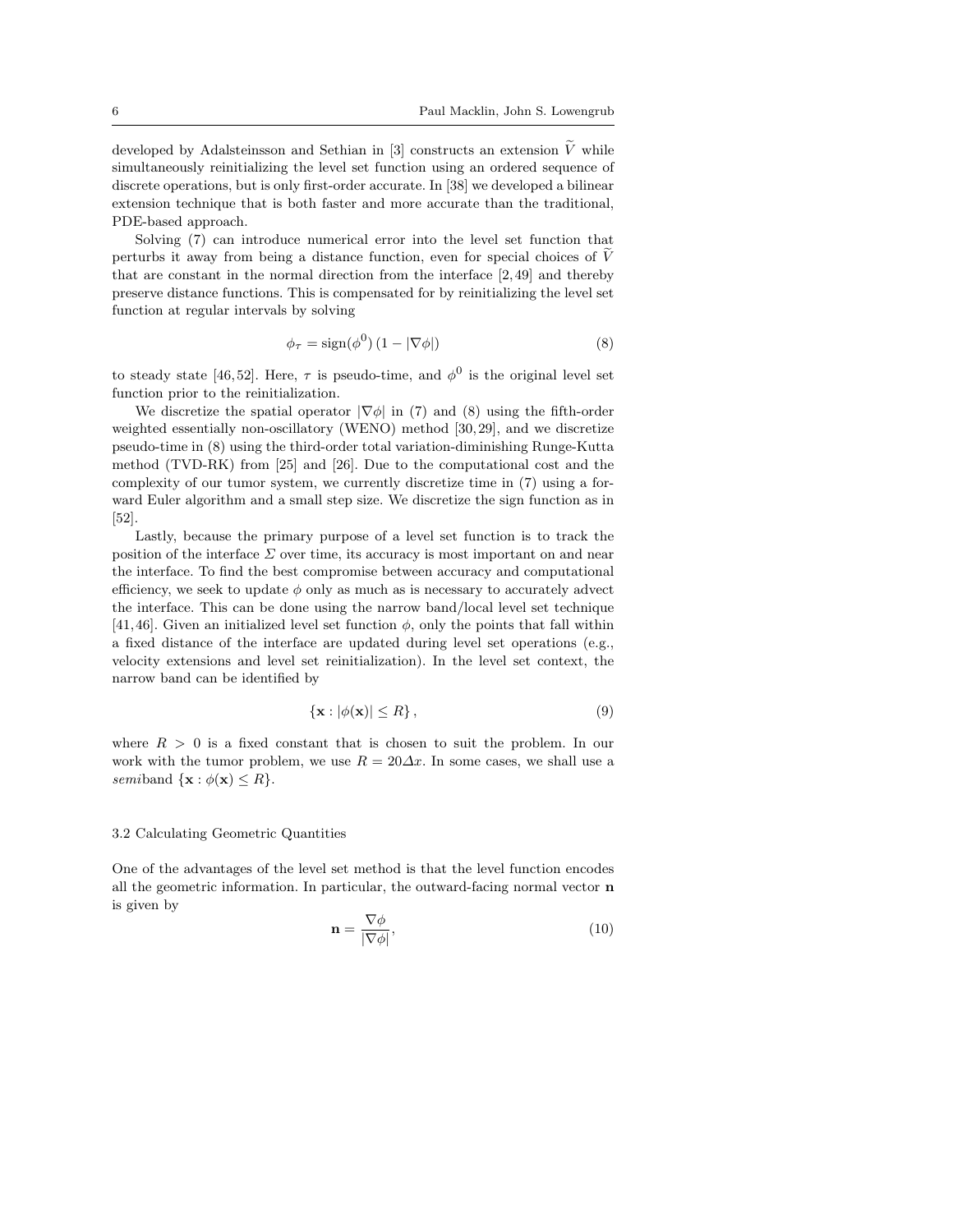

Fig. 2 Two interfaces in close contact: Points along the central dashed line are equidistant from both interfaces, resulting in discontinuities in the level set derivatives. The level set function  $\phi$  tends to be an inaccurate approximation of a distance function and irregular in the adjacent gray areas.

and the mean curvature can be computed via

$$
\kappa = \nabla \cdot \mathbf{n} = \nabla \cdot \left(\frac{\nabla \phi}{|\nabla \phi|}\right). \tag{11}
$$

As we noted and used in [38] and [39], the level set function can also be used to estimate the closest point  $\mathbf{x}_{\Sigma} = (x_{\Sigma}, y_{\Sigma})$  on the interface to a given point  $\mathbf{x} = (x, y)$  by

$$
\mathbf{x}_{\Sigma} = \mathbf{x} - \phi(\mathbf{x})\mathbf{n}(\mathbf{x}).\tag{12}
$$

These geometric quantities can readily be calculated at computational grid points using standard centered differences. If a geometric quantity (e.g., curvature) is desired at a non-grid point  $x'$ , then we calculate the geometric quantity at nearby node points and interpolate to find the desired quantity at  $x'$  [36, 38, 39]. In our work, we have generally used bicubic interpolation (or cubic interpolation when  $x'$  lies on a grid edge but not on a computational grid point).

However, as we demonstrated in [36] and [38], the level set function can develop discontinuities in its derivatives in regions that are equidistant from multiple portions of the interface. Furthermore, advecting and reinitializing the level set function tends to introduce error into the regions near the singularities. This can lead to difficulty when computing normal vectors and curvature when two interfaces are in close contact, introducing inaccuracy into the geometric quantities. See Figure 2.

In [39], we introduced a new, geometry-aware curvature discretization to automatically detect and accurately deal with this scenario. To calculate the curvature  $\kappa$  at a point  $\mathbf{x}_{\Sigma} = (x_{\Sigma}, y_{\Sigma})$  on the interface, recall that we need to compute and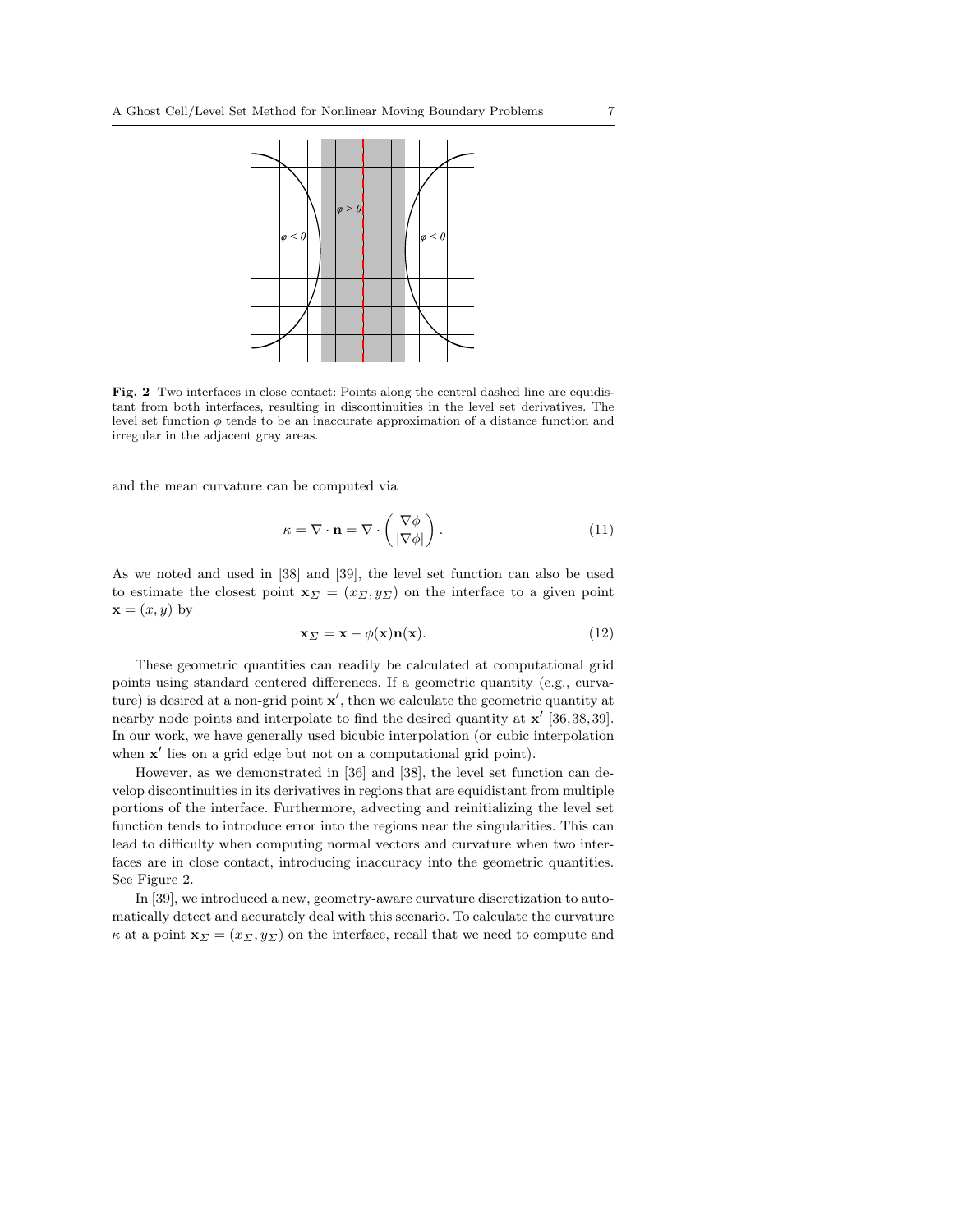interpolate the curvature  $\kappa_{i,j}$  at nearby computational node points. Using the level set quality function

$$
Q(\mathbf{x}) = |1 - |\nabla \phi(\mathbf{x})|| \tag{13}
$$

that we first defined in [36] and [38], we detected level set irregularity whenever  $Q \geq \eta$  for some threshold  $\eta > 0$ . (In our work, we have generally used  $\eta \sim 0.001$ .) To calculate the curvature  $\kappa_{i,j}$  at a computational node point  $(x_i, y_j)$ , we evalu-To calculate the curvature  $\kappa_{i,j}$  at a computational hode point  $(x_i, y_j)$ , we evaluated Q at each of the nine grid points in  $\{(x_{i+k}, j_{j+\ell}) : -1 \leq k, \ell \leq 1\}$ . If  $Q < \eta$ at each of these points, then the level set function was deemed sufficiently smooth to calculate the curvature  $\kappa_{i,j}$  using the standard 9-point curvature stencil

$$
\begin{cases}\n\phi_x \approx \frac{\phi_{i+1,j} - \phi_{i-1,j}}{2\Delta x} & \phi_y \approx \frac{\phi_{i,j+1} - \phi_{i,j-1}}{2\Delta y} \\
\phi_{xx} \approx \frac{\phi_{i-1,j} - 2\phi_{i,j} + \phi_{i+1,j}}{\Delta x^2} & \phi_{yy} \approx \frac{\phi_{i,j-1} - 2\phi_{i,j} + \phi_{i,j+1}}{\Delta y^2} \\
\phi_{xy} \approx \frac{\phi_{i+1,j+1} - \phi_{i-1,j+1} - \phi_{i+1,j-1} + \phi_{i-1,j-1}}{4\Delta x \Delta y} & (14) \\
\kappa_{i,j} \approx \frac{\phi_{xx}\phi_y^2 - 2\phi_x\phi_y\phi_{xy} + \phi_{yy}\phi_x^2}{(\phi_x^2 + \phi_y^2)^{\frac{3}{2}}},\n\end{cases}
$$

which is second order accurate where the level set function is smooth [36,38]. If we could calculate the curvature  $\kappa_{i,j}$  at enough nearby points to compute a bicubic or bilinear interpolation at  $\mathbf{x}_{\Sigma}$ , then we used that interpolated curvature value.

If  $Q > \eta$  at one of the points on the stencil, we constructed a positivelyoriented local approximation of the interface  $\gamma(s) = (x(s), y(s))$  by finding five points  $\{\mathbf x_k = (x_k, y_k)\}_{k=-2}^2$  with  $\mathbf x_0 = \mathbf x_{\Sigma}$  on the interface and calculating a quadratic least squares polynomial fit. After adjusting  $\gamma$  to ensure that  $\gamma(0)$  =  $\mathbf{x}_{\Sigma}$ , we then used  $\gamma$  to construct a local level set function that effectively removed the influence of the nearby irregularity, which we could then discretize using the standard 9-point stencil. In our numerical testing, this geometry-aware, adaptive curvature discretization was second order accurate, even during periods of topological change such as the merger of drops in modified Hele-Shaw flow [39]. In more recent testing, we have found that so long as  $\gamma$  is a least squares quadratic or cubic polynomial fit and not a direct interpolation of the five points  $x_k$  on the interface, it can be differentiated directly to compute the curvature.

We now extend this technique to calculate normal vectors. Suppose we desire the normal vector at a computational node point  $(x_i, y_j)$ . If the level set is suffithe normal vector at a computational node point  $(x_i, y_j)$ . If the level set is sufficiently smooth at the four points of  $\{(x_{i-1}, y_j), (x_i, y_{j-1}), (x_{i+1}, y_j), (x_i, y_{j+1})\}$ (i.e.,  $Q < \eta$  at those points), then we use the standard normal vector discretization  $\overline{a}$ 

$$
\begin{cases}\n\phi_x \approx \frac{\phi_{i+1,j} - \phi_{i-1,j}}{2\Delta x} \\
\phi_y \approx \frac{\phi_{i,j+1} - \phi_{i,j-1}}{2\Delta y} \\
\mathbf{n} \approx \frac{1}{\sqrt{\phi_x^2 + \phi_y^2 + \epsilon}} (\phi_x, \phi_y),\n\end{cases} \tag{15}
$$

where  $\epsilon$  is a small positive number used to avoid division by zero; we use  $\epsilon \sim 10^{-16}$ in our work.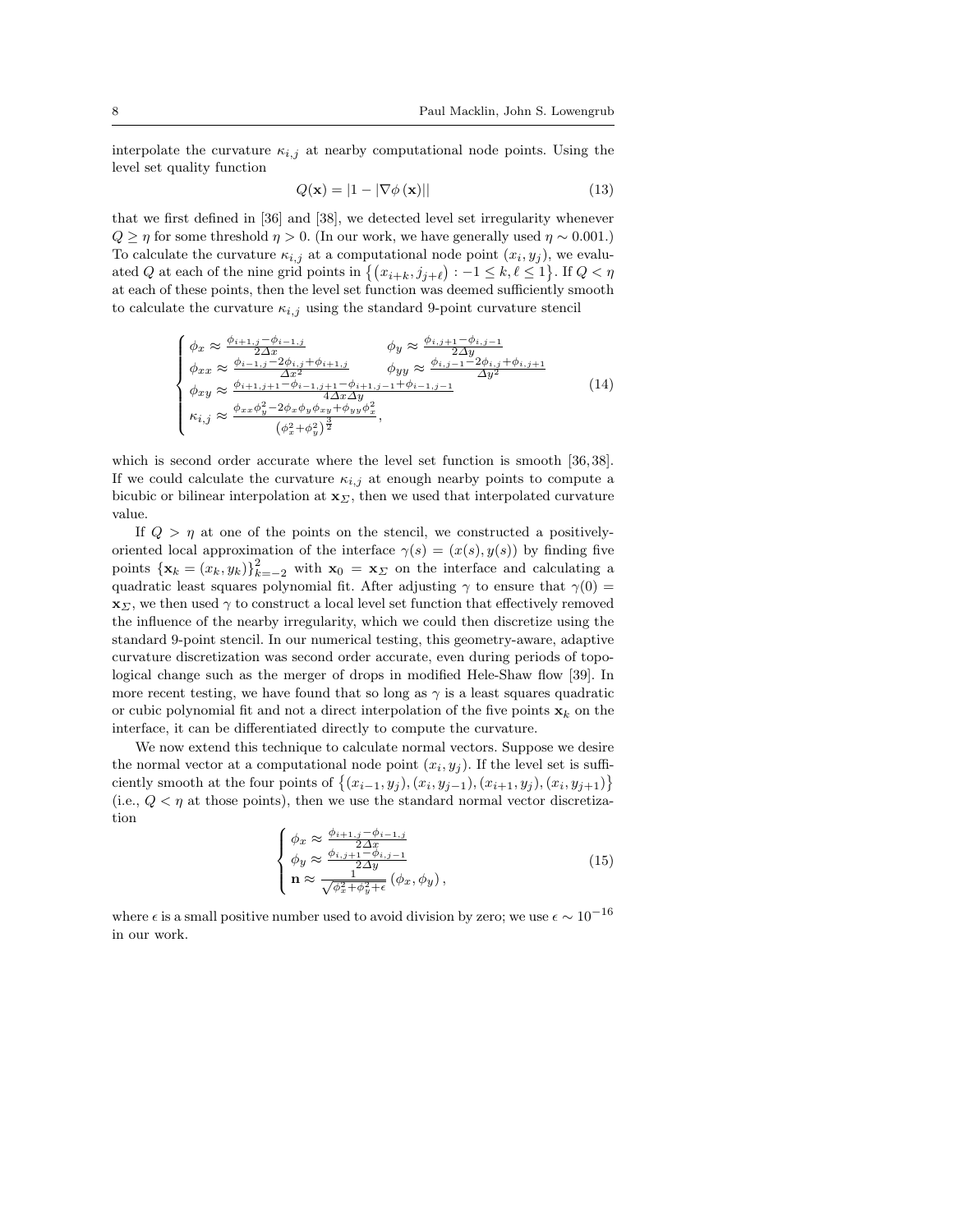Otherwise, we identify the closest point on the interface  $\mathbf{x}_{\Sigma}$  by (12), construct the approximating curve  $\gamma(s) = (x(s), y(s))$  through  $\mathbf{x}_{\Sigma}$  as in the adaptive curvature algorithm, and directly differentiate the curve to determine the unit tangent and outward normal vectors:

$$
\mathbf{s} = \frac{\gamma'(0)}{||\gamma'(0)||} = \frac{1}{\sqrt{(x'(0))^2 + (y'(0))^2}} \left(x'(0), y'(0)\right) \tag{16}
$$

$$
\mathbf{n} = \frac{1}{\sqrt{(x'(0))^2 + (y'(0))^2}} \left( y'(0), -x'(0) \right).
$$
 (17)

We have found that both quadratic and cubic least squares polynomial fits are sufficiently smooth for this direct differentiation of the normal and tangent vectors.

#### 3.3 The Ghost Cell Method

We wish to solve quasi-steady reaction-diffusion problems of the form

$$
\begin{cases}\n0 = \nabla \cdot (D(\mathbf{x}) \nabla p) + f_R(\mathbf{x}) p + f_S(\mathbf{x}) & \mathbf{x} \in \Omega \cup \Omega^c \\
[p] = g & \mathbf{x} \in \Sigma \\
[D \nabla p \cdot \mathbf{n}] = h & \mathbf{x} \in \Sigma,\n\end{cases}
$$
\n(18)

coupled with standard (e.g., Dirichlet, Neumann, or extrapolation) boundary conditions on  $\partial \mathcal{D}$ . (Note that D and p are scalars, i.e.,  $D = D_i$  and  $p = p_i$  for some fixed  $1 \leq i \leq k$  in the notation of (1).)

Standard finite differences cannot be applied across the interface due to the jump boundary conditions on  $\Sigma$ . The ghost cell method was developed to deal with this issue when solving elliptical problems by creating "ghost" computational points and using those ghost points in standard finite difference discretizations  $[24, 17, 34, 23, 22]$ . In  $[36]$  and  $[38]$ , we extended the ghost cell method to attain second-order accuracy on interior problems (i.e.,  $p$  is constant in  $\Omega^c$ ) with boundary conditions that depend upon the geometry (e.g., curvature) and without a jump condition on the normal derivative. A similar extension to the ghost cell method was presented in [21] to solve Laplace's equation without geometric boundary conditions and yielded fourth-order convergence on fixed domains and third-order convergence on moving boundaries. In [40], we extended our approach to solve systems like (18) in the case where  $h = 0$  and D was constant in  $\Omega$  and  $\Omega^c$  (with different constants). We applied the method to model avascular tumor growth in [40] and verified second-order accuracy for our overall solutions, although our method numerically smeared jumps in the tangential derivative. In the following section, we present our new ghost cell scheme, which includes a new technique for discretizing the normal derivative jump condition without smearing the tangential derivative jump.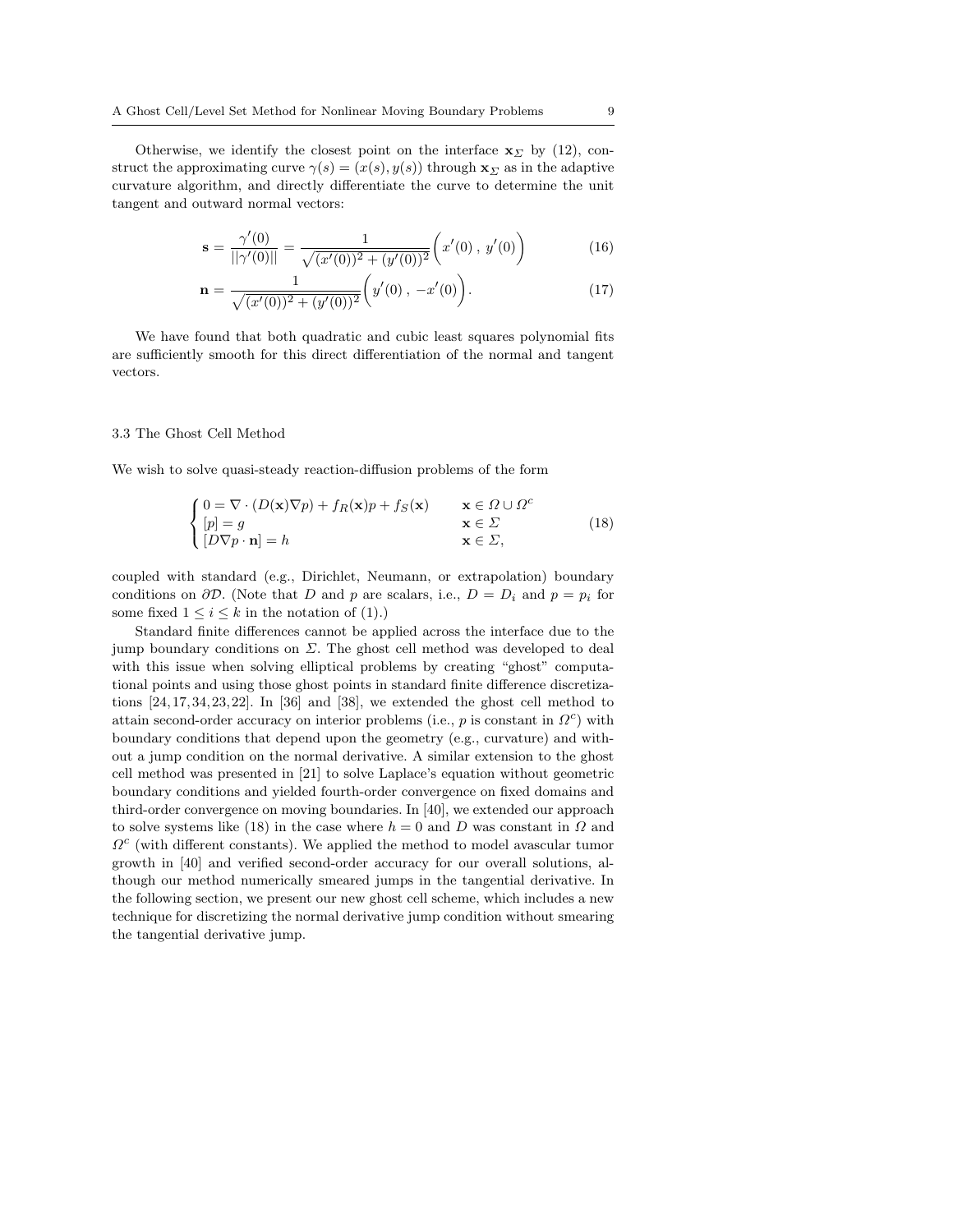Alternative approaches for overcoming the tangential smearing problem include the immersed interface method (IIM) [32] and the matched interface boundary (MIB) method [59, 58,55]. The IIM requires the use of local coordinates (based on the normal and tangential directions of the interface) to properly discretize the normal derivative jump. The MIB method is a high-order generalization of the IIM and the ghost cell method that constructs elaborate extensions of the solution to several ficticious points on both sides of the interface; the extensions are designed to explicitly satisfy  $[p]$ ,  $[\partial p/\partial s]$ , and  $[D\partial p/\partial n]$  simultaneously. The ghost fluid method has several advantages over these alternatives. Because the method is applied in a dimension-by-dimension manner, it is simple to implement and can be trivially extended to higher dimensions. Its accuracy can easily be improved by using higher-order extrapolations on each side of the interface. Like the MIB method, our new ghost cell method satisfies the normal derivative jump boundary condition without smearing the tangential derivative jump, but it retains the dimension-by-dimension aspect of the ghost cell method and does not require the explicit treatment of the tangential derivative jump. It is also much simpler to implement and can be incorporated into existing ghost cell frameworks.

### 3.3.1 Ghost Cell Extrapolations for the Diffusional Term

Suppose we wish to discretize the x-derivative of  $\nabla \cdot (D(\mathbf{x}) \nabla p)$  at a computational node point  $\mathbf{x} = (x_i, y_j)$ , and assume that D is  $C^1$  with respect to x throughout  $\Omega$  and  $\Omega^c$ . (The diffusion constant may be discontinuous across the interface  $\Sigma$ ; this case is treated below.) If  $(x_{i-1}, y_j)$ ,  $(x_i, y_j)$ , and  $(x_{i+1}, y_j)$  are all in the same region, i.e.,

$$
\phi_{i-1,j} \le 0,
$$
,  $\phi_{i,j} \le 0$ , and  $\phi_{i+1,j} \le 0$ , (19)

or

$$
\phi_{i-1,j} > 0,
$$
\n $\phi_{i,j} > 0,$  and  $\phi_{i+1,j} > 0,$ \n(20)

then we can use the standard second-order discretization

$$
\partial_x \left( D(x) p_x \right) \approx \frac{1}{\Delta x^2} \left( D_x^- p_{i-1,j} - \left( D_x^- + D_x^+ \right) p_{i,j} + D_x^+ p_{i+1,j} \right)
$$
  

$$
D_x^- = D \left( x_i - \frac{1}{2} \Delta x, y_j \right)
$$
  

$$
D_x^+ = D \left( x_i + \frac{1}{2} \Delta x, y_j \right).
$$
 (21)

Suppose, however, that  $(x_i, y_j)$  and  $(x_{i+1}, y_j)$  are not in the same region. Assume without loss of generality that  $(x_i, y_j) \in \Omega$  and  $(x_{i+1}, y_j) \in \Omega^c$ ; the case where  $(x_i, y_j) \in \Omega^c$  and  $(x_{i+1}, y_j) \in \Omega$  is treated similarly. Then the interface  $\Sigma$ must separate  $(x_i, y_j)$  and  $(x_{i+1}, y_j)$  at some point

$$
\mathbf{x}_{\Sigma} = (x_{\Sigma}, y_j) = (x_i + \theta \Delta x, y_j),\tag{22}
$$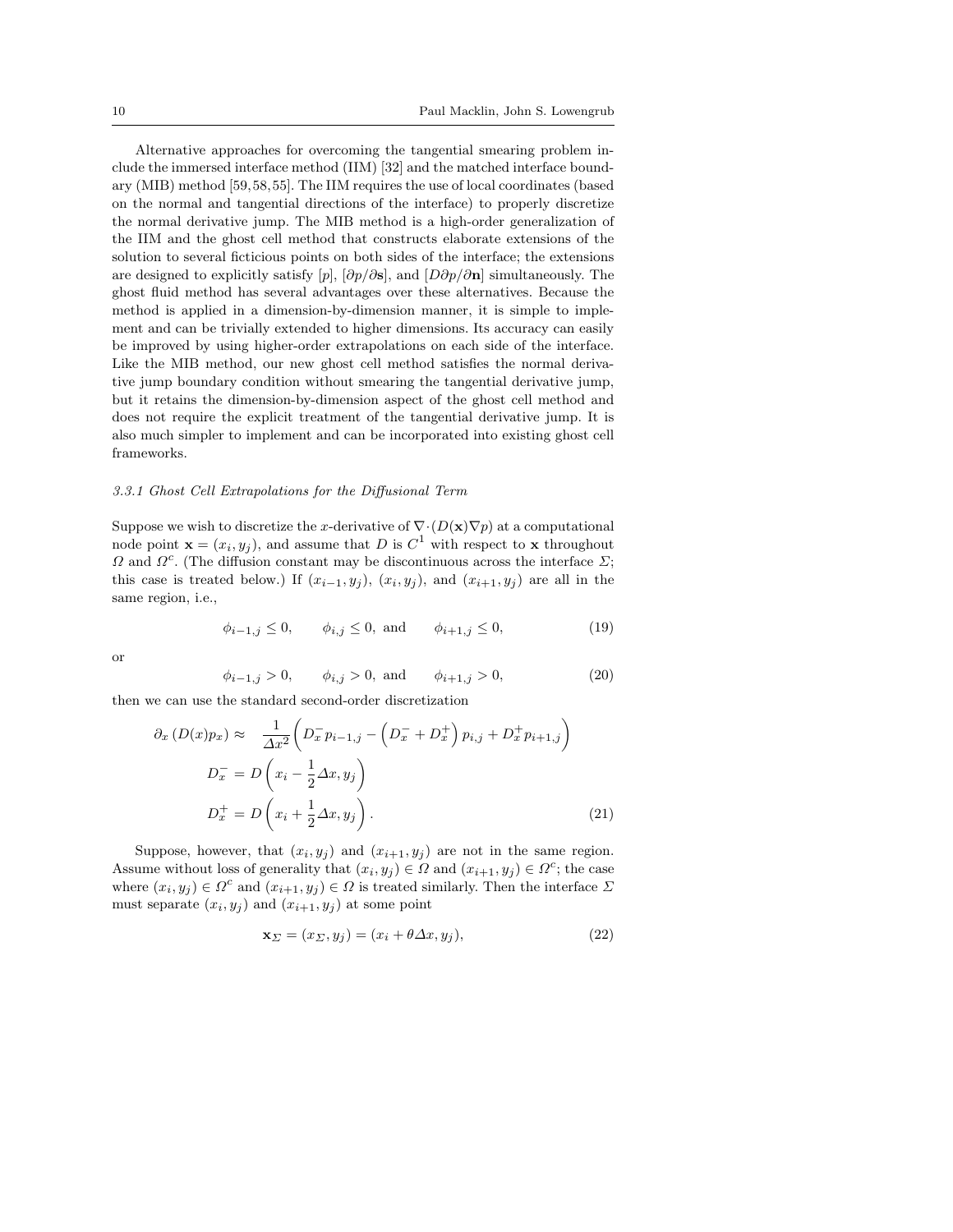

Fig. 3 A typical ghost cell extrapolation  $\hat{p}_{i+1}$ . Particular care must be taken to satisfy  $[p] = g$  and  $[D\nabla p \cdot \mathbf{n}] = h$  without numerically smearing any tangential derivative jump  $[\nabla p \cdot \mathbf{s}].$ 

where  $0 < \theta \leq 1$ . In this scenario, we must modify our computational stencil by extending the solution in  $\Omega$  to a "ghost cell point"  $\hat{p}_{i+1,j}$  in the other region; we replace  $p_{i+1,j}$  in (21) with the extrapolation  $\hat{p}_{i+1,j}$ . See Figure 3. If  $(x_{i-2}, y_j)$ and  $(x_{i-1}, y_j)$  are both in  $\Omega$ , then we obtain  $\widehat{p}_{i+1,j}$  as a quadratic extrapolation of p from  $p_{i-2,j}$ ,  $p_{i-1,j}$ , and  $u_{\ell}$ :

$$
\widehat{p}_{i+1,j} = \frac{2(1-\theta)}{2+\theta} p_{i-2} - \frac{3(1-\theta)}{1+\theta} p_{i-1} + \frac{6}{(1+\theta)(2+\theta)} p_{\ell}.
$$
 (23)

If  $(x_{i-1}, y_i) \in \Omega$  but  $(x_{i-2}, y_i) \notin \Omega$ , then we obtain  $\hat{p}_{i+1,j}$  by linear extrapolation from  $p_{i-1,j}$  and  $p_{\ell}$ :

$$
\hat{p}_{i+1,j} = \frac{-(1-\theta)}{1+\theta} p_{i-1,j} + \frac{2}{1+\theta} p_{\ell}.
$$
\n(24)

If  $(x_{i-1}, y_j) \notin \Omega$ , then we use the constant extrapolation  $\hat{p}_{i+1,j} = p_{\ell}$ . Note that in all cases, we require  $p_\ell$ . In the ghost cell approach,  $p_\ell$  is determined by the jump boundary conditions. We shall return to this point in the next section.

If D is continuous across the interface  $\Sigma$ , then  $D_x^+$  may be used in the ghost cell approximation without modification. If  $D$  is discontinuous across  $\Sigma$ , then we replace it with an extension  $\widehat{D}_x^+$  in a manner analogous to  $\widehat{p}_{i+1,j}$ . Suppose that replace it with an extension  $D_x$  in a manner analogous to  $p_{i+1,j}$ . Suppose that  $D$  is defined at computational node points. If  $(x_{i-2}, y_j)$  and  $(x_{i-1}, y_j)$  are both in  $\Omega$ , then we use quadratic extrapolation:

$$
\hat{D}_x^+ = \frac{3}{8} D_{i-2,j} - \frac{5}{4} D_{i-1,j} + \frac{15}{8} D_{i,j}.
$$
\n(25)

If  $(x_{i-1}, y_i) \in \Omega$  but  $(x_{i-2}, y_j) \notin \Omega$ , then we use linear extrapolation from  $D_{i-1,j}$  and  $D_{i,j}$ :

$$
\widehat{D}_x^+ = -\frac{1}{2}D_{i-1,j} + \frac{3}{2}D_{i,j}.\tag{26}
$$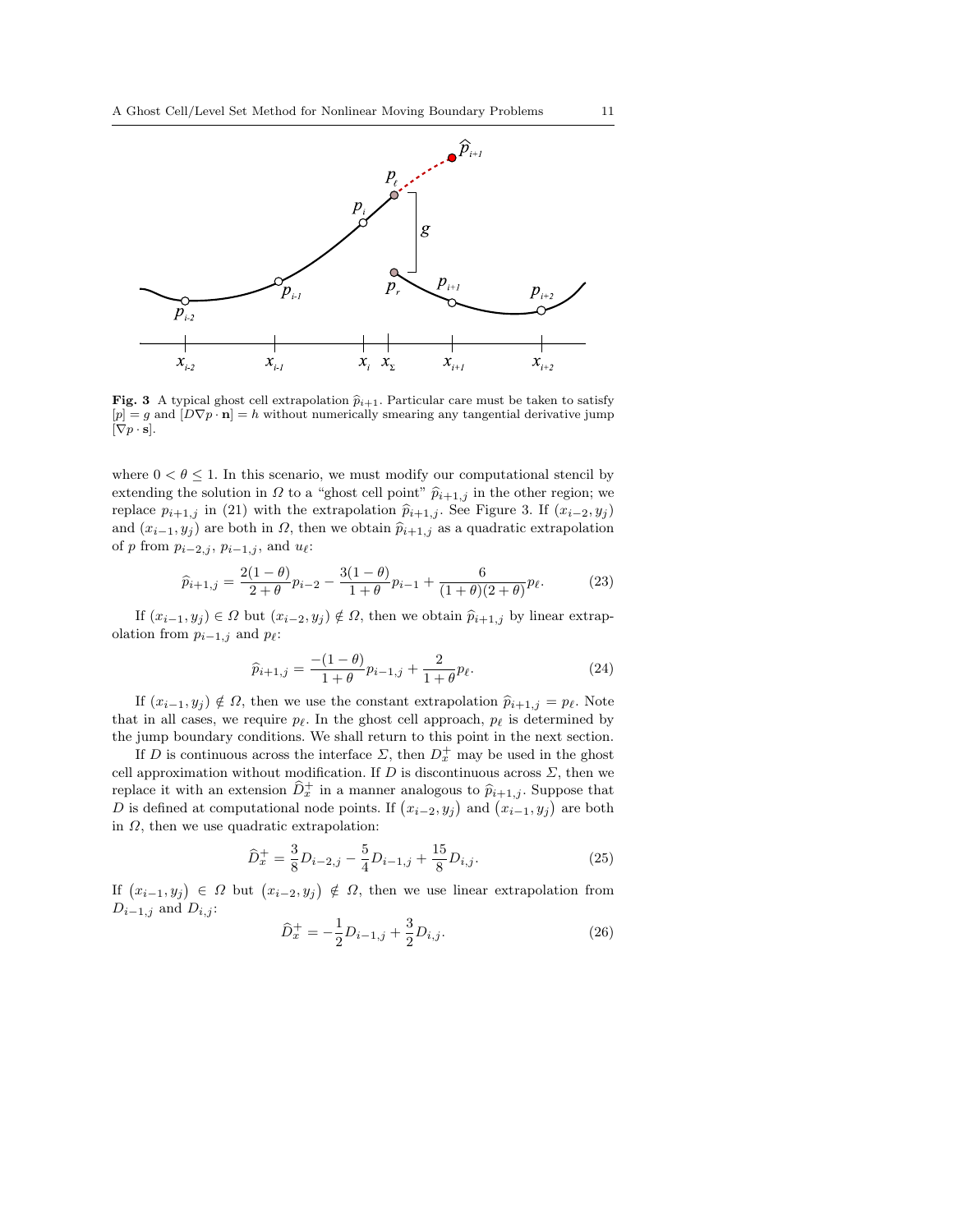If  $(x_{i-1}, y_j) \notin \Omega$ , then we use constant extrapolation  $\widehat{D}_x^+ = D_{i,j}$ .

The case where we require a ghost cell extrapolation  $\hat{p}_{i-1,j}$  is completely analogous, and the y-derivative is discretized in exactly the same manner. To apply the method to a 3-D problem, for instance, we need only repeat the process separately for the z-derivative term  $\partial_z(D(\mathbf{x})p_z)$ .

# 3.3.2 Determining  $p_{\ell}$  from the Jump Boundary Conditions

As we have seen, the ghost cell extrapolations require  $p_{\ell}$ . At the same time, the jump boundary conditions have not yet been applied to the scheme. By introducing the jump boundary conditions into the ghost cell extrapolation, we can simultaneously satisfy the jump conditions while eliminating  $p_\ell$  from the extrapolation, instead expressing the discretization solely in terms of computational node points.

First, we discretize the jump boundary condition by

$$
p_{\ell} - p_r = -\text{sign}(\phi_{i,j})g(\mathbf{x}_{\Sigma}).\tag{27}
$$

The  $-\text{sign}(\phi_{i,j})$  term ensures that the jump condition has been applied in the proper direction from region  $\Omega$  to region  $\Omega^c$ .

This introduces an additional, non-grid point  $p_r$  into our calculation. However, by considering the normal derivative jump condition, we shall have two equations for  $p_\ell$  and  $p_r$ , allowing us to completely eliminate them from the extrapolation. The proper discretization of the normal derivative jump  $[D\nabla p \cdot \mathbf{n}]$ across the interface has been an open problem since the introduction of the ghost cell method for the Poisson problem [17,34, 23]. Suppose that we wish to discretize  $[D\nabla p \cdot \mathbf{n}]$  at the point  $\mathbf{x}_{\Sigma} = (x_{\Sigma}, y_i) = (x_i + \theta \Delta x, y_i)$  from the preceding discussion. In [34], the normal derivative jump was discretized as

$$
[D\nabla p \cdot \mathbf{n}] = \left(D\frac{\partial p}{\partial \mathbf{n}}\right)_{\ell} - \left(D\frac{\partial p}{\partial \mathbf{n}}\right)_{r}
$$

$$
\approx D_{\ell}\frac{p_{\ell} - p_{i,j}}{\theta \Delta x} - D_{r}\frac{p_{i+1,j} - p_{r}}{(1-\theta)\Delta x},
$$
(28)

where

$$
D_r = \lim_{\zeta \downarrow x + \theta \Delta x} D(\zeta, y_j), \qquad D_\ell = \lim_{\zeta \uparrow x + \theta \Delta x} D(\zeta, y_j),
$$
  
\n
$$
p_r = \lim_{\zeta \downarrow x + \theta \Delta x} p(\zeta, y_j), \qquad \text{and} \qquad p_\ell = \lim_{\zeta \uparrow x + \theta \Delta x} p(\zeta, y_j). \tag{29}
$$

Notice that this is equivalent to assuming that the normal vector cuts the computational mesh at a right angle (i.e.,  $\mathbf{n} = (1,0)$ ), potentially leading to numerical smearing of any jump in the tangential derivative. Furthermore, if  $\theta \sim 0$  or  $\theta \sim 1$ , then the discretization can be unstable due to the uneven spacing of the stencil points. See the left frame in Figure 4. In numerical testing in [34], this stencil was less than first-order accurate due to the low order of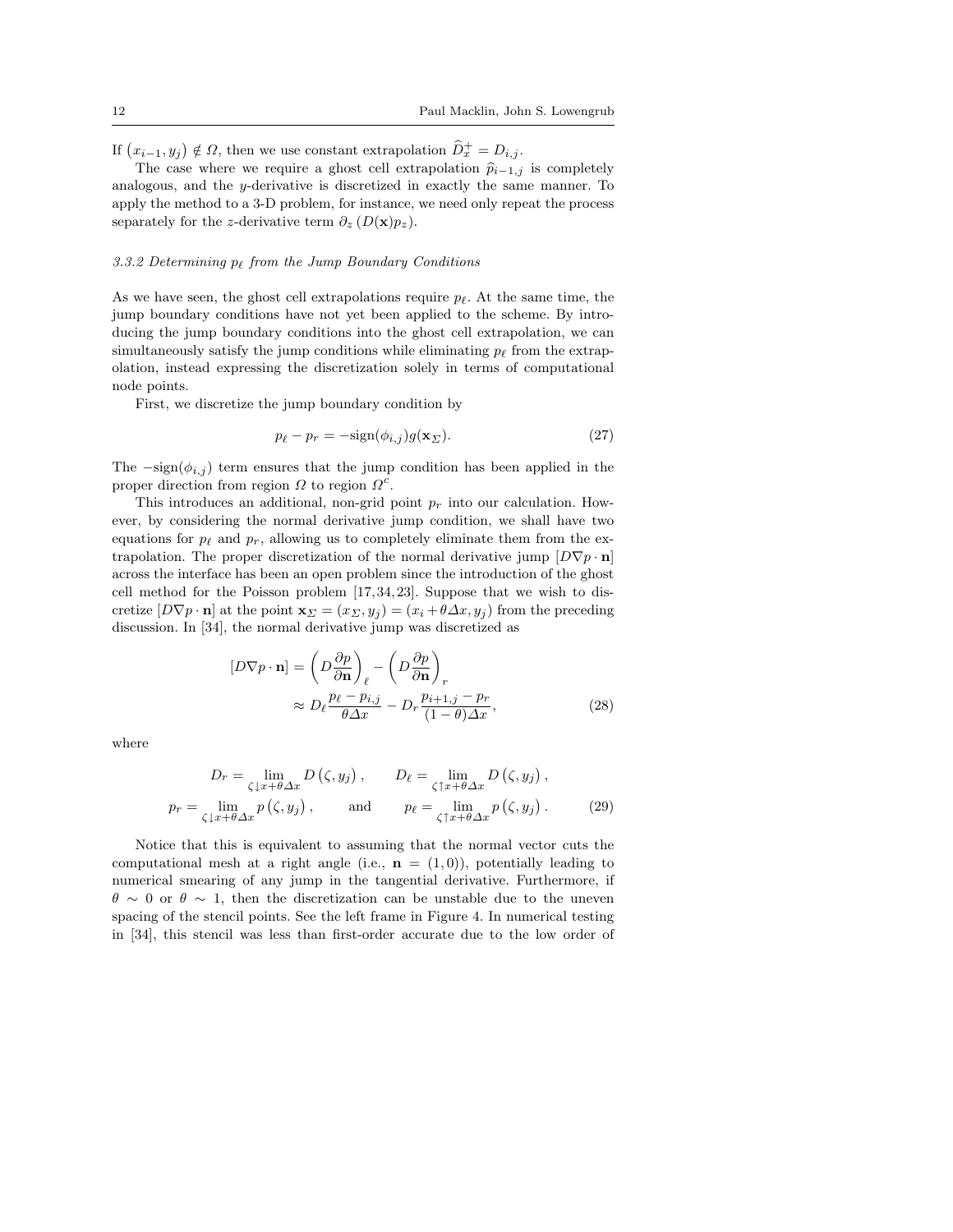

Fig. 4 Left: The traditional, unstable stencil for  $[D\nabla p \cdot \mathbf{n}]$  from [34]. Right: Our stablized extension of this stencil from [40].

the discretization (first-order left and right differences of the derivative), coupled with the numerical smearing of the tangential derivatives.

In [40], we introduced a new discretization for the normal derivative jump in the case where  $[D\nabla p \cdot \mathbf{n}] = 0$ :

$$
[D\nabla p \cdot \mathbf{n}] \approx D_{\ell} \frac{p_{\ell} - p_{i-1,j}}{(1+\theta)\Delta x} - D_{r} \frac{p_{i+2,j} - p_{r}}{(2-\theta)\Delta x}.
$$
 (30)

This discretization guarantees that all three stencil points  $(x_{i-1}, y_i)$ ,  $(x_{\Sigma}, y_i)$ , and  $(x_{i+1}, y_i)$  are at least  $\Delta x$  apart and consequently solves the stability problem. However, the discretization still numerically smears any jump in the tangential derivative because it approximates the normal vector as  $\mathbf{n} = (1, 0)$ . See the right frame in Figure 4.

We now introduce a new normal derivative jump discretization that eliminates the numerical smearing of the jump in the tangential derivative. Let  $\mathbf{n} = (n_x, n_y)$ , and suppose that  $n_x \cdot n_y \geq 0$ , i.e., the normal vector faces up and right or down and left. Assuming no additional nearby interfaces (so that all right and left points are contained within the same regions), we begin by defining

$$
\mathbf{u}_r = (x_{i+2} - x_{\Sigma}, 0) = ((2 - \theta)\Delta x, 0),\n\mathbf{v}_r = (x_{i+1} - x_{\Sigma}, y_{j+1} - y_j) = ((1 - \theta)\Delta x, \Delta y),\n\mathbf{u}_\ell = (x_{i-1} - x_{\Sigma}, 0) = ((-1 + \theta)\Delta x, 0), and\n\mathbf{v}_\ell = (x_i - x_{\Sigma}, y_{j-1} - y_j) = (-\theta\Delta x, -\Delta y).
$$
\n(31)

See the left frame in Figure 5.

Because  $\mathbf{u}_r$  and  $\mathbf{v}_r$  are linearly independent, they form a basis for  $\mathbb{R}^2$ , and we can write

$$
\mathbf{n} = a_r \mathbf{u}_r + b_r \mathbf{v}_r,\tag{32}
$$

where  $a_r$  and  $b_r$  are obtained by solving the linear system

$$
(\mathbf{u}_r, \mathbf{u}_r) a_r + (\mathbf{v}_r, \mathbf{u}_r) b_r = (\mathbf{n}, \mathbf{u}_r)
$$
  
\n
$$
(\mathbf{u}_r, \mathbf{v}_r) a_r + (\mathbf{v}_r, \mathbf{v}_r) b_r = (\mathbf{n}, \mathbf{v}_r).
$$
\n(33)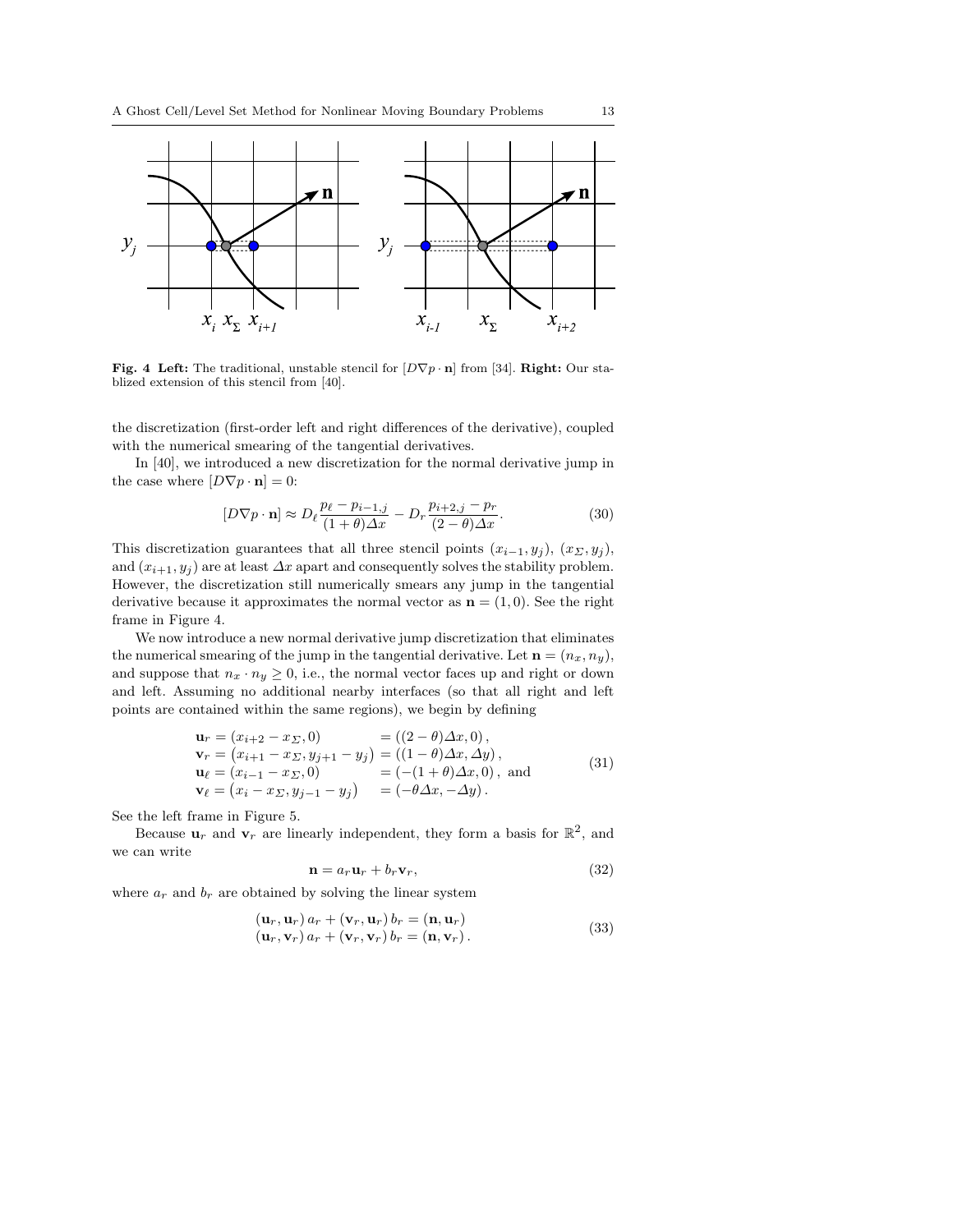

Fig. 5 Our new first-order (left) and higher-order (right) computational stencils for the normal derivative jump  $[D\nabla p \cdot \mathbf{n}]$ .

Using this, we can express  $(\partial p/\partial \mathbf{n})_r$  as a combination of grid  $(\mathbf{u}_r)$  and off-grid  $(v_r)$  directional derivatives:

$$
\left(\frac{\partial p}{\partial \mathbf{n}}\right)_r = (\nabla p)_r \cdot \mathbf{n}
$$
\n
$$
= a_r (\nabla p)_r \cdot \mathbf{u}_r + b_r (\nabla p)_r \cdot \mathbf{v}_r
$$
\n
$$
= a_r ||\mathbf{u}_r|| (\nabla p)_r \cdot \frac{\mathbf{u}_r}{||\mathbf{u}_r||} + b_r ||\mathbf{v}_r|| (\nabla p)_r \cdot \frac{\mathbf{v}_r}{||\mathbf{v}_r||}
$$
\n
$$
= a_r ||\mathbf{u}_r|| \left(\frac{\partial p}{\partial (\mathbf{u}_r/||\mathbf{u}_r||)}\right)_r + b_r ||\mathbf{v}_r|| \left(\frac{\partial p}{\partial (\mathbf{v}_r/||\mathbf{v}_r||)}\right)_r, \quad (34)
$$

where

$$
||\mathbf{u}_r|| = (2 - \theta)\Delta x, \qquad ||\mathbf{v}_r|| = \sqrt{(1 - \theta)^2 \Delta x^2 + \Delta y^2}.
$$
 (35)

Using one-sided, first-order differences, we obtain the approximation

$$
\left(\frac{\partial p}{\partial \mathbf{n}}\right)_r \approx a_r ||\mathbf{u}_r|| \frac{(p_{i+2,j} - p_r)}{||\mathbf{u}_r||} + b_r ||\mathbf{v}_r|| \frac{(p_{i+1,j+1} - p_r)}{||\mathbf{v}_r||}
$$
  
=  $a_r (p_{i+2,j} - p_r) + b_r (p_{i+1,j+1} - p_r).$  (36)

Similarly,  $\mathbf{u}_{\ell}$  and  $\mathbf{v}_{\ell}$  form a basis for  $\mathbb{R}^2$ , and we can express

$$
\mathbf{n} = a_{\ell} \mathbf{u}_{\ell} + b_{\ell} \mathbf{v}_{\ell},\tag{37}
$$

rewrite the normal derivative as

$$
\left(\frac{\partial p}{\partial \mathbf{n}}\right)_{\ell} = a_{\ell} ||\mathbf{u}_{\ell}|| \left(\frac{\partial p}{\partial (\mathbf{u}_{\ell}/||\mathbf{u}_{\ell}||)}\right)_{\ell} + b_{\ell} ||\mathbf{u}_{\ell}|| \left(\frac{\partial p}{\partial (\mathbf{v}_{\ell}/||\mathbf{v}_{\ell}||)}\right)_{\ell},
$$
 (38)

and approximate it (to first-order) as

$$
\left(\frac{\partial p}{\partial \mathbf{n}}\right)_{\ell} \approx a_{\ell} \left(p_{i-1,j} - p_{\ell}\right) + b_{\ell} \left(p_{i,j-1} - p_{\ell}\right). \tag{39}
$$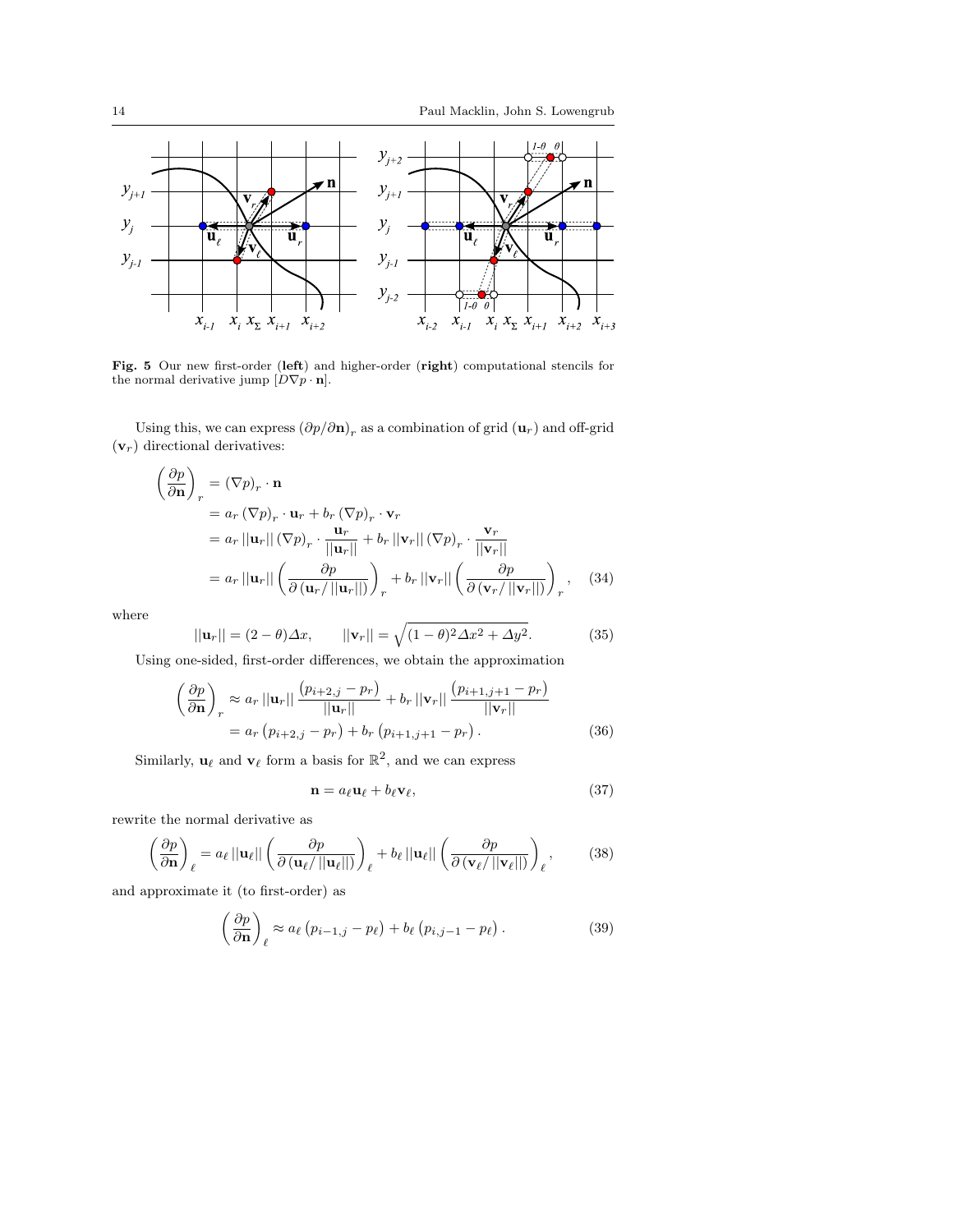By combining (36) and (39), we obtain a new discretization of  $[D\nabla p \cdot \mathbf{n}] = h$ :  $\overline{a}$  $\mathbf{r}$ 

$$
[D\nabla p \cdot \mathbf{n}] \approx D_{\ell} \left( a_{\ell} \left( p_{i-1,j} - p_{\ell} \right) + b_{\ell} \left( p_{i,j-1} - p_{\ell} \right) \right)
$$

$$
-D_{r} \left( a_{r} \left( p_{i+2,j} - p_{r} \right) + b_{r} \left( p_{i+1,j+1} - p_{r} \right) \right)
$$

$$
= -\text{sign}(\phi_{i,j}) h(\mathbf{x}_{\Sigma}). \tag{40}
$$

When we combine this with the jump condition in (27),  $p_{\ell}$  and  $p_r$  are completely determined. In practice, we implement this new discretization in the following way:

- 1. We construct  $2 \times 2$  linear systems for  $a_r$  and  $b_r$  and and  $a_\ell$  and  $b_\ell$  and solve them exactly using the standard inversion for  $2 \times 2$  systems.
- 2. We construct a  $2 \times 2$  linear system for  $p_r$  and  $p_\ell$  using the jump condition for  $p_{\ell} - p_{r}$  and the normal derivative jump discretization in (40). We solve this linear system for  $p_\ell$  and  $p_r$  using the standard  $2 \times 2$  inversion and use  $p_\ell$  in the ghost cell discretization.

The case where  $n_x \cdot n_y < 0$  is similar: we replace  $p_{i+1,j+1}$  by  $p_{i+1,j-1}$  in  $\mathbf{v}_r$ , and we replace  $p_{i,j-1}$  by  $p_{i,j+1}$  in  $v_r$ . All other calculations are identical. The case of discretizing  $[D\nabla p \cdot \mathbf{n}]$  at a point  $(x_i - \theta \Delta x, y_i)$  is completely analogous, and the discretization in the y-direction is identical. In the 3-D case, we would proceed similarly by defining third basis vectors such as

$$
\mathbf{w}_r = (x_{i+1} - x_{\Sigma}, 0, z_{k+1} - z_k) = \begin{pmatrix} (1 - \theta)\Delta x, 0, \Delta z \end{pmatrix},
$$
  
\n
$$
\mathbf{w}_\ell = (x_i - x_{\Sigma}, 0, z_{k-1} - z_k) = \begin{pmatrix} -\theta \Delta x, 0, -\Delta z \end{pmatrix}.
$$
 (41)

This method has several advantages. In the spirit of the ghost cell method, the new stencil can be expressed entirely in terms of computational grid points and the jump interface location. Furthermore, the discretization can be applied in a dimension-by-dimension manner, just as in existing ghost cell methods. The implementation is simple and can be readily substituted into existing code in place of previous normal discretizations. Because the stencil discretizes  $D\partial p/\partial n$ in the true direction of the normal vector, it should result in more accurate numerical solutions with less numerical smearing of the tangential derivative jump. Whereas the ghost cell method in [34] was constructed with restrictions to guarantee a diagonally-dominant matrix system that must necessarily converge, we have no rigorous proof of convergence for our method. However, we find that in practice that our method does converge, even for difficult interfacial morphologies. (Indeed, we shall verify that our method is first-order accurate, even in situations where the discretization by [34] fails to converge; the discretization we present in the next section attains above-1.5-order accuracy.) Lastly, we note that if  $\mathbf{n} = (1,0)$  or  $\mathbf{n} = (-1,0)$ , then the normal derivative jump discretization in (40) simplifies to (30). This further illustrates the point that earlier discretizations of the normal derivative jump were equivalent to assuming that the interface cuts the computational grid at a right angle.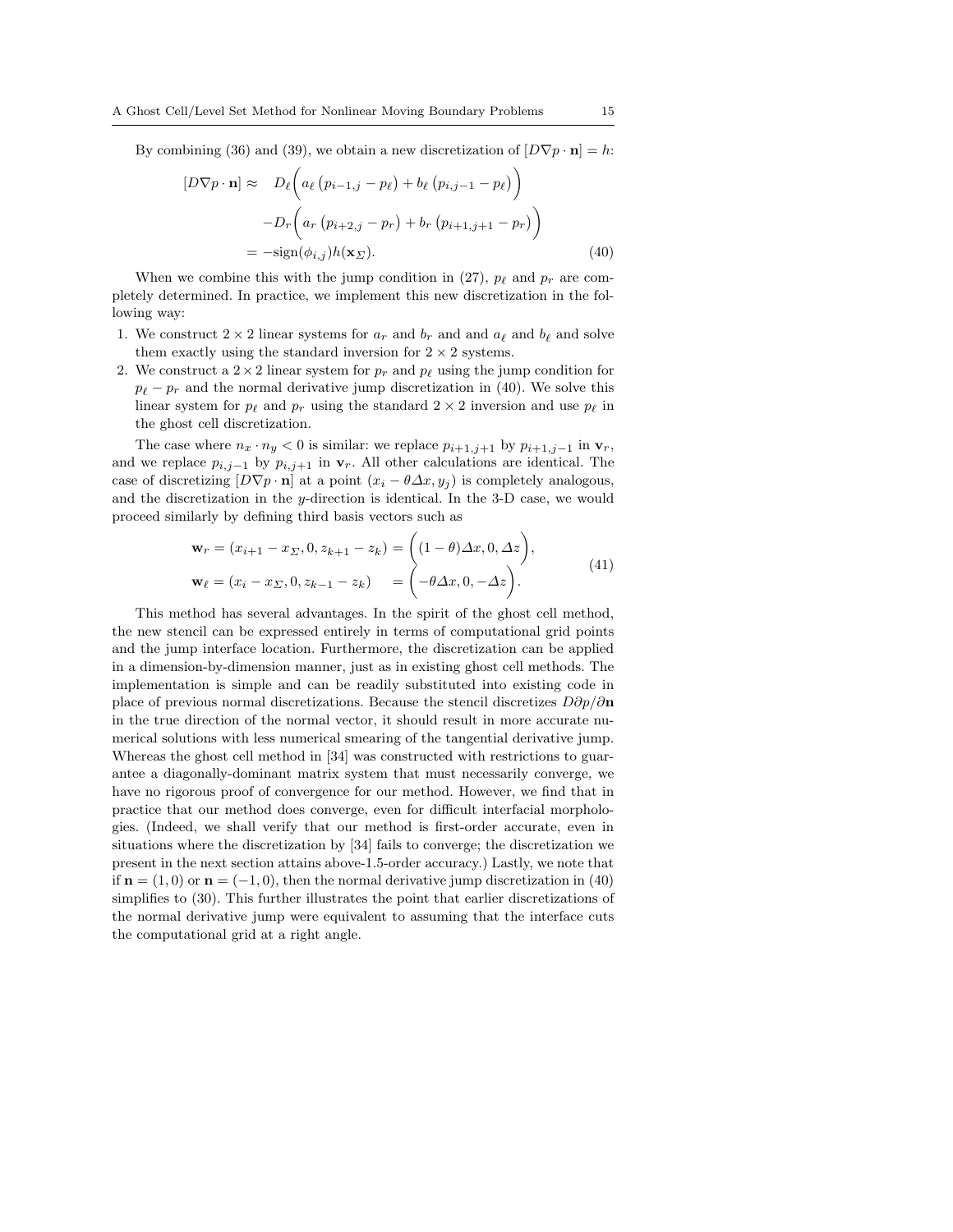# 3.3.3 Higher-Order Approximations of  $[D\nabla p \cdot \mathbf{n}]$

By using additional stencil points (with the same definitions of  $\mathbf{u}_{\ell}, \mathbf{u}_{r}, \mathbf{v}_{\ell}$ , and  $\mathbf{v}_r$ ), we can improve the accuracy of the normal derivative jump discretization. If  $(x_{i+1}, y_j)$ ,  $(x_{i+2}, y_j)$ , and  $(x_{i+3}, y_j)$  are all in the same region, we can replace the grid-aligned partial derivative in (34) with the second-order approximation

$$
\left(\frac{\partial p}{\partial (\mathbf{u}_r/\|\mathbf{u}_r\|)}\right)_r \approx \frac{-(5+2\theta)}{(2-\theta)(3-\theta)\Delta x}p_r + \frac{(3-\theta)}{(2-\theta)\Delta x}p_{i+2,j}
$$

$$
-\frac{(2-\theta)}{(3-\theta)\Delta x}p_{i+3,j}.
$$
(42)

See the right frame of Figure 5.

Similarly, if  $(x_i, y_j)$ ,  $(x_{i-1}, y_j)$ , and  $(x_{i-2}, y_j)$  are all in the same region, then we can replace the grid-aligned partial derivative in (38) with the second-order approximation

$$
\left(\frac{\partial p}{\partial \left(\mathbf{u}_{\ell}/||\mathbf{u}_{\ell}||\right)}\right)_{\ell} \approx -\frac{(1+\theta)}{(2+\theta)\Delta x}p_{i-2,j} + \frac{(2+\theta)}{(1+\theta)\Delta x}p_{i-1,j} - \frac{(3+2\theta)}{(1+\theta)(2+\theta)\Delta x}p_{\ell}.
$$
\n(43)

Because  $\mathbf{v}_{\ell}$  and  $\mathbf{v}_{r}$  generally do not intersect the computational mesh at grid points, interpolation of nearby grid points is required to improve the accuracy of the off-grid directional derivatives in (34) and (38).

If  $(x_{i+1}, y_j)$ ,  $(x_{i+1}, y_{j+1})$ ,  $(x_{i+1}, y_{j+2})$ , and  $(x_{i+2}, y_{j+2})$  are all in the same region, then we can replace the off-grid directional derivative in (34) by the higher-order approximation

$$
\left(\frac{\partial p}{\partial (\mathbf{v}_r/\|\mathbf{v}_r\|)}\right)_r \approx -\frac{3}{2\|\mathbf{v}_r\|}p_r + \frac{2}{\|\mathbf{v}_r\|}p_{i+1,j+1} - \frac{1}{2\|\mathbf{v}_r\|} \left[\theta p_{i+1,j+2} + (1-\theta)p_{i+2,j+2}\right],\tag{44}
$$

where the bracketed term is a linear interpolation to obtain a point along the path of  $v_r$ . See the right frame of Figure 5.

Similarly, if  $(x_i, y_j)$ ,  $(x_i, y_{j-1})$ ,  $(x_i, y_{j-2})$ , and  $(x_{i-1}, y_{j-2})$  are all in the same region, then we can improve our approximation of the off-grid derivative in (38) with

$$
\left(\frac{\partial p}{\partial \left(\mathbf{v}_{\ell}/||\mathbf{v}_{\ell}||\right)}\right)_{\ell} \approx -\frac{3}{2||\mathbf{v}_{\ell}||}p_{\ell} + \frac{2}{||\mathbf{v}_{\ell}||}p_{i,j-1} - \frac{1}{2||\mathbf{v}_{\ell}||}[(1-\theta)p_{i,j-2} + \theta p_{i-1,j-2}].
$$
\n(45)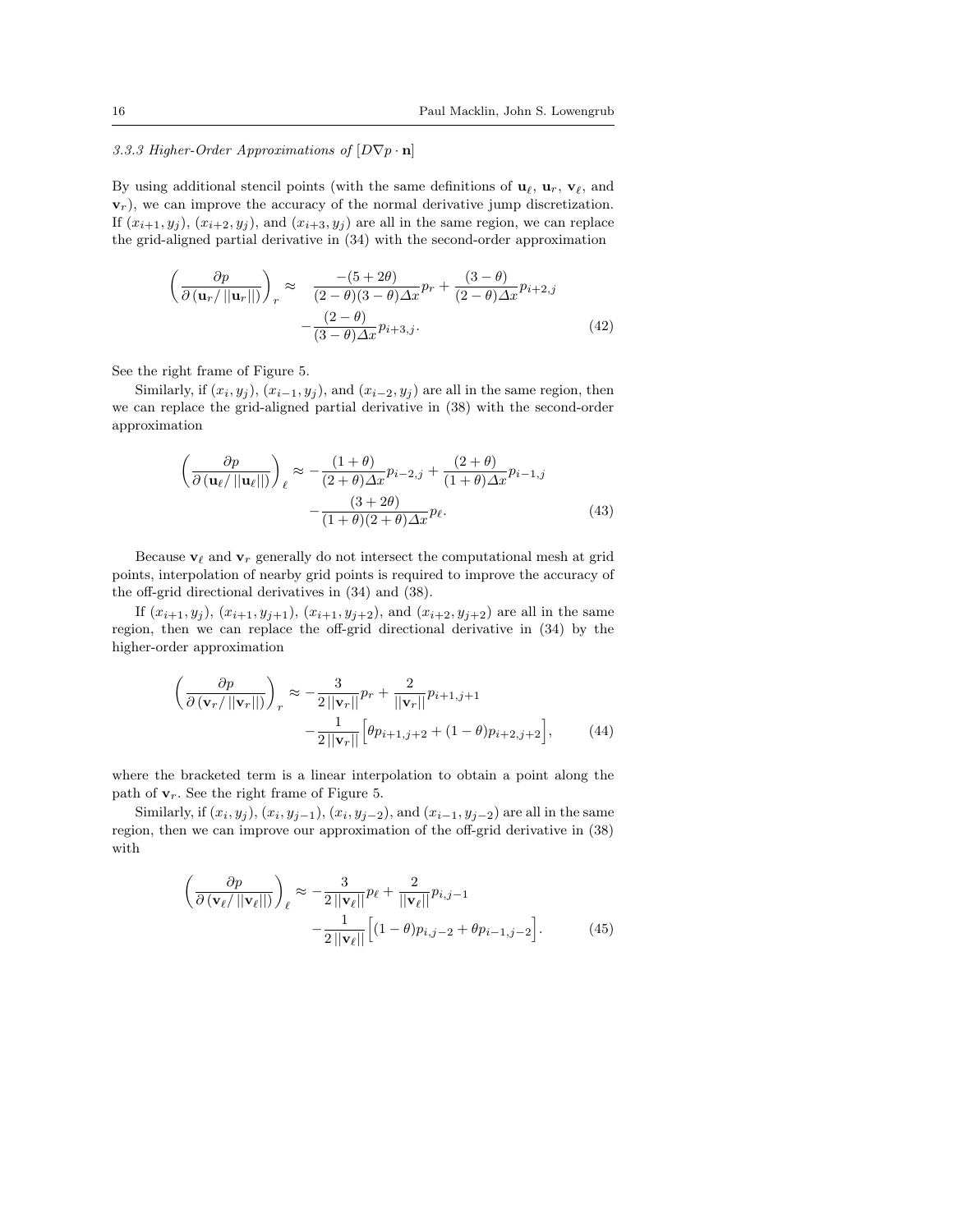Putting all this together, the higher-order discretization of  $[D\nabla p \cdot \mathbf{n}] = h$  is given by

$$
[D\nabla p \cdot \mathbf{n}] \approx D_{\ell} a_{\ell} \left( -\frac{(1+\theta)^2}{(2+\theta)} p_{i-2,j} + (2+\theta) p_{i-1,j} - \frac{(3+2\theta)}{(2+\theta)} p_{\ell} \right)
$$
  
+ 
$$
D_{\ell} b_{\ell} \left( -\frac{3}{2} p_{\ell} + 2 p_{i,j-1} - \frac{1}{2} \left[ (1-\theta) p_{i,j-2} + \theta p_{i-1,j-2} \right] \right)
$$
  
- 
$$
D_{r} a_{r} \left( \frac{-(5+2\theta)}{(3-\theta)} p_{r} + (3-\theta) p_{i+2,j} - \frac{(2-\theta)^2}{(3-\theta)} p_{i+3,j} \right)
$$
  
- 
$$
D_{r} b_{r} \left( -\frac{3}{2} p_{r} + 2 p_{i+1,j+1} - \frac{1}{2} \left[ \theta p_{i+,j+2} + (1-\theta) p_{i+2,j+2} \right] \right)
$$
  
= 
$$
-\text{sign}(\phi_{i,j}) h(\mathbf{x}_{\Sigma}). \tag{46}
$$

In principle, all these partial differences can be made more accurate still by using additional node points. In particular, one could use quadratic or cubic interpolations in the off-grid directional derivative differences.

3.4 NAGSI: a Nonlinear Adaptive Gauss-Seidel type Iterative method for solving Nonlinear Quasi-Steady Reaction-Diffusion Equations

We now develop a fully-nonlinear, adaptive method to solve the nonlinear reactiondiffusion equation

$$
0 = \nabla \cdot (D(\mathbf{x}, p) \nabla p) + f_R(\mathbf{x}, p) p + f_S(\mathbf{x}, p), \qquad \mathbf{x} \in \mathcal{D}, \qquad (47)
$$

where D and p are scalars (i.e.,  $D = D_i$  and  $p = p_i$  for some fixed  $1 \leq i \leq k$  in the notation of (1)),  $\mathcal{D}$  is a rectangular domain in  $\mathbb{R}^n$ , and standard boundary conditions (e.g., Neumann, Dirichlet, or extrapolation) have been assigned. Here,  $f_R$  and  $f_S$  are the reaction and source terms, respectively. Without loss of generality, we assume that  $f_R \leq 0$ ; if this condition is not satisfied, then the positive part of  $f_R p$  can be rewritten as part of the source term  $f_S$ . The diffusivity D is assumed to be smooth and strictly positive. For simplicity, we shall consider the 2-D case where  $\mathcal{D} = [a, b] \times [c, d]$ ; the *n*-D case is completely analogous.

In Section 3.4.1, we give a semi-implicit formulation of our method which allows for solving (47) using a GSI method, similar to pseudo-time methods discussed in [14, 33, 42] and GSI method literature. (e.g., see [27], [13], and [53].) Using this formulation, we present a new form of adaptivity in Section 3.4.2 that can be applied to regular Cartesian meshes.

#### 3.4.1 A Semi-Implicit Formulation of GSI Methods

To solve (47), we solve the related equation

$$
\frac{\partial p}{\partial \tau} = \nabla \cdot (D(\mathbf{x}, p) \nabla p) + f_R(\mathbf{x}, p) p + f_S(\mathbf{x}, p)
$$
(48)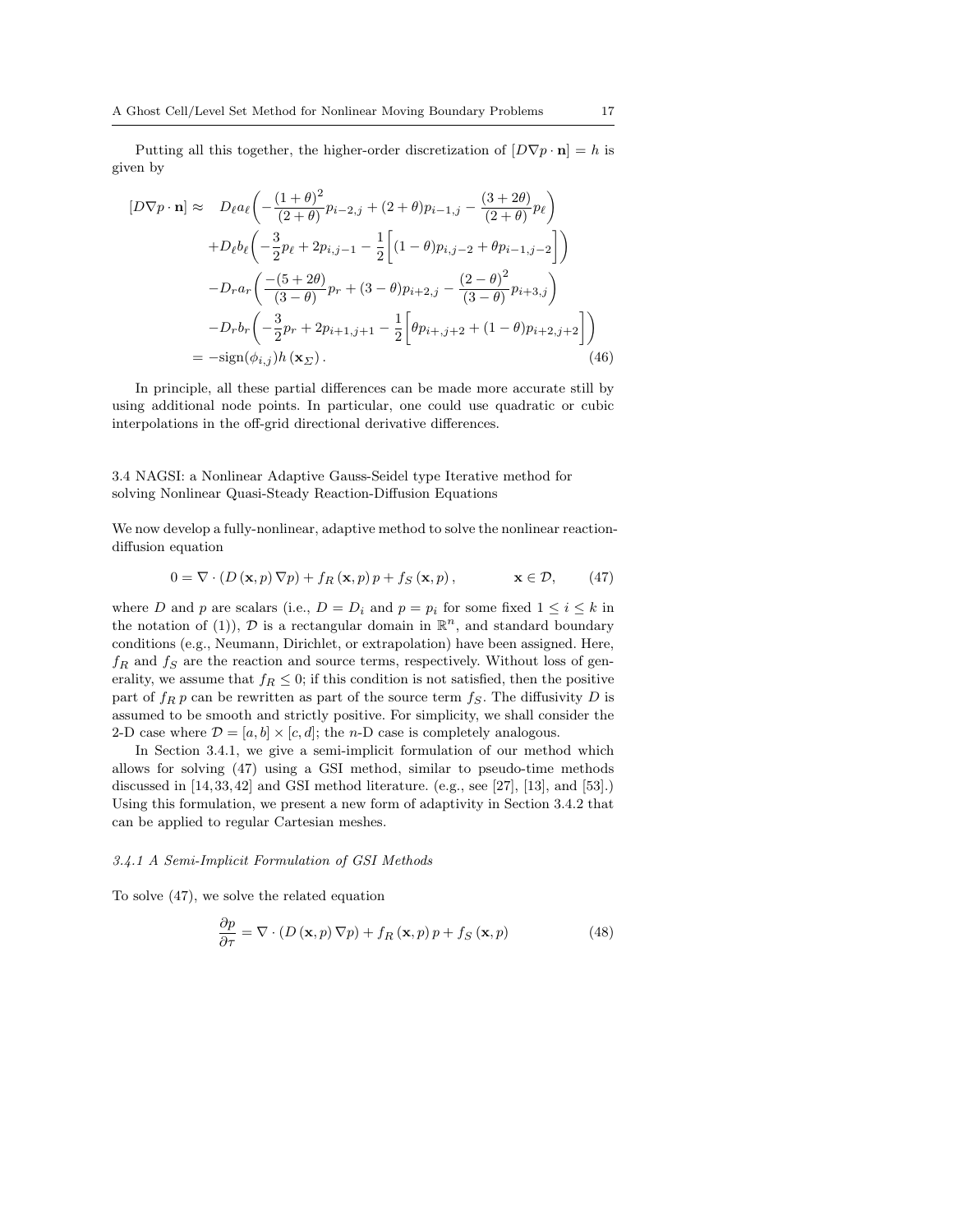to steady state, where  $\tau$  is pseudo-time. For numerical stability, we begin by implicitly discretizing pseudo-time with a backwards Euler difference, lagging the dependence of  $D$  on  $p$ , and applying the standard second-order centered difference to the diffusional term:

$$
\frac{p_{i,j}^{n+1} - p_{i,j}^n}{\Delta \tau} = \frac{1}{\Delta x^2} \left( D_x^- p_{i-1,j}^{n+1} - \left( D_x^- + D_x^+ \right) p_{i,j}^{n+1} + D_x^+ p_{i+1,j}^{n+1} \right) \n+ \frac{1}{\Delta y^2} \left( D_y^- p_{i,j-1}^{n+1} - \left( D_y^- + D_y^+ \right) p_{i,j}^{n+1} + D_y^+ p_{i,j+1}^{n+1} \right) \n+ f_R \left( x_i, p_i^n \right) p_i^{n+1} + f_S \left( x_i, p_i^n \right) + \mathcal{O} \left( \Delta \tau + \Delta x^2 + \Delta y^2 \right), \nD_x^- = D \left( x_i - \frac{1}{2} \Delta x, y_j, \frac{1}{2} \left( p_{i-1,j}^n + p_{i,j}^n \right) \right), \nD_x^+ = D \left( x_i + \frac{1}{2} \Delta x, y_j \frac{1}{2} \left( p_{i,j}^n + p_{i+1,j}^n \right) \right), \nD_y^- = D \left( x_i, y_j - \frac{1}{2} \Delta y, \frac{1}{2} \left( p_{i,j-1}^n + p_{i,j}^n \right) \right), \nD_y^+ = D \left( x_i, y_j + \frac{1}{2} \Delta y, \frac{1}{2} \left( p_{i,j}^n + p_{i,j+1}^n \right) \right).
$$
\n(49)

Here,  $p_{i,j}^n = p(x_i, y_j, \tau_n), x_i = a + i\Delta x, y_j = c + j\Delta y, \tau_n = n\Delta \tau$ , and  $\Delta x, \Delta y$ and  $\Delta\tau$  are spatial and pseudo-temporal discretization step sizes, respectively.

This system has the form

 $n+1$ 

$$
A(\mathbf{x}, \mathbf{p}^n) \mathbf{p}^{n+1} = \mathbf{b}(\mathbf{x}, \mathbf{p}^n)
$$
 (50)

which can be solved to steady state by constructing the operator  $A(\mathbf{x}, \mathbf{p}^n)$  and right-hand side  $\mathbf{b}(\mathbf{x}, \mathbf{p}^n)$  and solving the linear system in (50) with an iterative method (e.g.,  $\text{BiCG-Stab}(\ell)$  from [51]) at every pseudo-time step until the system reaches steady state. However, constructing these operators may be computationally expensive, making the method disadvantageous. Furthermore, after some initial large change throughout the computational domain, the solution may only be rapidly changing on a small subset of the domain. In such a case, the majority of the computational cost of constructing and solving a new linear system at every pseudo-timestep will be unnecessary.

By changing the points used in the discretization of  $\nabla \cdot (D\nabla p)$ , we can make the scheme semi-implicit. Assuming that we sweep through grid points with increasing  $i$  and  $j$ :

$$
\frac{p_{i,j}^{n+1} - p_{i,j}^n}{\Delta \tau} = \frac{1}{\Delta x^2} \left( D_x^- p_{i-1,j}^{n+1} - \left( D_x^- + D_x^+ \right) p_{i,j}^{n+1} + D_x^+ p_{i+1,j}^n \right) + \frac{1}{\Delta y^2} \left( D_y^- p_{i,j-1}^{n+1} - \left( D_y^- + D_y^+ \right) p_{i,j}^{n+1} + D_y^+ p_{i,j+1}^n \right) + f_R \left( x_i, p_i^n \right) p_i^{n+1} + f_S \left( x_i, p_i^n \right) + \mathcal{O} \left( \Delta \tau + \Delta x^2 + \Delta y^2 \right),
$$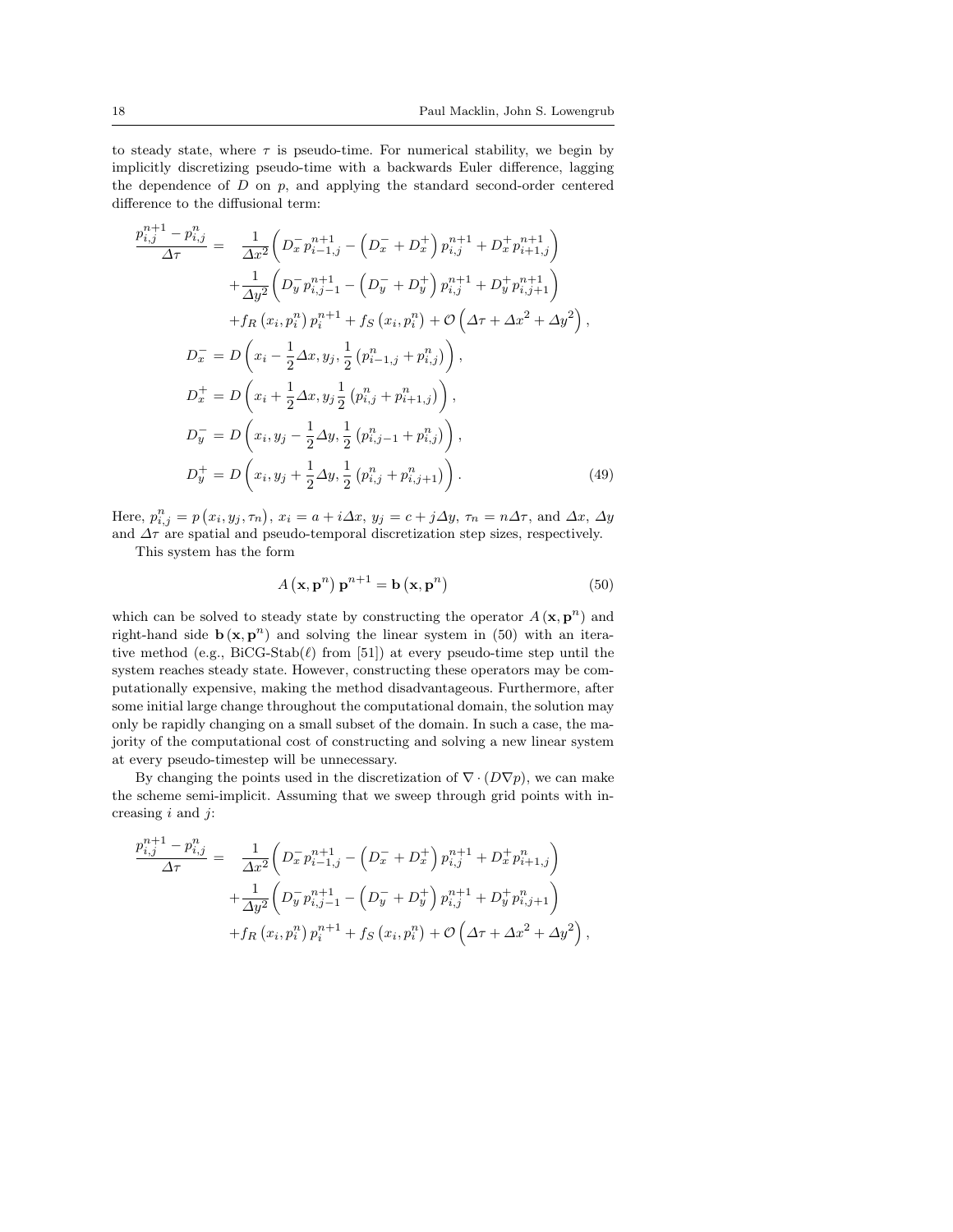$$
D_x^- = D\left(x_i - \frac{1}{2}\Delta x, y_j, \frac{1}{2}\left(p_{i-1,j}^{n+1} + p_{i,j}^n\right)\right),
$$
  
\n
$$
D_x^+ = D\left(x_i + \frac{1}{2}\Delta x, y_j\frac{1}{2}\left(p_{i,j}^n + p_{i+1,j}^n\right)\right),
$$
  
\n
$$
D_y^- = D\left(x_i, y_j - \frac{1}{2}\Delta y, \frac{1}{2}\left(p_{i,j-1}^{n+1} + p_{i,j}^n\right)\right),
$$
  
\n
$$
D_y^+ = D\left(x_i, y_j + \frac{1}{2}\Delta y, \frac{1}{2}\left(p_{i,j}^n + p_{i,j+1}^n\right)\right),
$$
\n(51)

which we can solve algebraically for  $p_{i,j}^{n+1}$  based upon known quantities:

$$
p_{i,j}^{n+1} = \frac{\frac{p_{i,j}^n}{\Delta \tau} + \frac{D_x^+ p_{i+1,j}^n + D_x^- p_{i-1,j}^{n+1}}{\Delta x^2} + \frac{D_y^+ p_{i,j+1}^n + D_y^- p_{i,j-1}^{n+1}}{\Delta y^2} + f_S(x_i, y_j, p_{i,j}^n)}{\frac{1}{\Delta \tau} + \frac{D_x^- + D_x^+}{\Delta x^2} + \frac{D_y^- + D_y^+}{\Delta y^2} - f_R(x_i, y_j, p_{i,j}^n)}
$$
(52)

Using this, we now introduce a 2-D GSI scheme:

**Step 1:** Discretize the domain  $[a, b] \times [c, d]$  by

$$
a = x_0, \cdots, x_i = a + i\Delta x, \cdots, x_m = a + m\Delta x = b \tag{53}
$$

$$
c = y_0, \cdots, y_j = c + j\Delta y, \cdots, y_n = c + n\Delta n = d.
$$
 (54)

**Step 2:** Store an initial guess in the 2-D array  $\mathbf{p} = (p_{i,j})$ .<br> **Step 3:** Update the boundary points  $\{p_{0,j}, p_{m,j}\}_{j=0}^n$  and  $\{p_{i,0}, p_{i,n}\}_{i=0}^m$  according to the boundary conditions.

**Step 4:** Choose a tolerance  $\epsilon$ , and set  $r > \epsilon$ .

**Step 5:** While  $r > \epsilon$ :

**Part a:** For  $1 \leq i < m$  and  $1 \leq j < n$ :

i: Set  $r = 0$ .

ii: Calculate  $p_{i,j}^{n+1}$  based upon Equation 52.

**iii:** If 
$$
r_{i,j} = \left| p_{i,j}^{n+1} - p_{i,j}^n \right| > r
$$
, set  $r = r_{i,j}$ .

iv: Overwrite  $p_{i,j}$  with the newly calculated  $p_{i,j}^{n+1}$ .

The resulting scheme, which overwrites previous values  $p_{i,j}^n$  with updated values  $p_{i,j}^{n+1}$  while sweeping through the domain, is a nonlinear Gauss-Seidel-like iterative (GSI) method. To prevent biases (e.g., asymmetry) from the update order, we alternate sweeping directions: up and right (increasing  $i$  and  $j$ ), then up and left (decreasing  $i$ , increasing  $j$ ), then down and left (decreasing  $i$  and j), and then down and right (increasing  $i$  and decreasing j). By overwriting f), and then down and right (increasing i and decreasing j). By overwriting the current values in the  $\{p_{i,j}\}$  data structure with newly-calculated values, the proper indexing of the pseudo-time index in the discretization of  $\nabla \cdot (D\nabla p)$  is automatic.

There are numerous advantages to this technique. First and foremost, there is no need to invert a large linear system at every iteration. Second, because the scheme makes use of updated information while sweeping through the domain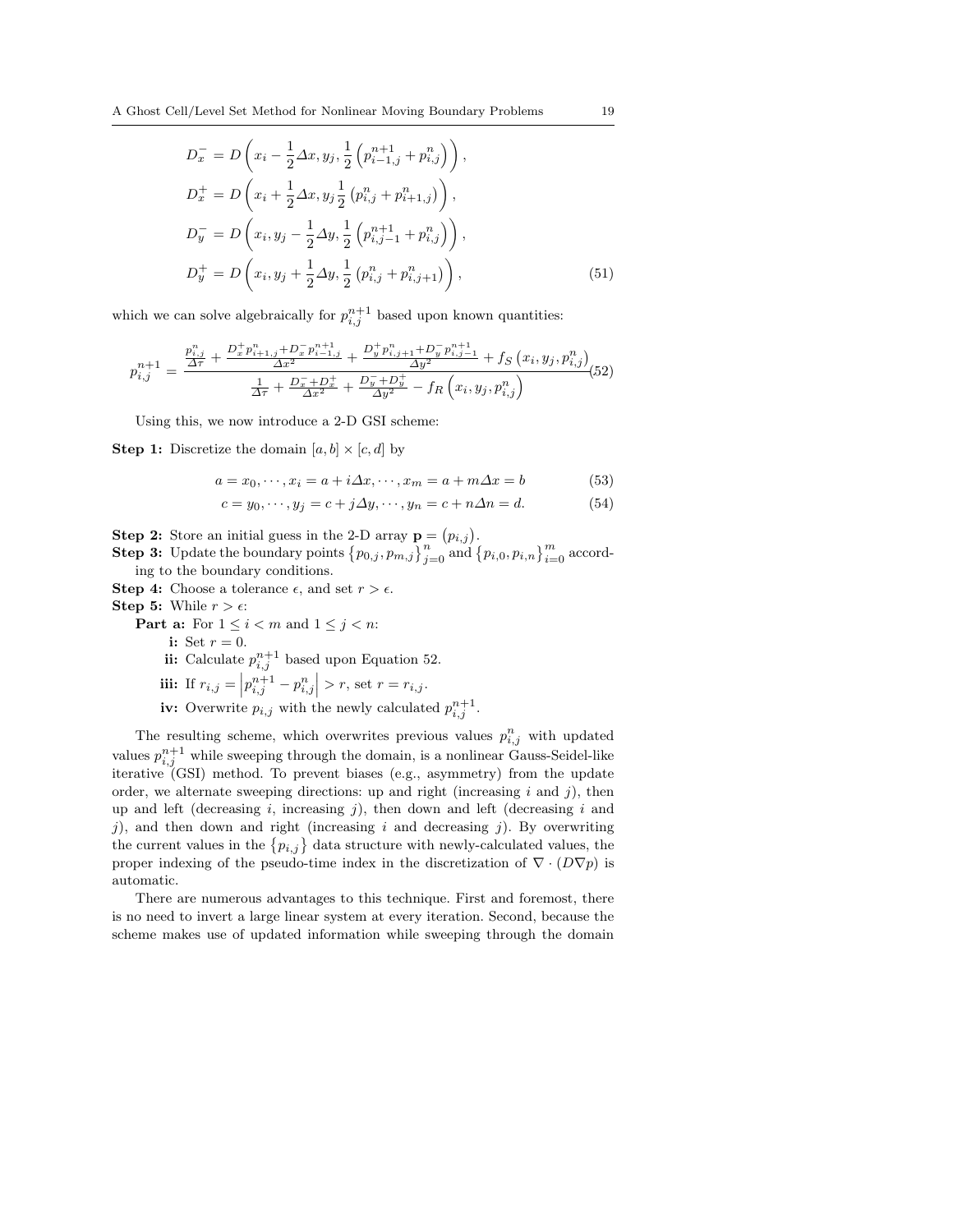(unlike Jacobi-like iterations), the effects of linearizing the equation with respect to pseudo-time are reduced. Because (52) updates the solution based upon local operations (i.e., it only requires information on nearby computational nodes), it is parallelizable and simple to implement, particularly on shared-memory architectures. Lastly, we note that this technique is fully compatible with the ghost cell method of enforcing jump boundary conditions on irregular domains by replacing the appropriate point in the stencil with a ghost cell extrapolation. (e.g., replace  $p_{i+1,j}^n$  with  $\widehat{p}_{i+1,j}^n$ .)

We note that Gauss-Seidel-like iterative methods have been used to solve nonlinear problems in the past, generally in the context of nonlinear optimization. (e.g., see [27], [13].) The idea of adapting linear iterative methods to solving nonlinear problems is not new. (e.g., see [53].) However, most of those techniques use complicated, block structures, which in themselves require iterative solutions and are not as well-suited to adaptivity.

## 3.4.2 Adaptivity

The local nature of our GSI technique allows for a new approach to adaptivity using a regular Cartesian mesh. On any sweep through the solution domain, as the solution converges, the numerical solution tends to change most on a small fraction of the computational nodes. Therefore, we can select computational nodes where the numerical solution is changing most rapidly and use (52) to update only those nodes. The modified, nonlinear adaptive GSI technique (NAGSI) is as follows:

**Step 1:** Discretize the domain  $[a, b] \times [c, d]$  by

$$
a = x_0, \cdots, x_i = a + i\Delta x, \cdots, x_m = a + m\Delta x = b \tag{55}
$$

$$
c = y_0, \cdots, y_j = c + j\Delta y, \cdots, y_n = c + n\Delta n = d.
$$
 (56)

**Step 2:** Store an initial guess in the 2-D array  $\mathbf{p} = (p_{i,j})$ .<br> **Step 3:** Update the boundary points  $\{p_{0,j}, p_{m,j}\}_{j=0}^n$  and  $\{p_{i,0}, p_{i,n}\}_{i=0}^m$  according to the boundary conditions.

**Step 4:** Choose a tolerance  $\epsilon$ , and set  $r > \epsilon$ .

**Step 5:** While  $r > \epsilon$ :

**Part a:** For  $1 \leq i < m$  and  $1 \leq j < n$ :

i: Set  $r=0$ .

ii: Calculate  $p_{i,j}^{n+1}$  based upon (52).

iii: If 
$$
r_{i,j} = |p_{i,j}^{n+1} - p_{i,j}^{n}| > r
$$
, set  $r = r_{i,j}$ .

iv: Overwrite  $p_{i,j}$  with the newly calculated  $p_{i,j}^{n+1}$ .

**Part b:** Set a threshold  $\eta < r$ . In our work, we have used  $\eta = \frac{1}{4}r$ .

Part c: Sweep through the domain again (with a different sweep direction), this time creating a list  $\mathcal{L} = \{(i_k, j_k)\}_{k=1}^N$  of nodes where  $r_{i,j} > \eta$ .

Part d: Repeat M times: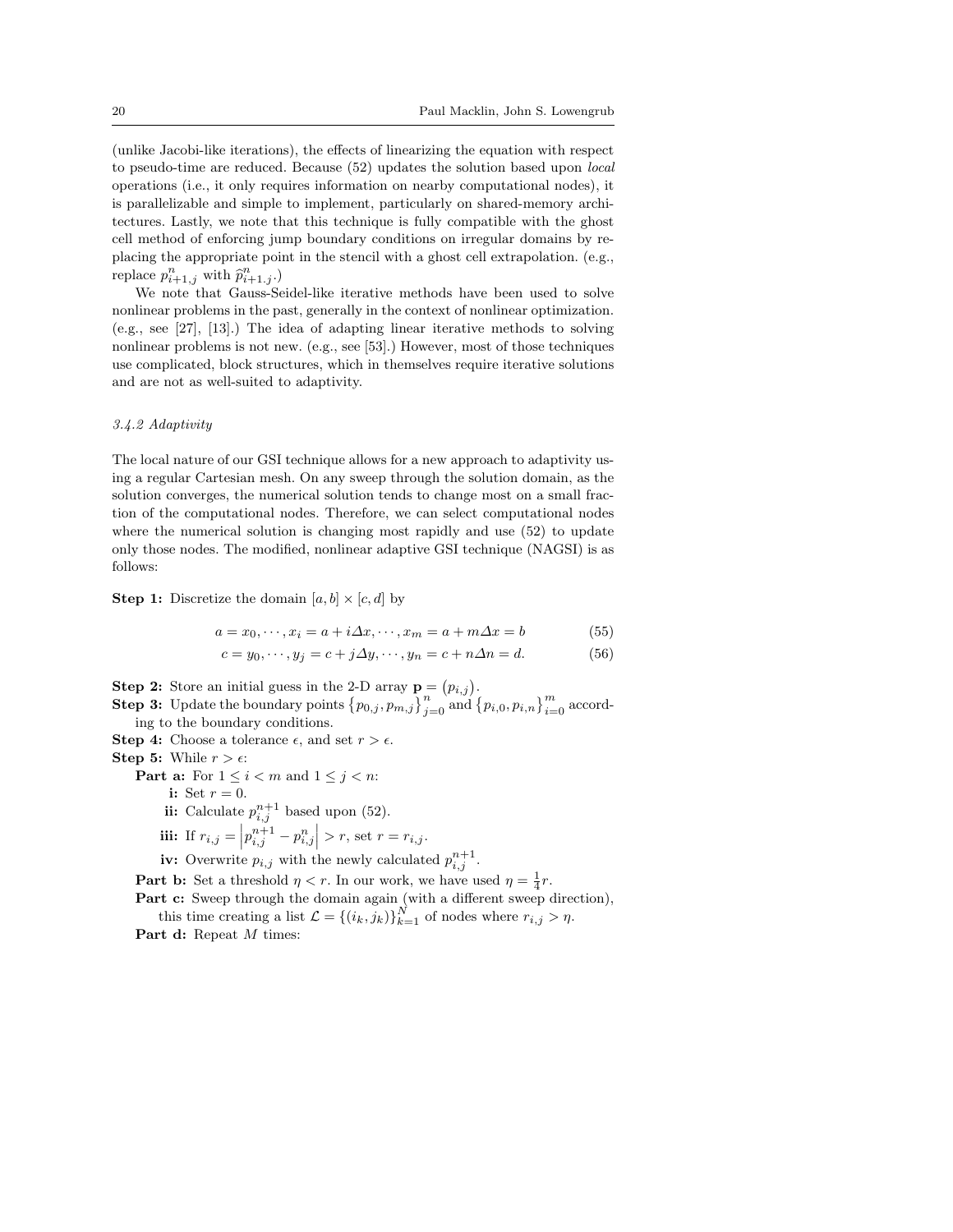# i: For  $1 \leq k \leq N$ , update  $p_{i_k,j_k}$  according to Equation 52.

The scheme is illustrated schematically in Figure 6.



Fig. 6 Overview of the NAGSI adaptivity: upper left: We sweep through the entire domain and update all points. We then set a threshold  $\eta$  not exceeding the residual. upper right: We sweep through the entire domain again (using a different sweep pattern) and flag all points where the change exceeded the threshold  $\eta$ . lower left and right: We sweep through and update the flagged points only, for one or more times.

In our work, we use  $M = 2$ ; in testing, we have found that additional iterations through the selected nodes  $\mathcal L$  resulted in little change in the approximate solution. This is because  $\mathcal L$  behaves as a small, irregular subdomain of  $\mathcal D$  with fixed boundary conditions (i.e., the remaining computational nodes), and so an elliptical equation can approach a steady state on the subdomain quickly. However, the optimal choice of M may depend upon the problem under study and could potentially be dynamically chosen; we are currently investigating these approaches.

While the method does need to sweep through the entire computational domain for some of the iterations, its adaptivity is based upon the same philosophy of traditional adaptive mesh techniques of focusing computational effort adaptively where it is most needed, leading to accelerated convergence when compared to non-adaptive, fixed grid methods. In testing on level set problems with large solution gradients, we have found that the adaptivity decreases the computational time of NAGSI by 10% to 50% (results not shown). Furthermore, the strategy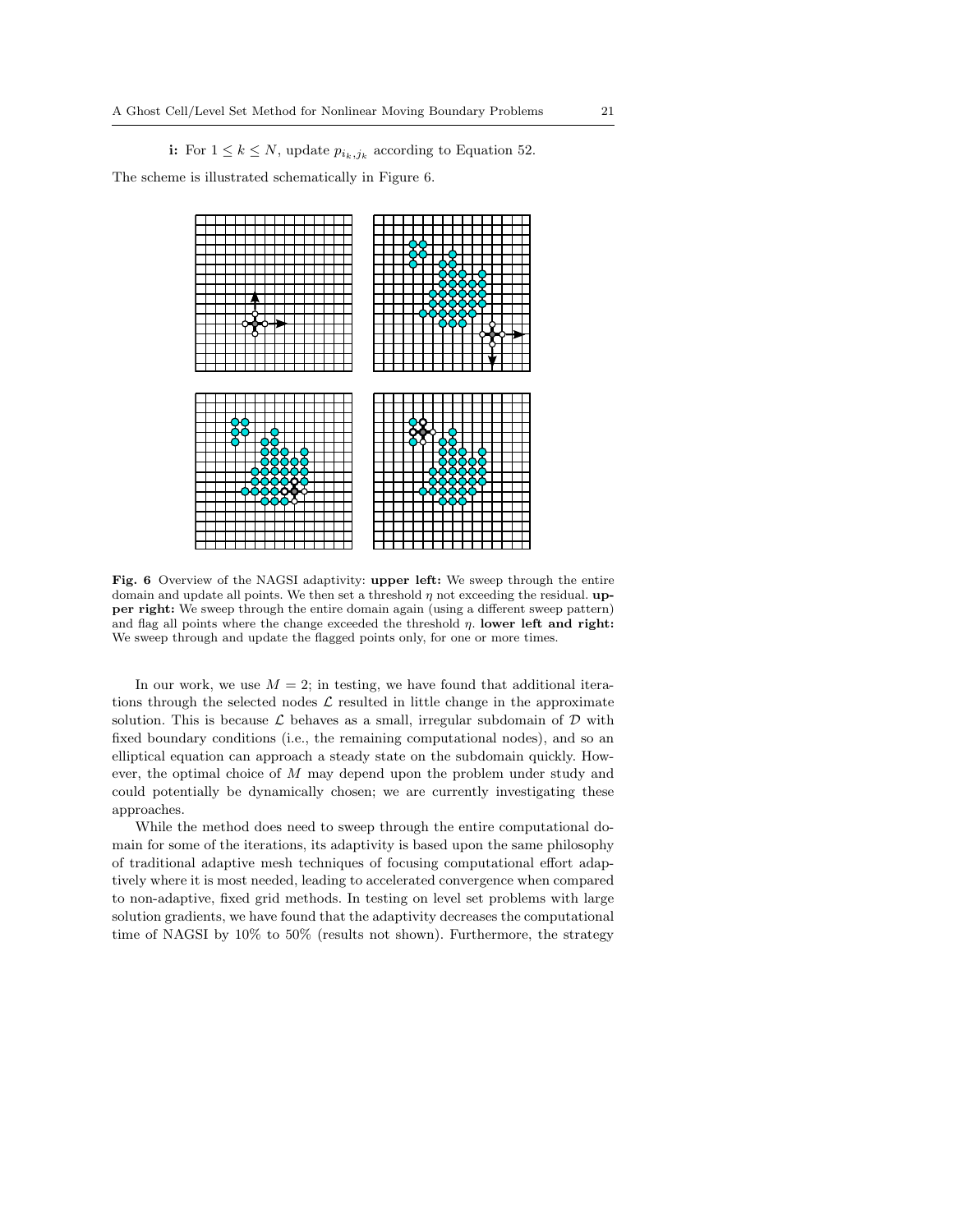for choosing the list  $\mathcal L$  of flagged points can be tailored to the computational problem. (e.g., in level set methods, one might choose  $\mathcal L$  to include a narrow band about the zero level set.) Because the method requires little extra effort to implement, it can conceivably be used to improve performance in existing computational frameworks with a minimum of reprogramming. We note that NAGSI's convergence could be accelerated by combining it with multigrid techniques (e.g., such as those used for iterative techniques in computational fluid dynamics problems by [14], [33], and [42]) by implementing NAGSI at each level of the multigrid technique. Lastly, we note that while we have focused our adaptivity approach on improving performance on fixed, regular grids, we believe it is possible to apply a similar philosophy to irregular grids by choosing local discretizations that can be applied to selected mesh points for improved performance.

#### 3.5 Solving the Overall System

We solve the overall model from Section 2 using a level set/ghost cell method that uses the methods we just introduced. At every fixed time  $t$ , our method consists of the following steps:

- **Step 1:** Maintain  $\phi$  as a distance function, and pre-compute any required geometrical quantities, such as normal vectors and curvature. Use the geometryaware discretization discussed in Section 3.2.
- **Step 2:** Solve the quasi-steady reaction-diffusion problems for each  $p_i$  using NAGSI. (See Section 3.4.) In the event that jump boundary conditions  $[p_i]$ and  $[D_i \nabla p_i \cdot \mathbf{n}]$  are prescribed, use the ghost cell extrapolations described in Section 3.3.
- **Step 3:** Calculate and extend the normal velocity  $V$ :
	- **Part a:** Calculate  $\nabla p_i$  for each i in the narrow band  $\{ \mathbf{x} : |\phi(\mathbf{x})| \leq R \}$  using second-order centered differences if all points in the stencil are in the same region (all inside  $\Omega$  or all outside  $\Omega$ ). Otherwise, use high-order, one-sided Taylor expansions. In our work, we use five-point stencils when possible, and degrade to lower-order one-sided stencils as necessary.
	- Part b: Use our bilinear velocity extension from [38] to create a normal **EVELOTE:** Use our binnear velocity  $\epsilon$  extension  $\tilde{V}$  of  $V = \sum \alpha_i \nabla p_i \cdot \mathbf{n}$ .
	- Part c: Problems with geometric boundary conditions (e.g., those that depend upon the curvature  $\kappa$ ) require that  $\Delta t \sim \Delta x^3$  to maintain stability. To avoid this prohibitive time step restriction, apply the Gaussian filtering technique we developed in [36] and [38] to the extended velocity  $V$ , which removes high-frequency noise from the velocity. Note that if the jump boundary conditions of the  $p_i$  do not require the curvature, then this filtering may not be required.
	- Part d: Use our bilinear velocity extension from [38] to extend the filtered velocity.
	- **Part e:** Calculate the CFL condition  $\Delta t = \frac{\Delta x}{2\text{max}(\tilde{V})}$ .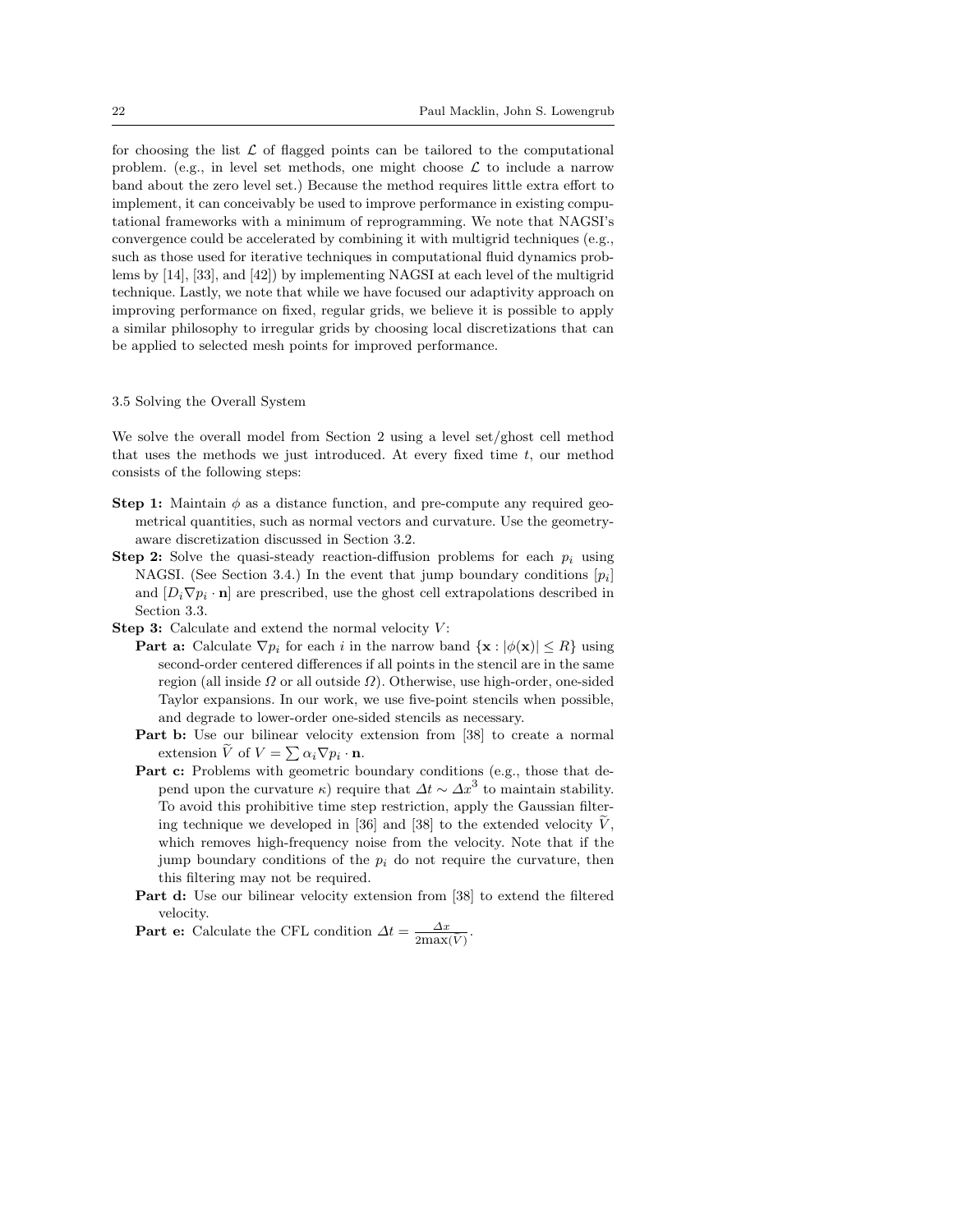A Ghost Cell/Level Set Method for Nonlinear Moving Boundary Problems 23

| Traditional Stencil |                       | New Stencil (1st order) |                       |               | New Stencil (Higher order) |  |  |
|---------------------|-----------------------|-------------------------|-----------------------|---------------|----------------------------|--|--|
| $\varDelta x$       | $\ell_{\infty}$ error | $\varDelta x$           | $\ell_{\infty}$ error | $\varDelta x$ | $\ell_{\infty}$ error      |  |  |
| 0.16                | 0.168897              | 0.16                    | 0.00295862            | 0.16          | 0.00331730                 |  |  |
| 0.08                | 0.170776              | 0.08                    | 5.11947e-4            | 0.08          | 5.73877e-4                 |  |  |
| 0.04                | 0.168131              | 0.04                    | 9.22828e-5            | 0.04          | 8.18444e-5                 |  |  |
| order               | 0.00751               | order                   | 2.50                  | order         | 2.67                       |  |  |

Table 1 Comparison of the  $[D\nabla p \cdot \mathbf{n}]$  stencil for the traditional (left), first-order new (middle), and higher-order new (right) methods on Example 1.

- **Step 4:** Construct  $\widetilde{V}|\nabla\phi|$  using fifth-order WENO. Use this to advect the interface Σ.
- Step 5: (Optional) If using a higher-order Runge-Kutta approximation, repeat steps (2)-(4) for each part of the Runge-Kutta scheme.

#### 4 Convergence of the Numerical Techniques

We now present convergence results for the newly developed numerical techniques and the overall scheme. For a given norm  $||\cdot||$ , we define two orders of convergence. If  $p_h$  is a numerical solution computed on a computational grid with mesh length  $h$ , and if the exact solution  $p$  is known, then we define

order of convergence 
$$
= \frac{\log \left( \frac{||p_{h_1} - p||}{||p_{h_2} - p||} \right)}{\log \left( \frac{h_1}{h_2} \right)}
$$
(57)

where the norm is computed at the computational node points, and  $h_2 < h_1$  are two different mesh lengths.

If the exact solution is unknown, then we solve on meshes with mesh lengths  $h_1 = h$ ,  $h_2 = \frac{1}{2}h$ , and  $h_3 = \frac{1}{4}h$ , and we compute the order of convergence via

order of convergence 
$$
= \frac{\log \left( \frac{||p_h - p_{h_2}||}{||p_{h_2} - p_{h_3}||} \right)}{\log(2)},
$$
\n(58)

where each norm is computed on the common grid points. In our work, we use the discrete maximum  $\ell_{\infty}$  norm for all convergence testing.

4.1 Convergence of the Ghost Cell Method with the New  $[D\nabla p \cdot \mathbf{n}]$  stencils and NAGSI

Example 1: An Example with Large Tangential and Normal Jumps: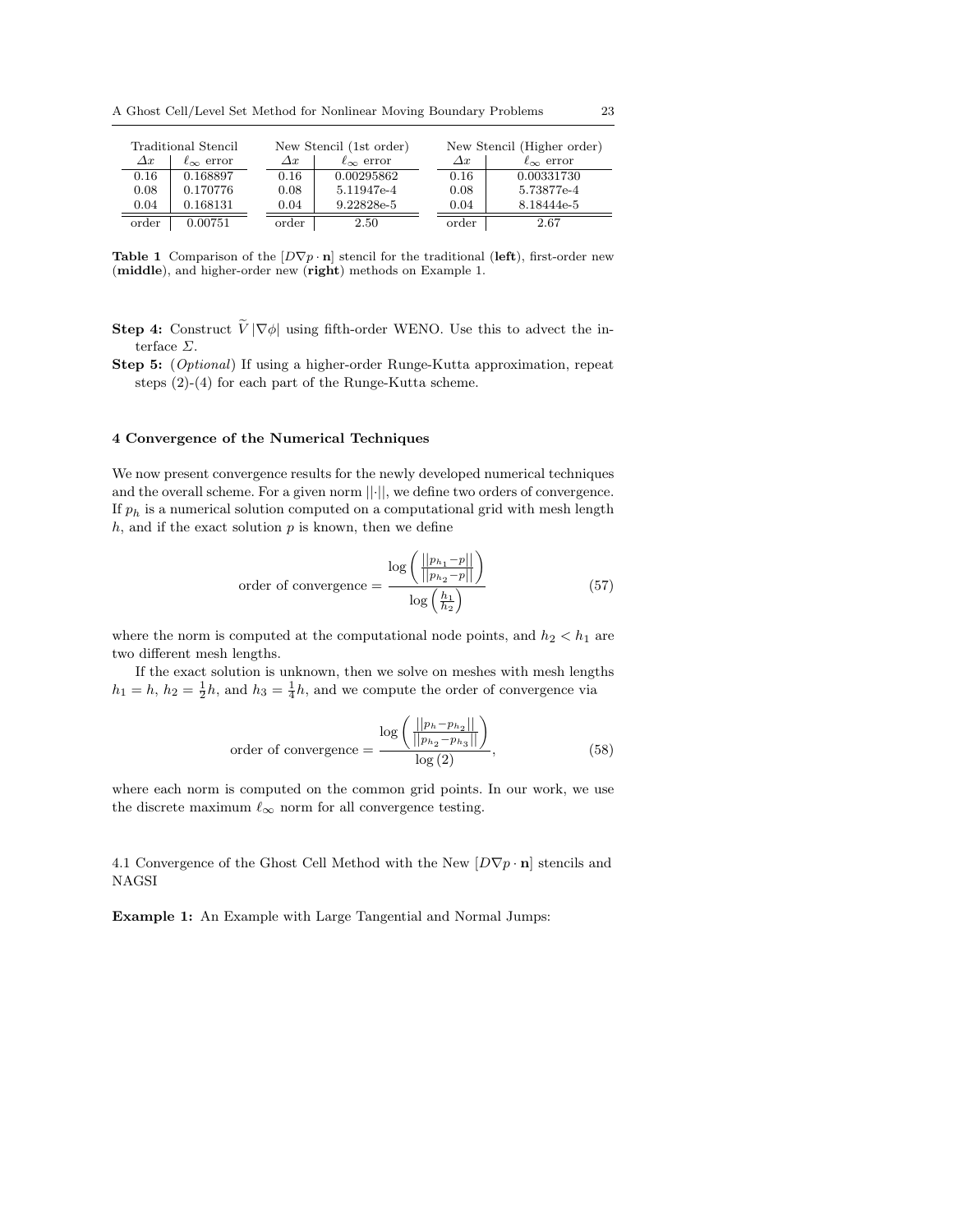To test the convergence and impact of our new normal derivative jump discretization, we studied the following problem

$$
\nabla^2 p = 0 \qquad \text{if } |\mathbf{x}| < 1 \tag{59}
$$

$$
\nabla^2 p = 0 \qquad \text{if } |\mathbf{x}| > 1 \tag{60}
$$

$$
[p] = x + y \qquad \text{if } |\mathbf{x}| = 1 \tag{61}
$$

$$
[\nabla p \cdot \mathbf{n}] = x + y \qquad \text{if } |\mathbf{x}| = 1 \tag{62}
$$

$$
u = 0 \qquad \text{if } \mathbf{x} \in \partial \left( [-2, 2] \times [-2, 2] \right), \tag{63}
$$

whose solution is

$$
p(x,y) = \begin{cases} x+y & \text{if } |\mathbf{x}| \le 1\\ 0 & \text{else.} \end{cases}
$$
 (64)

Note that the solution in (64) has a nonzero jump in tangential derivative:

$$
[\nabla p \cdot \mathbf{s}] = (1, 1) \cdot (y, -x) = y - x,\tag{65}
$$

where s is the positively-oriented tangent vector along boundary of the circle.

We solved this system with mesh sizes  $\Delta x \in \{0.16, 0.08, 0.04\}$ , using our new NAGSI solver along with the ghost cell extrapolations described above, using both the traditional, grid-aligned normal derivative stencil from [34] and the new normal derivative jump stencils. The traditional stencil from [34] (as stabilized in [40]) failed to converge (left part of Table 1), with visible distortions in the solution (blue squares in Figure 7.) In contrast, when we recomputed the solution using our new normal derivative jump stencils, we obtained 2.50- and 2.67-order convergence for our first-order and higher-order stencils, respectively (middle and right parts of Table 1, respectively). Thus, we see that preserving the accuracy in the tangential derivative jump can have a substantial impact on the overall accuracy of the solution and is necessary for convergence in this example.

Example 2: An Example with a Large Tangential Jump and no Normal Jump:

We solved the same system as in the previous example, but with

$$
[\nabla p \cdot \mathbf{n}] = 0 \quad \text{if } |\mathbf{x}| = 1. \tag{66}
$$

In this example, the traditional stencil converged, but only to order 0.319 (top part of Table 2). In contrast, our first-order method attained 1.11-order accuracy (lower left part of Table 2), and our higher-order method achieved 1.53-order convergence (lower right part of Table 2).

Example 3: An Example with Large Normal Jumps and Zero Tangential Jumps: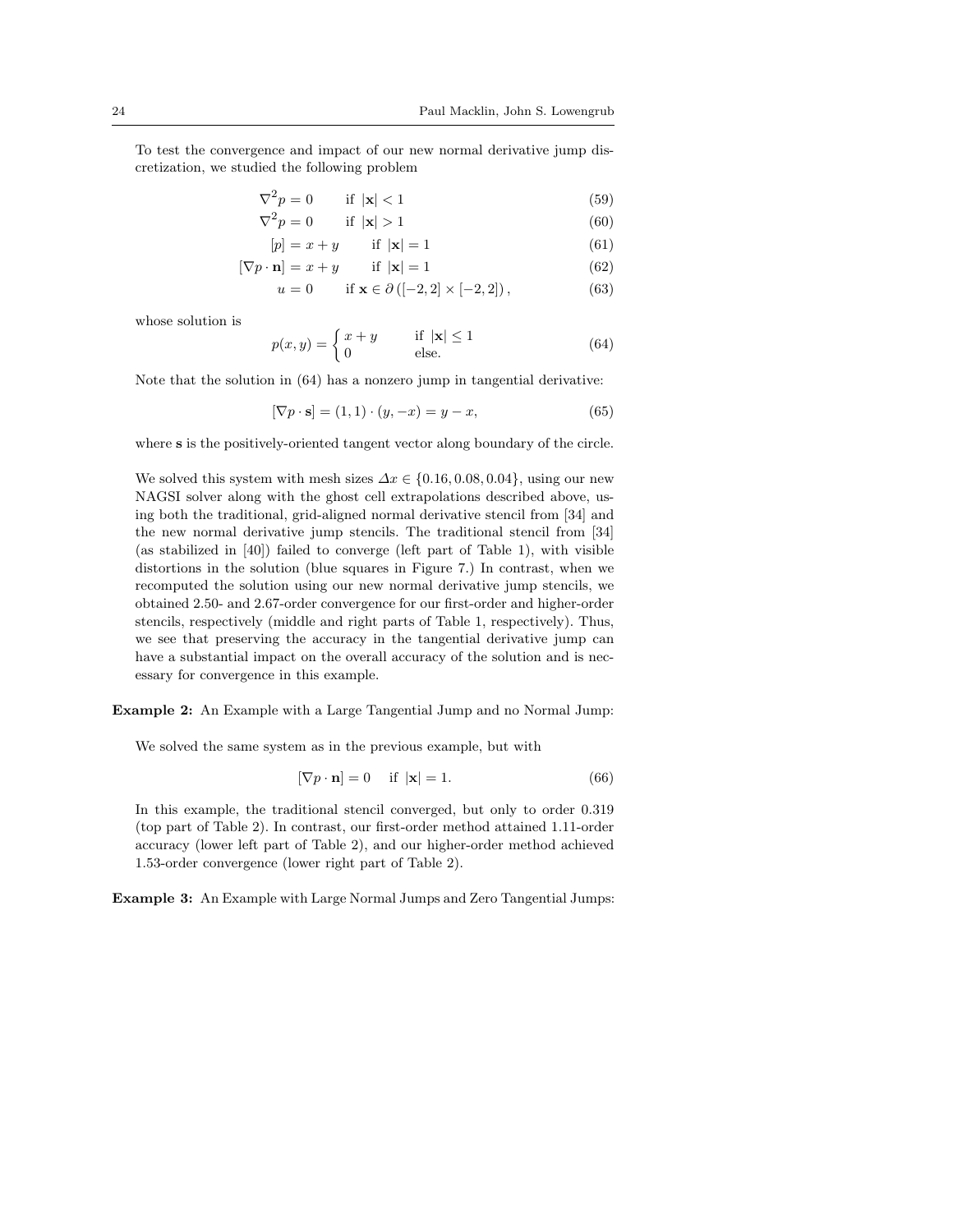

Fig. 7 Comparison of solutions along the line  $y = x$  using the traditional (blue squares) and new (red circles)  $[D\nabla p \cdot \mathbf{n}]$  stencils using  $\Delta x = 0.04$ . The exact solution is given by the solid black line.

|                       | difference            | $\ell_{\infty}$ norm  |                      |
|-----------------------|-----------------------|-----------------------|----------------------|
|                       | $p_{0.16}-p_{0.08}$   | 0.0282768             |                      |
|                       | $p_{0.08} - p_{0.04}$ | 0.0226730             |                      |
|                       | order                 | 0.319                 |                      |
|                       |                       |                       |                      |
| difference            | $\ell_{\infty}$ norm  | difference            | $\ell_{\infty}$ norm |
| $p_{0.16}-p_{0.08}$   | 0.0201711             | $p_{0.16} - p_{0.08}$ | 0.00655476           |
| $p_{0.08} - p_{0.04}$ | 0.00936549            | $p_{0.08} - p_{0.04}$ | 0.00226471           |
| order                 |                       | order                 | $1.53\,$             |

Table 2 Comparison of the  $[D\nabla p \cdot \mathbf{n}]$  stencil for the traditional (top) and new firstorder (bottom left) and higher-order (bottom right) methods on Example 2.

To further investigate the accuracy of our new normal jump stencil, we studied the following problem:

$$
\nabla^2 p = -4 \qquad \text{if } |\mathbf{x}| < 1 \tag{67}
$$

$$
\nabla^2 p = 0 \qquad \text{if } |\mathbf{x}| > 1 \tag{68}
$$

$$
[p] = 0 \qquad \text{if } |\mathbf{x}| = 1 \tag{69}
$$

$$
[\nabla p \cdot \mathbf{n}] = -2 \quad \text{if } |\mathbf{x}| = 1 \tag{70}
$$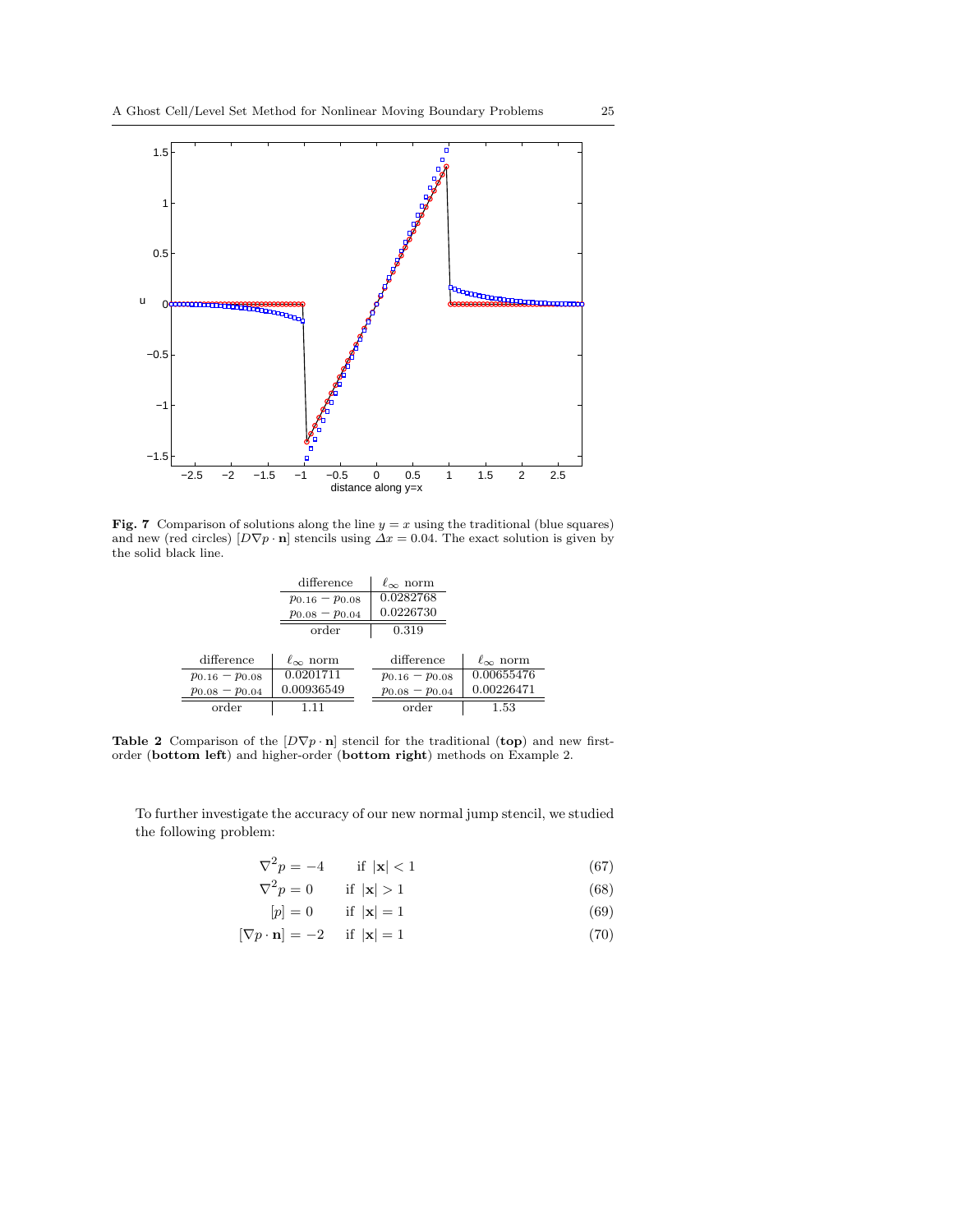| Traditional Stencil |                       |               | New (1st Order) Stencil |  | New (Higher Order) Stencil |                       |  |
|---------------------|-----------------------|---------------|-------------------------|--|----------------------------|-----------------------|--|
| $\varDelta x$       | $\ell_{\infty}$ error | $\varDelta x$ | $\ell_{\infty}$ error   |  | $\Delta x$                 | $\ell_{\infty}$ error |  |
| 0.16                | 0.647074              | 0.16          | 0.244280                |  | 0.16                       | 0.0401866             |  |
| 0.08                | 0.540950              | 0.08          | 0.101704                |  | 0.08                       | 0.00830349            |  |
| 0.04                | 0.458996              | 0.04          | 0.0492541               |  | 0.04                       | 0.00312614            |  |
| order               | 0.248                 | order         | 1.16                    |  | order                      | 1.84                  |  |

Table 3 Comparison of the  $[D\nabla p \cdot \mathbf{n}]$  stencil for the traditional (left) and new firstorder (middle) and higher-order (right) methods on Example 3.

$$
p = 0 \qquad \text{if } \mathbf{x} \in \partial \left( [-2, 2] \times [-2, 2] \right), \tag{71}
$$

whose solution is

$$
p(x,y) = \begin{cases} 1 - x^2 - y^2 & \text{if } |\mathbf{x}| \le 1 \\ 0 & \text{else.} \end{cases}
$$
(72)

Due to the jump boundary condition, this problem is sensitive to the discretization of the discontinuous source term: error in the numerical integral of the source term inside  $|x| \leq 1$  will vertically shift the quadratic (interior) part of the solution, and due to the coupling of the interior and exterior normal derivatives, error in the source term will lead to error in the exterior region as well. We treat the discontinuous source term by solving

$$
0 = \nabla^2 p + 4 H(-\phi), \qquad \mathbf{x} \in [-2, 2] \times [-2, 2], \tag{73}
$$

and we discretize H with a numerical Heaviside function  $H$ . See Appendix A for further discussion on the choice of  $H$ .

Notice that this solution has no jump in the tangential derivative. Nonetheless, the traditional normal jump stencil (again, as stabilized in [40]) yields sub-first-order convergence (left part of Table 3), whereas our new stencil is first-order accurate (middle part of Table 3), and the higher-order method is 2.65-order accurate. Thus, we can see that the failure of the traditional  $[D\nabla p \cdot \mathbf{n}]$  stencil to properly separate the normal and tangential jumps degrades the accuracy of the entire solution, even in the absence of a tangential derivative jump.

#### 4.2 Convergence of the Overall Method

We examined the convergence of the overall method by studying a drop moving under Hele-Shaw-type flow in an heterogeneous medium. Let  $\Sigma$  be the boundary under riele-shaw-type now in an heterogeneou<br>of a circle of radius 1 centered at  $(5\sqrt{2}, 5\sqrt{2})$ .

We represent  $\Sigma$  as the zero contour of a level set function  $\phi$  on the computational domain  $\mathcal{D} = [0, 10] \times [0, 10]$  containing both  $\Omega = {\mathbf{x} \in \mathcal{D} : \phi(\mathbf{x}) < 0}$  and its complement  $\Omega^c = {\mathbf{x} \in \mathcal{D} : \phi(\mathbf{x}) > 0}.$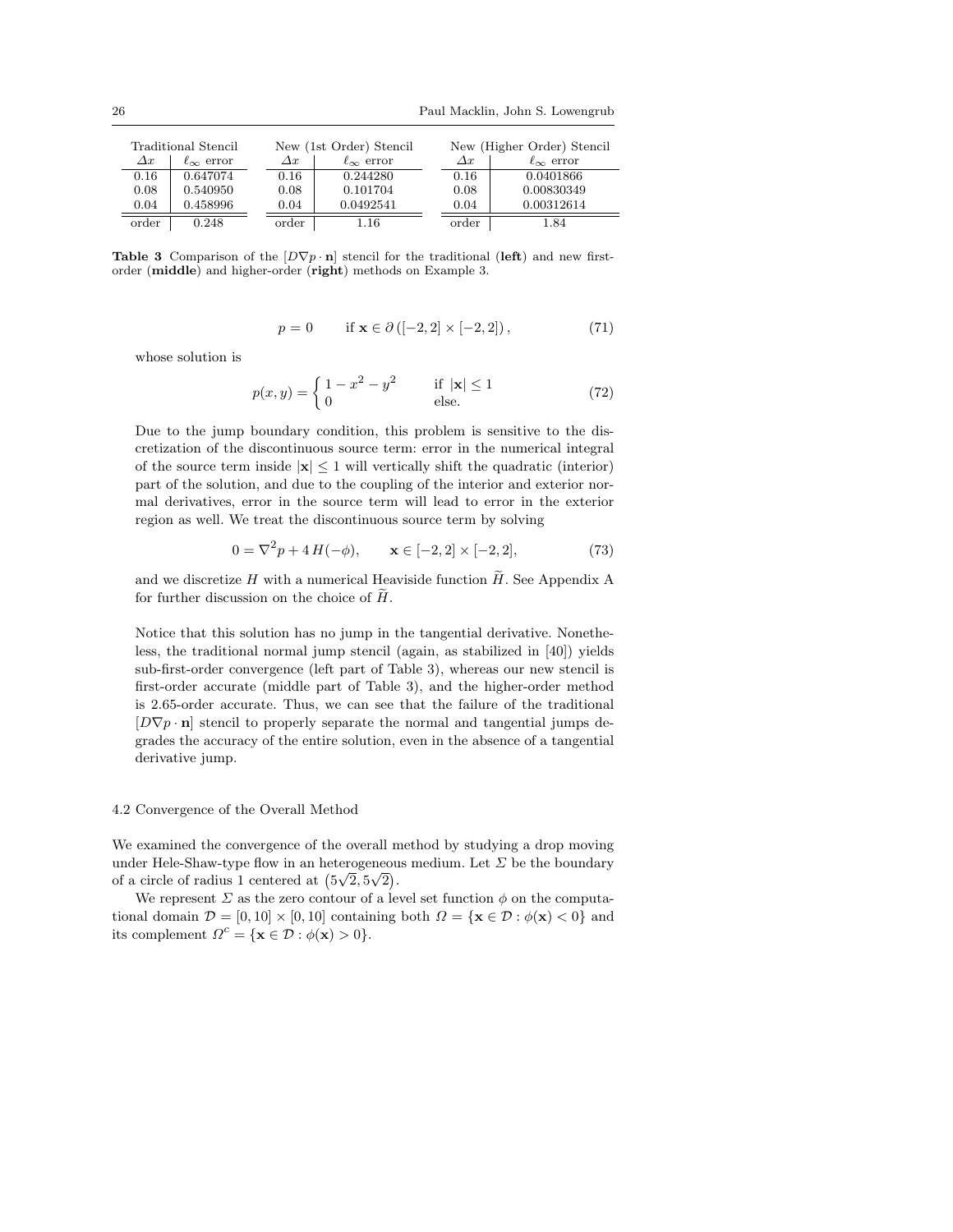The drop has normal velocity

$$
V = -\mu \nabla P \cdot \mathbf{n} \quad \text{if } \mathbf{x} \in \Sigma,
$$
 (74)

which we implement in the level set context as

$$
\phi_t + \widetilde{V} |\nabla \phi| = 0,\tag{75}
$$

where  $\tilde{V}$  is the normal extension of the velocity off of  $\Sigma$  that we described in [38]. The pressure  $P$  satisfies

$$
0 = \nabla \cdot (\mu \nabla P) + H(-\phi) \quad \text{if } \mathbf{x} \in \Omega \cup \Omega^c \tag{76}
$$

$$
[P] = \kappa \quad \text{if } \mathbf{x} \in \Sigma \tag{77}
$$

$$
[\mu \nabla P \cdot \mathbf{n}] = 0 \quad \text{if } \mathbf{x} \in \Sigma \tag{78}
$$

(79)

with

$$
\mu = \eta + (1 - \eta)e^{-1.5(\sqrt{x^2 + y^2} - 5\sqrt{2})^8} \quad \text{if } \mathbf{x} \in \mathcal{D}
$$
 (80)

$$
\eta = 0.0001,\tag{81}
$$

and with boundary conditions

$$
P \equiv 0 \quad \text{on } \partial D. \tag{82}
$$

See Figure 8 for a plot of the permeability  $\mu$ . Note that this models the growth of a drop of incompressible fluid in a heterogeneous domain, where fluid is added at a constant rate throughout the drop domain via the Heaviside source term  $H(-\phi)$ .

We chose three spatial resolutions:  $\Delta x = \Delta y = 0.20$  (low resolution),  $\Delta x = \Delta y = 0.10$  (medium resolution), and  $\Delta x = \Delta y = 0.05$  (high resolution). We used the discrete numerical Heaviside function that we describe in Appendix A. We used a simple, first-order forward Euler time discretization with CFL condition

$$
\Delta t \le \max\left(\frac{\Delta x}{2\max|V|}, 0.05\right). \tag{83}
$$

and fifth-order WENO for  $V[\nabla \phi]$ . As in [36,38], we used Gaussian filtering to attain a first-order CFL stability condition while maintaining accuracy. In these simulations, we used a smoothing parameter (standard deviation) of  $\sigma = 2\Delta x =$ 0.40 for low resolution,  $\sigma = 3\Delta x = 0.30$  for medium resolution, and  $\sigma = 4\Delta x =$ 0.15 for high resolution.

We calculated the order order of convergence (of the level set function  $\phi$ ) at times  $t \in \{0.10, 0.20, 0.30, 0.40, 0.50\}$  according to (58). Due to the small time step, the time error is small and is consequently dominated by the spatial error. The average order of convergence was 1.86. See Table 4. We shall discuss the behavior of the solution in Section 5.1.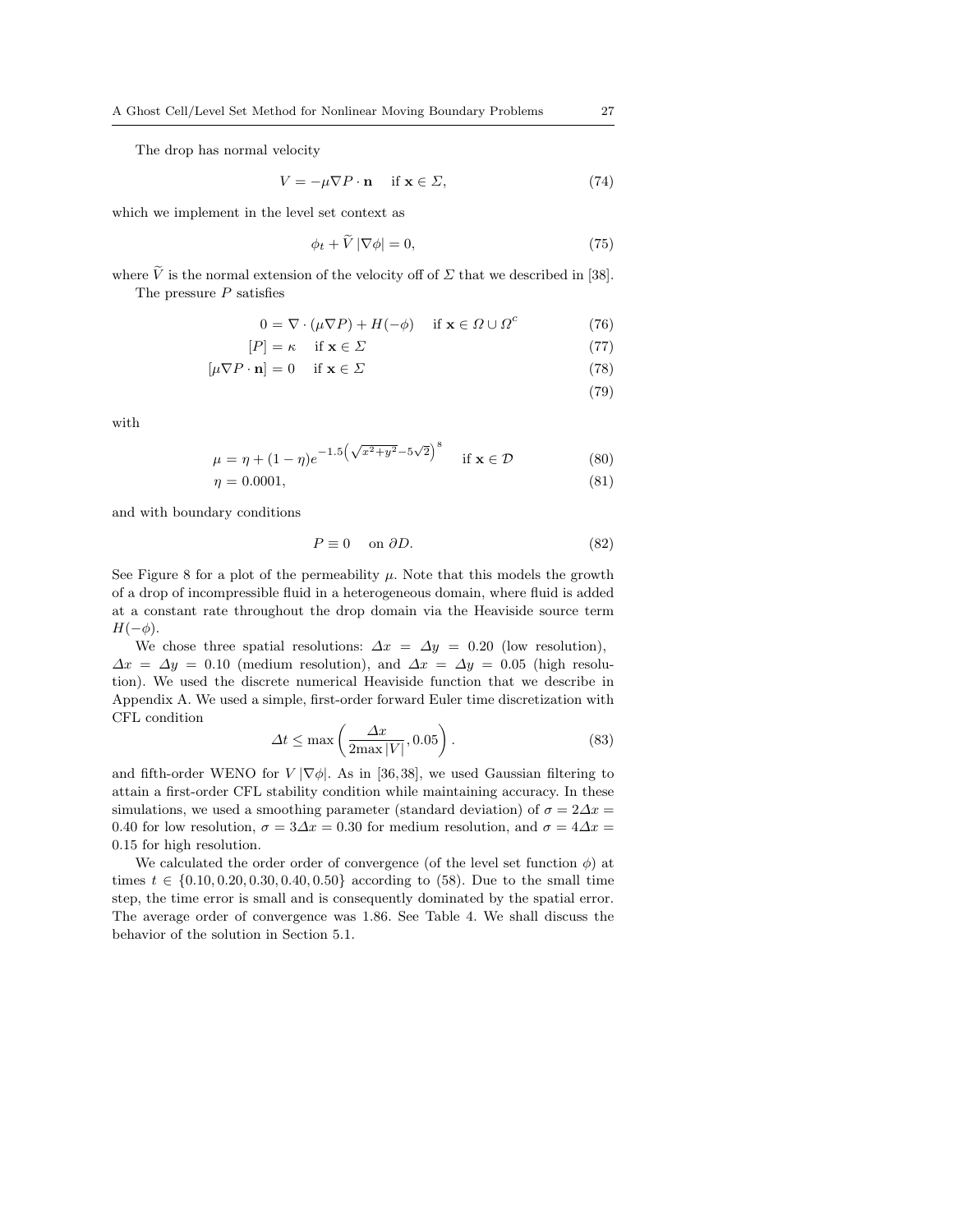| t.  | $  \phi_{0.2} - \phi_{0.1}  _{\infty}$ | $  \phi_{0.1} - \phi_{0.05}  _{\infty}$ | order |
|-----|----------------------------------------|-----------------------------------------|-------|
| 0.1 | 0.0504799                              | 0.0184189                               | 1.45  |
| 0.2 | 0.0946371                              | 0.0179485                               | 2.40  |
| 0.3 | 0.0665503                              | 0.0396410                               | 0.747 |
| 0.4 | 0.130442                               | 0.0342100                               | 1.93  |
| 0.5 | 0.231275                               | 0.0335707                               | 2.78  |
|     | 1.86                                   |                                         |       |

Table 4 Convergence of the Overall Method



Fig. 8 Permeability  $\mu$  for the convergence example.

## 5 Numerical Examples

#### 5.1 Hele-Shaw-type Flow in Heterogeneous Media

We solved the Hele-Shaw-type problem from the overall convergence study with  $\Delta x = \Delta y = 0.10, \mathcal{D} = [0, 10] \times [0, 10],$  and the permeability  $\mu$  shown in Figure 8 until  $t = 1.8$ . The solution is plotted in 0.20 time increments in Figure 9. As volume is added to the drop  $\Omega$  (via the Heaviside source term in the pressure equation), pressure builds inside the drop that pushes the boundary  $\Sigma$  outward and causes the region  $\Omega$  to grow. Because the permeability  $\mu$  varies between 0.0001 and 1 throughout the domain, the drop grows preferentially inside the region where  $\mu \sim 1$ . See Figure 9. Because volume is added at a constant rate throughout the drop, the rate of growth is proportional to the volume of the drop; this can be observed as an increasing distance between solution curves.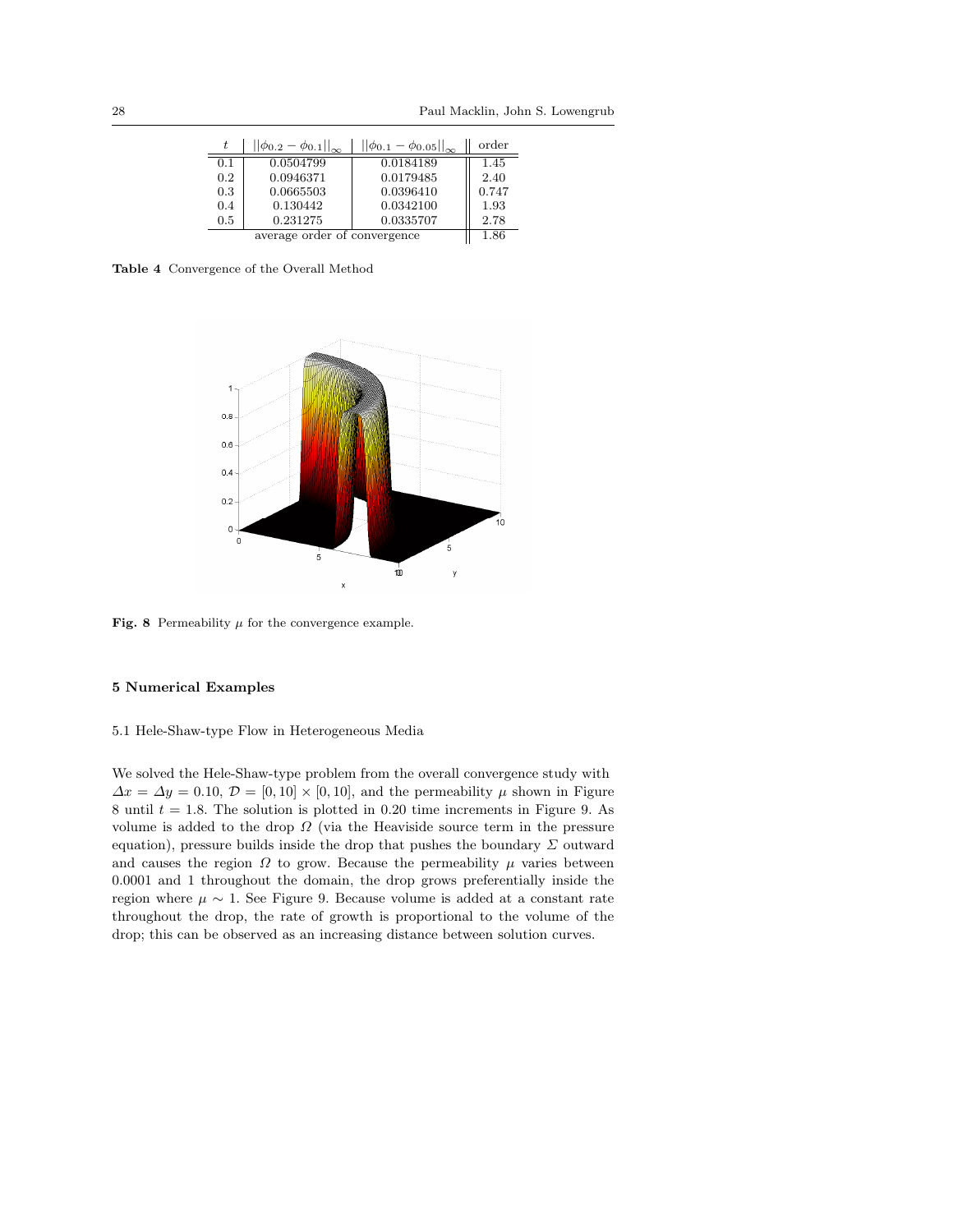

Fig. 9 Outward growth of the medium-resolution ( $\Delta x = \Delta y = 0.10$ ) solution in  $t = 0.20$ increments for the convergence example.

# 5.2 Tumor Growth in Heterogeneous Tissues

We now demonstrate our technique by applying it to a nonlinear tumor growth problem. Let  $\phi$  be a level set function whose zero contour denotes the boundary  $\Sigma$  of an avascular tumor  $\Omega = \Omega(\mathbf{x}, t)$  growing into a surrounding, non-cancerous tissue  $\Omega^c = \Omega^c(\mathbf{x}, t)$ . This models the early stage of in vivo growth before the onset of angiogenesis. We take our computational domain  $D$  to be a rectangular region that fully contains  $\Omega$  and  $\Omega^c$ ; note that  $\mathcal{D} = \Omega \cup \Omega^c$ .

Let c denote the non-dimensionalized nutrient concentration within the computational domain, scaled by the far-field nutrient value in well-vascularized, non-pathological tissue. We scale space by the oxygen diffusional length scale  $L \approx 200 \ \mu \text{m}$ . Outside the tumor, the blood vasculature (with density B) delivers nutrient, which diffuses into the tumor and is consumed by proliferating cells. As the tumor grows, less nutrient reaches the interior, until it drops to a level  $c_H$ where tumor cells become hypoxic. The hypoxic tumor cells become quiescent and consume less nutrient. If the tumor continues to grow and the interior nutrient level drops further below a critical threshold  $c_N$ , the tumor cells begin to die (necrose). When cells necrose, they release their cellular contents, which are both oxygen-reactive (e.g., see [31, 20]) and growth-inhibiting. These processes can be modeled as

$$
0 = \nabla \cdot (D\nabla c) - \lambda^{c}(\mathbf{x}, c)c + \lambda_{bulk}^{c}(1 - c)B(\mathbf{x})H(\phi) \quad \text{if } \mathbf{x} \in \Omega \quad (84)
$$
  

$$
\nabla c \cdot \mathbf{n} = 0 \quad \text{if } \mathbf{x} \in \partial \mathcal{D}, \tag{85}
$$

where B is the pre-existing blood vessel density,  $\lambda_{bulk}^c$  is the nutrient delivery rate in the pre-existing blood vasculature, D is the nutrient diffusivity, and  $\lambda^c(\mathbf{x}, c)$ is chosen to combine the rates of nutrient uptake (in the viable and hypoxic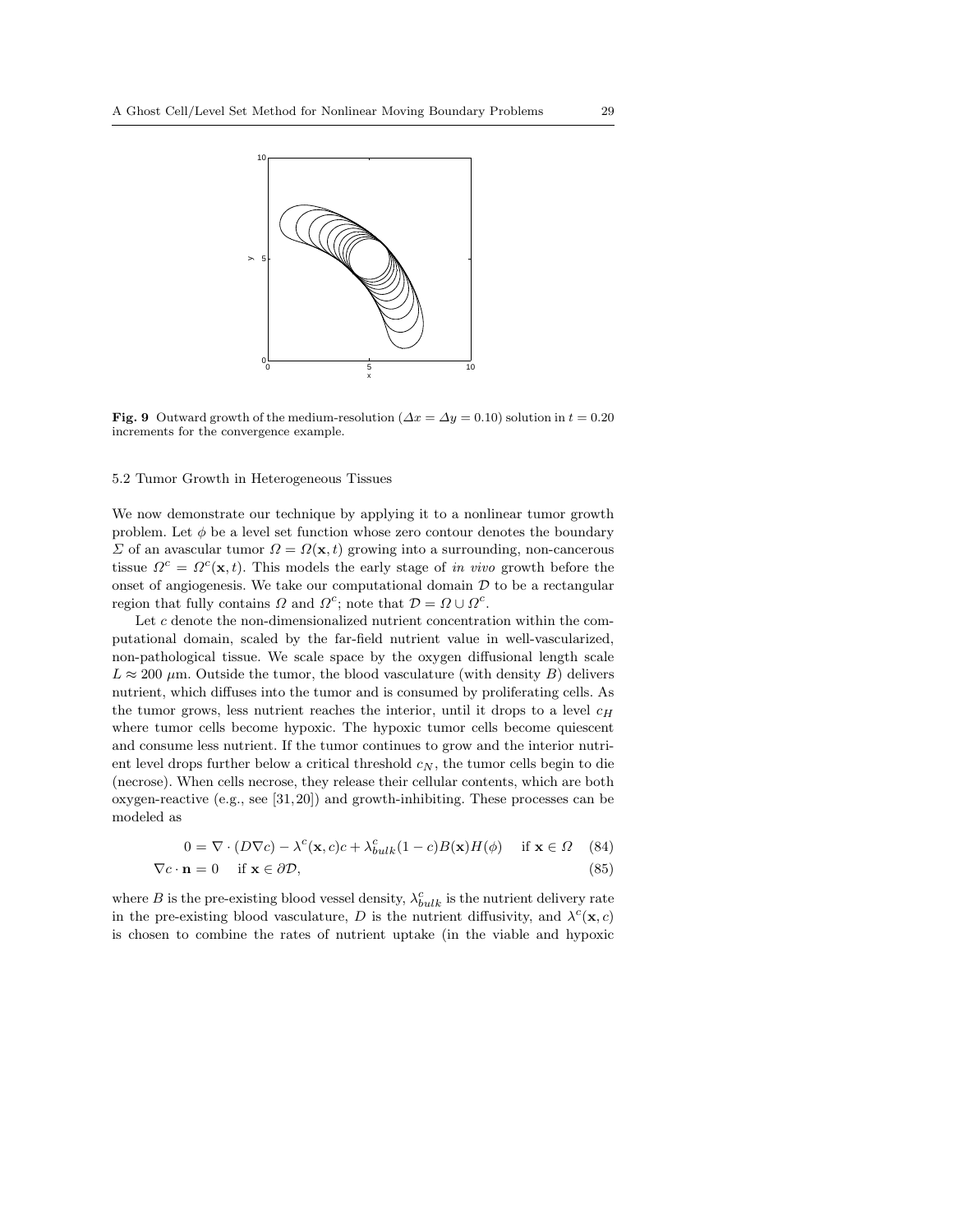portion of the tumor) and decay (in the necrotic portion of the tumor); we assume no nutrient uptake in the non-cancerous tissue  $\Omega^c$ . Normalized by the nutrient uptake rate in the viable region, the uptake and decay function is modeled by

$$
\lambda^{c}(\mathbf{x}, c) = \begin{cases}\n0 & \text{if } \mathbf{x} \in \Omega^{c} \\
1 & \text{if } \mathbf{x} \in \Omega \text{ and } 1 \geq c > c_{H} \\
q(c) & \text{if } \mathbf{x} \in \Omega \text{ and } c_{H} \geq c > c_{N} \\
\lambda_{N}^{c} & \text{if } \mathbf{x} \in \Omega \text{ and } c_{N} \geq c.\n\end{cases}
$$
\n(86)

Here,  $\lambda_N^c$  is the rate of nutrient decay in the necrotic core, and  $q(c)$  is a polynomial that smoothly connects regions and is chosen to satisfy

$$
q(c_H) = 1
$$
  
\n
$$
q'(c_H) = 0
$$
  
\n
$$
q\left(\frac{c_H + c_N}{2}\right) = \lambda_H^c
$$
  
\n
$$
q(c_N) = \lambda_N^c
$$
\n(87)

$$
q'(c_N) = 0,\t\t(88)
$$

where  $\lambda_H^c$  is the rate of nutrient uptake by hypoxic cells. In our numerical example, we shall take  $c_H = 0.3$ ,  $c_N = 0.2$ ,  $\lambda_H^c = 0.5$ , and  $\lambda_N^c = 0.25$ . In this case,

$$
q(c) = -20000c4 + 18500c3 - 6275c2 + 930c - 50.75.
$$
 (89)

Notice that this makes our nutrient equation nonlinear.

We model the tumor as an incompressible fluid growing in a porous medium, and so the local rate of change in tumor volume is given by  $\nabla \cdot \mathbf{u}$ , where **u** is the cellular velocity field. Proliferating tumor cells in the viable rim of the tumor generate an internal biomechanical pressure  $p$  that increases the tumor volume (at a rate proportional to the nutrient level  $c$ ) and pushes the tumor boundary outward with normal velocity V via Darcy's law ( $\mathbf{u} = -\mu \nabla p$ ). The enzymatic breakdown of necrotic tumor tissue is modeled by a local decrease in the pressure that reduces volume (at a constant rate  $G_N$ ) and slows growth. Cellto-cell adhesion is modeled as a surface tension (curvature) boundary condition on  $\Sigma$ . The non-cancerous tissue in  $\Omega^c$  is also assumed to be affected by the tumor-generated pressure, but the cells in  $\Omega^c$  do not proliferate. We model the pressure by

$$
\nabla \cdot \mathbf{u} = -\nabla \cdot (\mu \nabla p) = \begin{cases} 0 & \text{if } \mathbf{x} \in \Omega^c \\ c & \text{if } \mathbf{x} \in \Omega \text{ and } c > c_H \\ 0 & \text{if } \mathbf{x} \in \Omega \text{ and } c_H \ge c > c_N \\ -G_N & \text{if } \mathbf{x} \in \Omega \text{ and } c_N \ge c \end{cases}
$$
(90)

with boundary conditions

$$
[p] = \frac{1}{G}\kappa \quad \text{if } \mathbf{x} \in \Sigma \tag{91}
$$

$$
[\mu \nabla p \cdot \mathbf{n}] = 0 \quad \text{if } \mathbf{x} \in \Sigma. \tag{92}
$$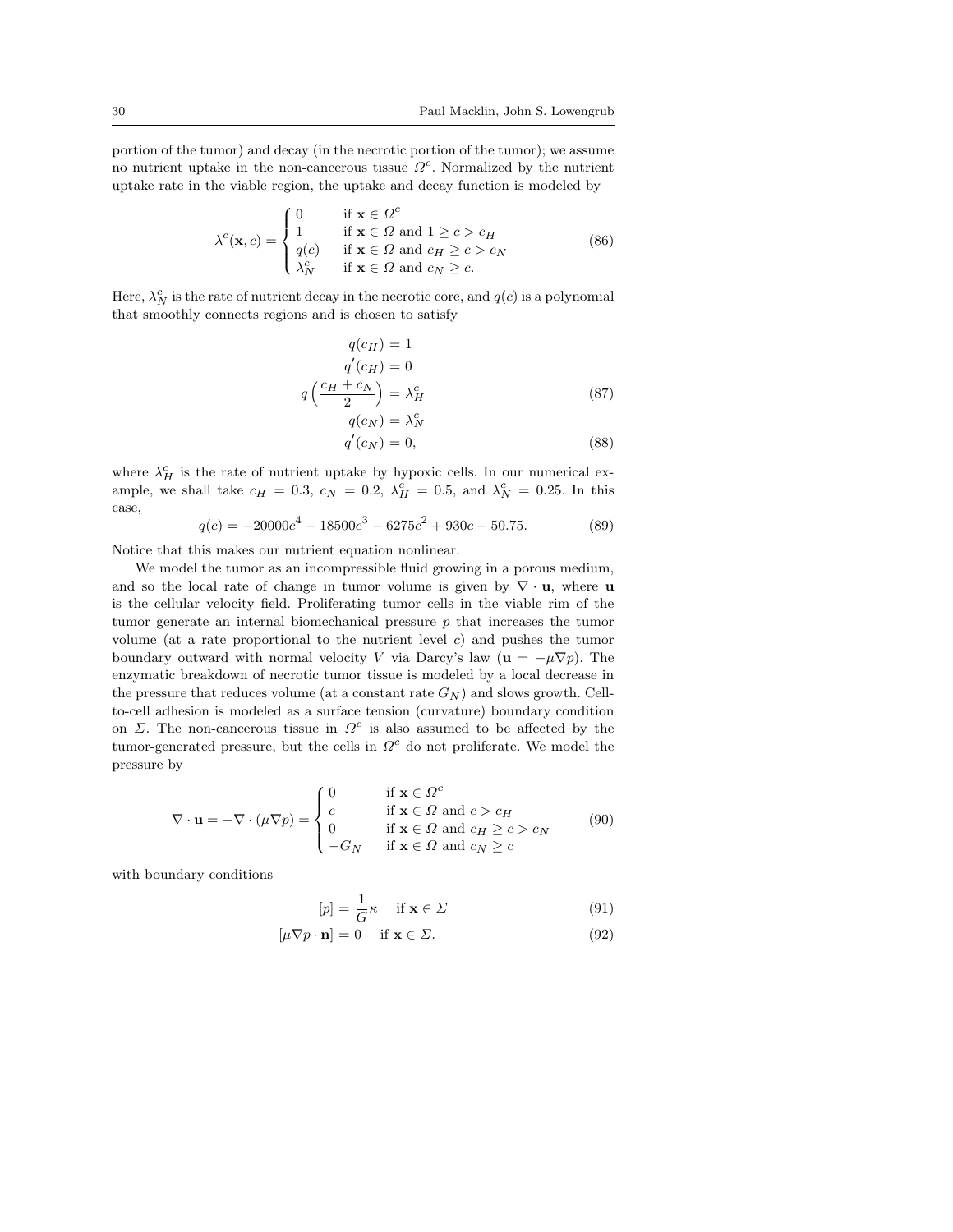We model the normal velocity of the tumor boundary by Darcy's law:

$$
V = -\mu \nabla p \cdot \mathbf{n} \quad \text{if } \phi(\mathbf{x}) = 0. \tag{93}
$$

We choose boundary conditions on p along  $\partial \mathcal{D}$  to suit the problem under study. Here, G that characterizes the tumor aggressiveness (the rate of proliferation compared to the cell-cell adhesion time scale),  $G_N$  is a parameter that governs the rate of tumor cell breakdown in necrotic regions, and  $\mu$  is the cellular mobility. This tumor growth model is an extension of current models given in [15], [36], [38], [57], [39] and [40], and will be further extended and investigated in future work [35, 6].

We simulated this tumor system on a computational domain  $\mathcal{D} = [0, 50] \times [0, 50]$  with  $\Delta x = \Delta y = 0.10$ , with tissue and tumor properties chosen to model the evolution of glioblastoma in brain tissue. Because the oxygen diffusional length scale is approximately 200  $\mu$ m, this corresponds to an approximately 1 cm square of simulated brain tissue. We set  $G = 20$ ,  $G_N = 1$ ,  $\lambda_{bulk}^c = 1, c_H = 0.3, c_N = 0.2$ , and used  $q(c)$  as given in (89). We model growth in a complex, heterogeneous brain tissue as shown in the first frame in Figure 10. In the white region,  $\mu = 0.0001$ ,  $D = 0.0001$ , and  $B = 0$ , which models a rigid material such as the skull. In the black regions,  $\mu = 10$ ,  $D = 1$ , and  $B = 0$ , which models an incompresible fluid (cerebrospinal fluid). The light and dark gray regions model tissues of differing biomechanical properties (white and gray matter). In the light gray regions,  $\mu = 1.5$ ,  $D = 1$ , and  $B = 1$ ; in the dark gray regions,  $\mu = 0.5, D = 1$ , and  $B = 1$ . The red region (color images are available online) denotes the initial shape and position of the simulated tumor. We smoothed  $\mu$ , B, and D using a Gaussian filter with standard deviation  $\sigma = 3\Delta x = 0.3$ to satisfy smoothness requirements of the reaction-diffusion equations. We used (linear) extrapolation boundary conditions on the pressure along  $x = 0$ ,  $y = 0$ , and  $y = 50$  to simulated growth into a larger, unshown tissue, and we set  $p = 0$ along the rigid boundary at  $x = 50$ .

We simulated from  $t = 0$  to  $t = 60$ . Using a 3.3 GHz Pentium 4 workstation and a C++ implementation, the  $501 \times 501$  simulation required under 24 hours to compute. Because our (mitosis) time scale ranges from approximately 18 to 36 hours for this problem, this corresponds to 45 to 90 days of growth. We plot our solution in  $t = 5.0$  (approximately 5 days) increments in Figures 10 and 11. In those plots, red regions correspond to viable tumor tissue (where  $c > c_H$ ), blue regions denote hypoxic tumor tissue ( $c_H \geq c > c_N$ ), and brown regions denote necrotic tumor cells  $(c_N \geq c)$ . (Please see the online version of the article for color figures.) In this simulation, the tumor grows rapidly until the nutrient level drops below  $c_H = 0.30$  (see  $t = 5.0$ ), at which time a large portion of the tumor becomes hypoxic. The tumor continues to grow at a slower rate until the interior of the tumor becomes necrotic. (See  $t = 10.0$ .) This causes non-uniform volume loss within the tumor and contributes to morphological instability. We note that because the biomechanical responsiveness is continuous across the tumor boundary and the microenvironment has a moderate nutrient gradient, this simulation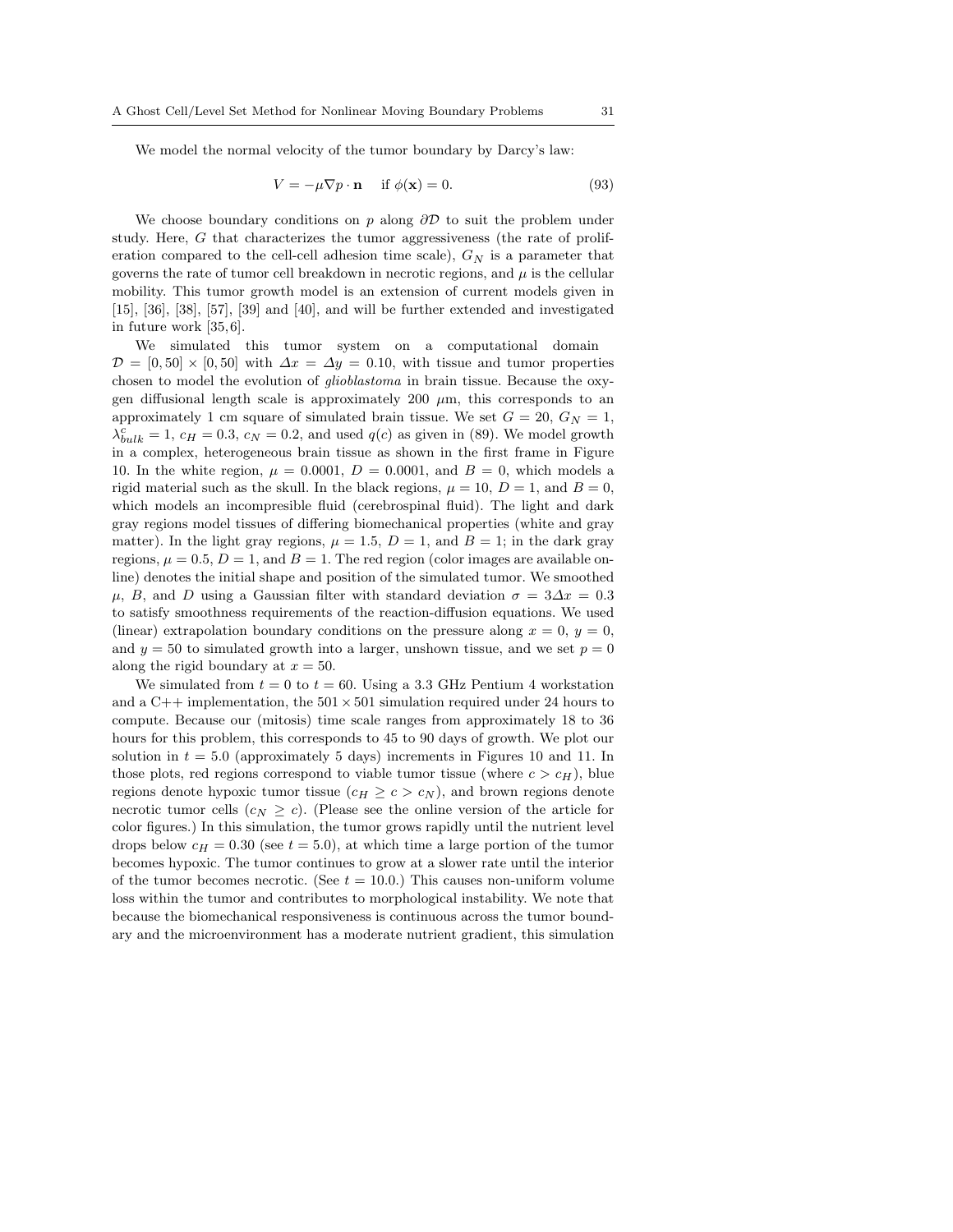corresponds to the border between the invasive, fingering growth regime and the invasive, fragmenting growth regime that we investigated in [40].

However, additional effects can be seen that were not observed in the aforementioned study. As the tumor grows out of the biomechanically permissive tissue (light gray;  $\mu = 1.5$ ) and into the biomechanically resistant tissue (dark gray;  $\mu = 0.5$ , its rate of invasion into the tissue slows. (See  $t = 15$  to 25.0.) This results in preferential growth into the permissive (light gray) material, a trend which can be clearly seen from  $t = 30.0$  onward. When the tumor grows through the resistive tissue (dark gray) and reaches the fluid (black), the tumor experiences a sudden drop in biomechanical resistance to growth. As a result, the tumor grows rapidly and preferentially in the 1/2 mm fluid structures that separate the tissue. Such growth patterns are not observed when simulating homogeneous tissues.

Other observed differences are due to our new treatment of hypoxic (quiescent) tumor cells. Certain regions that we had previously classified as necrotic (in [36, 38–40]) are now treated as quiescent. As a result, tumor volume loss is reduced, and in particular, this may result in large hypoxic regions that have little or no viable rim. Had these regions been treated as necrotic, the invasive fingers would have been thinner, and the tumor may have fragmented. Therefore, the separate treatment of the hypoxic regions can have a significant impact on the details of the invasive morphology of the tumor. We shall investigate this effect in greater detail in future work.

#### 6 Conclusions and Future Work

In this paper, we built upon our earlier work from [36], [38], [39] and [40] to develop an accurate ghost cell/level set technique for evolving interfaces whose normal velocity is given by the normal derivatives of solutions to linear and nonlinear quasi-steady reaction-diffusion equations with curvature-dependent boundary conditions. The technique is capable of describing complex morphologies evolving in heterogeneous domains. The algorithm involved several new developments, including a new ghost cell technique for accurately discretizing jumps in the normal derivative without smearing jumps in the tangential derivative, a new adaptive solver for linear and nonlinear quasi-steady reaction-diffusion problems (NAGSI), an adaptive normal vector discretization for interfaces in close contact, and an accurate discrete approximation to the Heaviside function.

We demonstrated the accuracy, efficiency, and capabilities of the method on a variety examples. For instance, we considered a model of solid tumor growth consisting of a fully nonlinear reaction-diffusion equation for the nutrient and a pressure equation that includes geometric boundary conditions. We solved the tumor system in a heterogeneous environment including complex structures (white matter, gray matter, cerebrospinal fluid, and bone), much like human brain tissue. We observed growth morphologies that were highly dependent upon the variations in the cellular mobility and the nutrient delivery–an effect observed in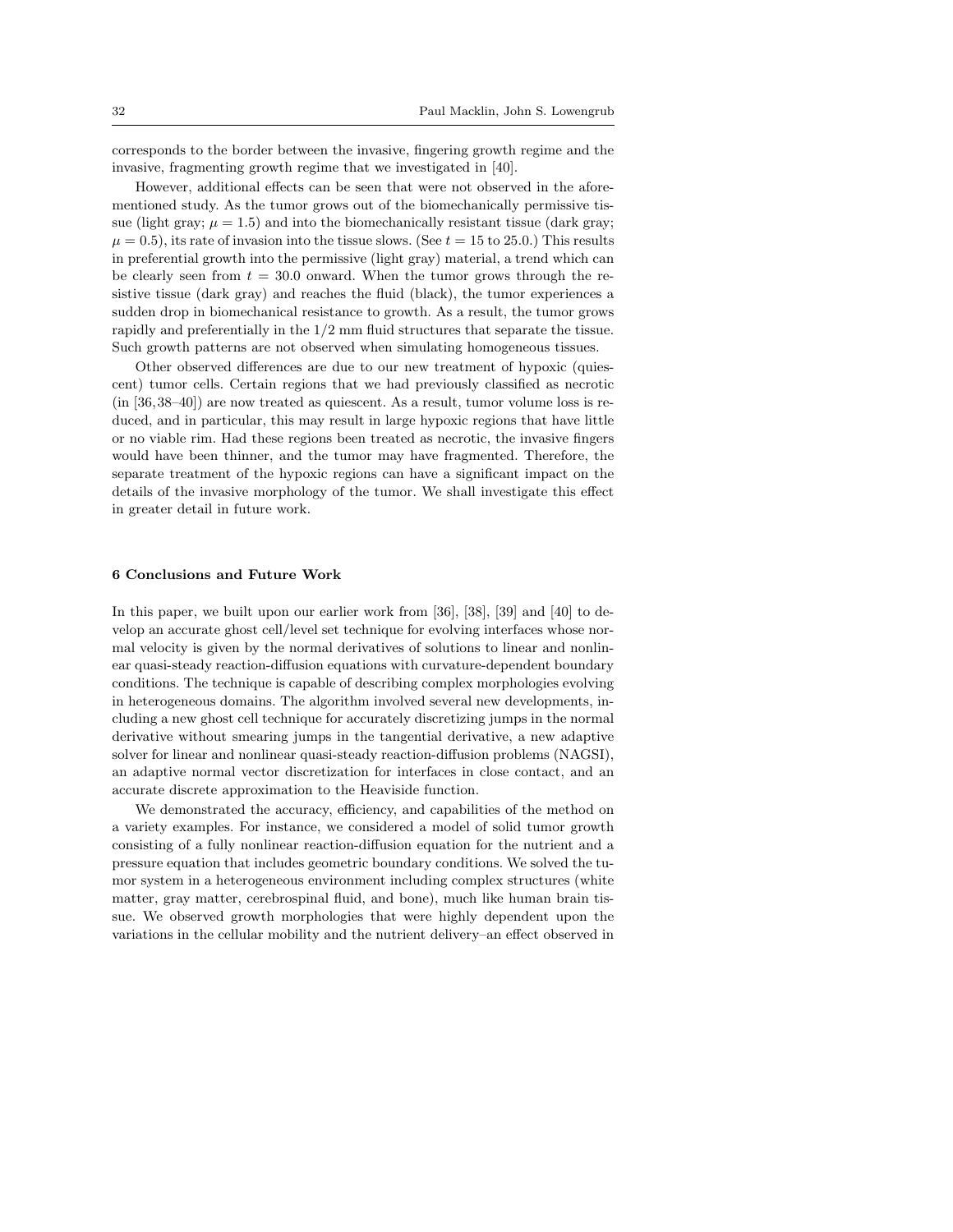

Fig. 10 Long-time tumor simulation from  $t = 0.0$  days (top left) to  $t = 35.0$  days (bottom right) in 5 day increments. The color version of this figure is available online.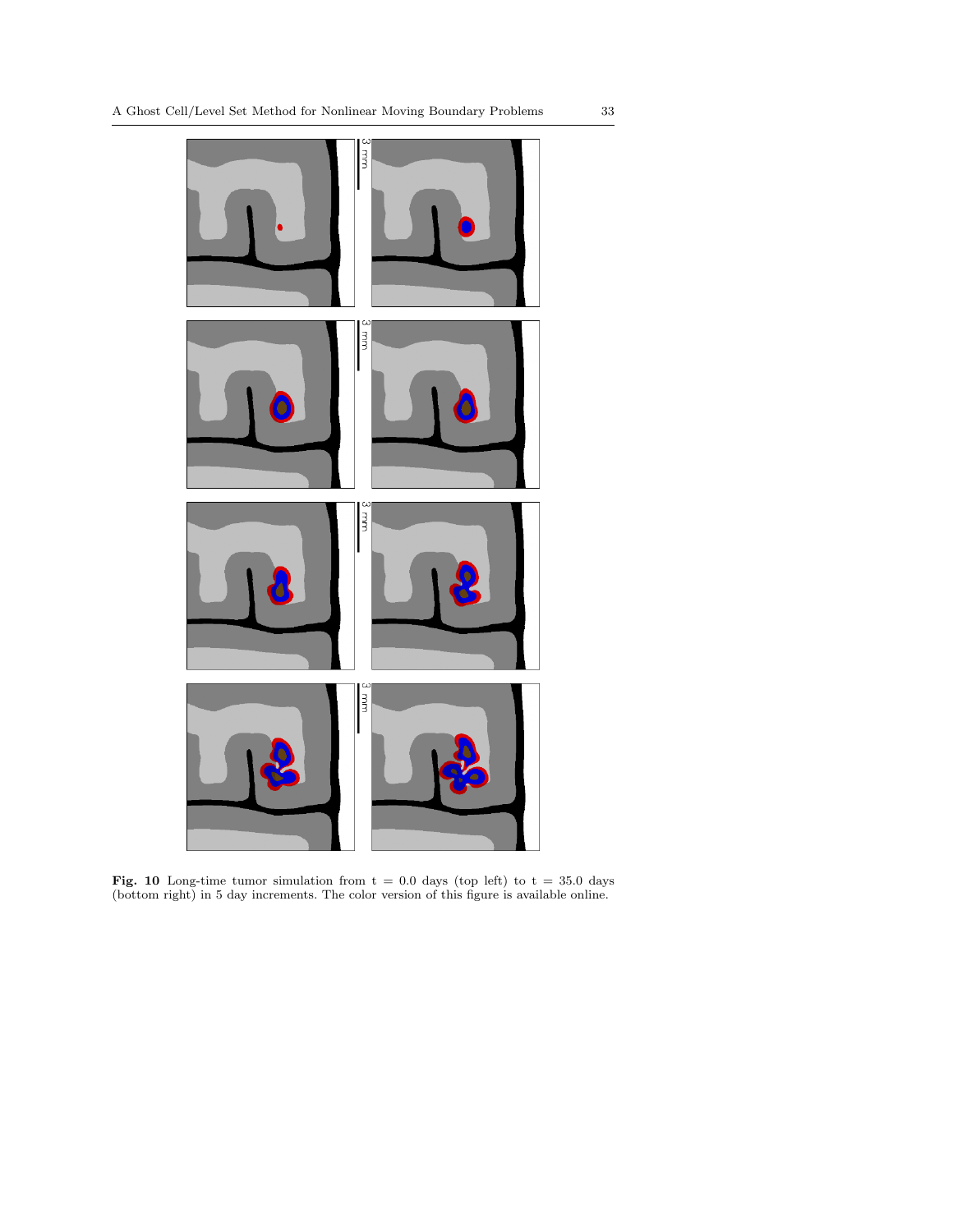

Fig. 11 Long-time tumor simulation (continued) from  $t = 40.0$  days (top left) to  $t = 60.0$  days (bottom) in 5 day increments. The color version of this figure is available online.

real tumor growth. The accuracy of the algorithm is a key step in the development of a new generation of predictive tumor growth models that can eventually lead to clinical applications. In future work, we will conduct a more thorough study of tumor growth in inhomogeneous tissue, investigate models of tumormicroenvironment coupling that include active remodeling of the tissue by the tumor [35], and study the effects of coupling tumor growth to complex models of angiogenesis with Alexander Anderson, Mark Chaplain, Steven McDougall, and Vittorio Cristini.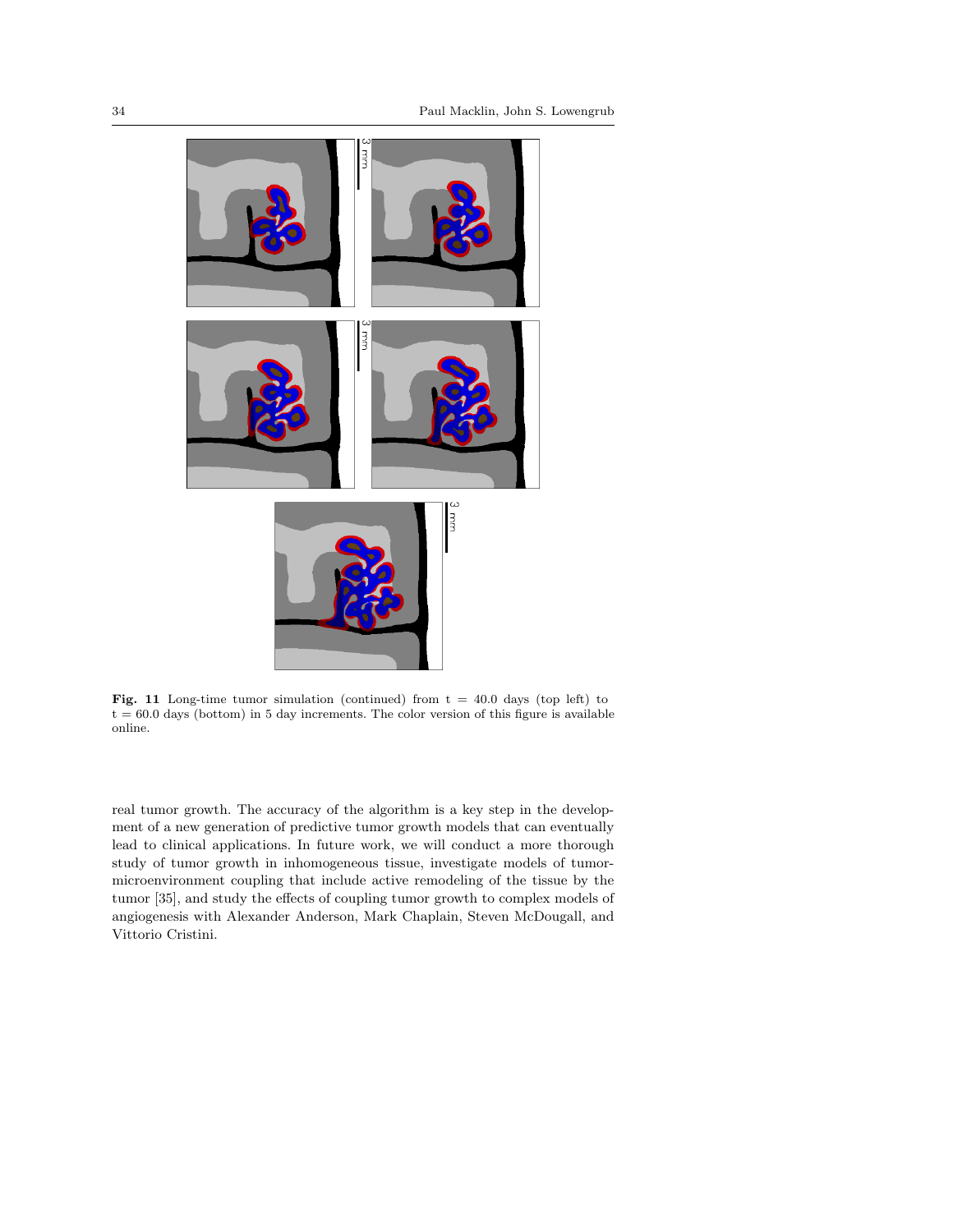# Acknowledgements

We thank the National Science Foundation Division of Mathematical Sciences and the UCI Department of Mathematics for their financial support. John Lowengrub is partially supported by the NIH grant P50GM76516 for a National Center of Excellence in Systems Biology at UCI. Paul Macklin was partially supported by a U.S. Department of Education GAANN (Graduate Assistance in Areas of National Need) fellowship.

We thank Alexander "Sandy" Anderson and Mark Chaplain at the University of Dundee, Steven McDougall at Heriot-Watt University, and Vittorio Cristini at the University of Texas Health Science Center in Houston for valuable discussions. We thank the University of Dundee and Heriot-Watt University for their gracious hospitality during numerous visits in 2006 and 2007.

#### A A Simple Numerical Heaviside Function

Given a discretized domain with grid points  ${x_i}_{i=0}^m \times {y_j}_{j=0}^n$  and a function f defined on those node points, we wish to define a numerical Heaviside function  $H(f) = H_{i,j}(f)$ on the computational node points which approximates the true Heaviside function

$$
H(f) = \begin{cases} 0 & \text{if } f < 0\\ 1 & \text{if } f \ge 0 \end{cases}
$$
 (94)

and such that

$$
H_{i,j}(f)\Delta x \Delta y \approx \int_{x_i - \frac{1}{2}\Delta x}^{x_i + \frac{1}{2}\Delta x} \int_{y_j - \frac{1}{2}\Delta y}^{y_j + \frac{1}{2}\Delta y} H\left(f(s, t)\right) ds dt,\tag{95}
$$

i.e., the numerical Heaviside function approximates the percentage of the computational node centered at  $(x_i, y_j)$  that is occupied by the region  $\{x : f(x) > 0\}$ . We accomplish this by examining the value of f at  $(i, j)$  and the eight surrounding computational nodes:

$$
H_{i,j}(f) = \sum_{s=i-1}^{i+1} \sum_{t=j-1}^{j+1} w_{|s-i|, |t-j|} H(f_{i,j}),
$$
\n(96)

where the weights are given by the relative areas of the sub-grid sections in Figure 12, and can be written as

$$
w_{m,n} = \frac{2^{2-m-n}}{16} = \begin{cases} \frac{1}{16} & \text{if } m = 1 \text{ and } n = 1\\ \frac{1}{8} & \text{if } m = 1 \text{ and } n = 0\\ \frac{1}{8} & \text{if } m = 0 \text{ and } n = 1\\ \frac{1}{4} & \text{if } m = 0 \text{ and } n = 0. \end{cases} \tag{97}
$$

See Figure 12. For the function in the figure,  $H_{i,j}(f) = \frac{11}{16}$ .<br>To study the accuracy of this numerical Heaviside function, we calculated the order of the convergence for third ghost cell method example in Section 4.1 using our discrete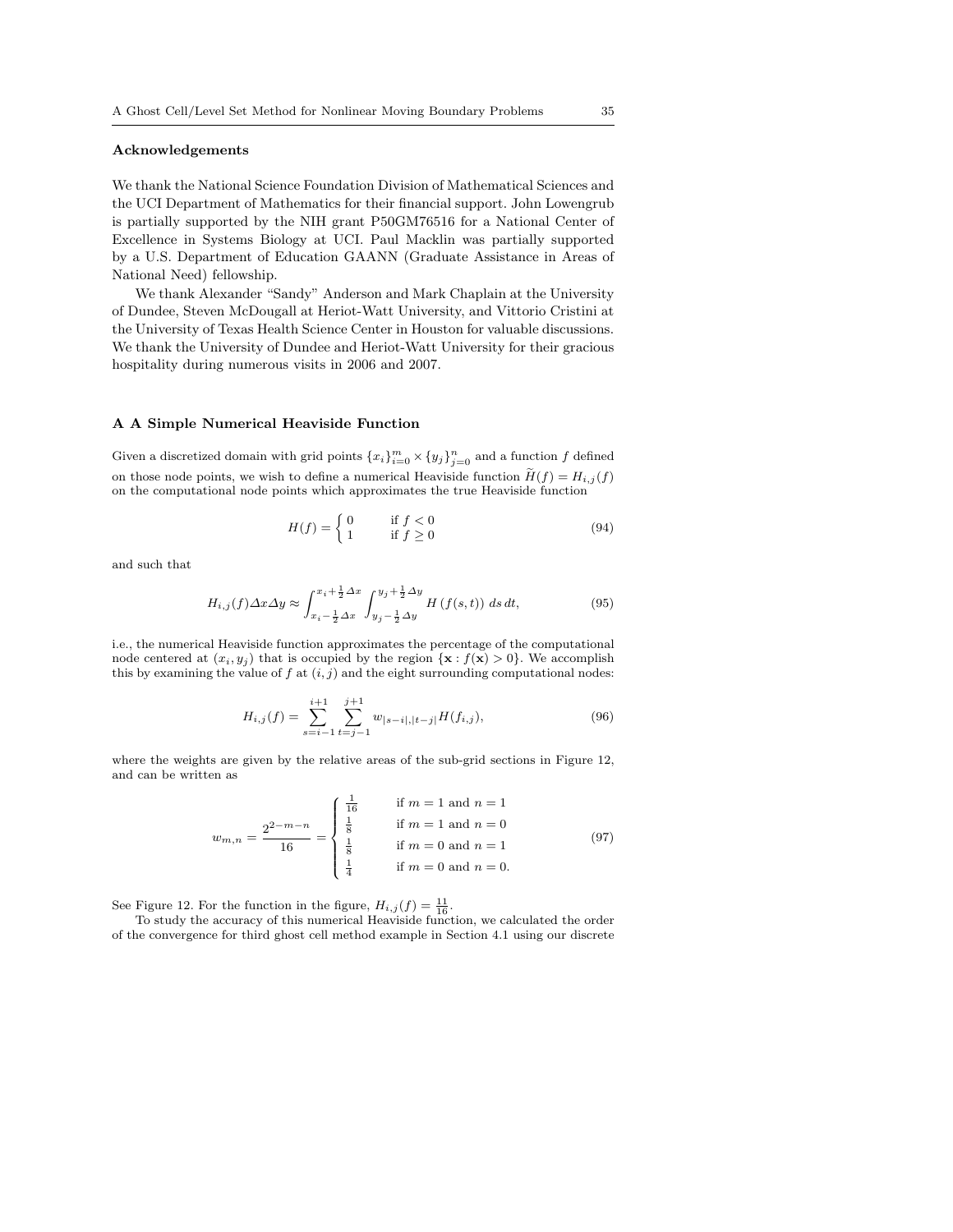

Fig. 12 The weights w used for computing our numerical Heaviside function at a node  $(i, j)$ .

Heaviside function. For comparison, we also considered the Heaviside function from Sussman and Fatemi [52]

$$
\widetilde{H}_{\delta}(f) = \begin{cases}\n0 & \text{if } f < -\delta \\
\frac{1}{2} \left[ 1 + \frac{f}{\delta} + \frac{1}{\pi} \sin\left(\frac{\pi f}{\delta}\right) \right] & \text{if } |f| \le \delta \\
1 & \text{if } f > \delta\n\end{cases}
$$
\n(98)

with  $\delta = \Delta x$ , and the Heaviside function function in recent work by Engquist et al. [16]:

$$
\widetilde{H}_{\delta}(f) = \begin{cases}\n0 & \text{if } f \leq -\delta \\
\frac{1}{2} \left(1 + \frac{f}{\delta}\right) & \text{if } |f| < \delta \\
1 & \text{if } f \geq \delta,\n\end{cases}
$$
\n(99)

where we used  $\delta=\varDelta x.$ 

The results, given in Table 5, demonstrate approximately first-order convergence of the problem using the Sussman and Fatemi Heaviside function (left part of Table 5), slightly better than first-order convergence for the Engquist et al. Heaviside function (middle part of Table 5), and near-second-order convergence for our discrete Heaviside function (right part of Table 5). The key to this problem is the accurate approximation of the source term without smearing the integral of the source outside of the circle  $|x| \leq 1$ . All three methods approximate the area of the circle to second-order accuracy (not shown), but only the discrete Heaviside approximation was designed to accurately approximate the area of the region locally as well as globally.

# References

1. Abbott, R.G., Forrest, S., Pienta, K.J.: Simulating the Hallmarks of Cancer. Artif. Life 12(4), 617–34 (2006). DOI 10.1162/artl.2006.12.4.617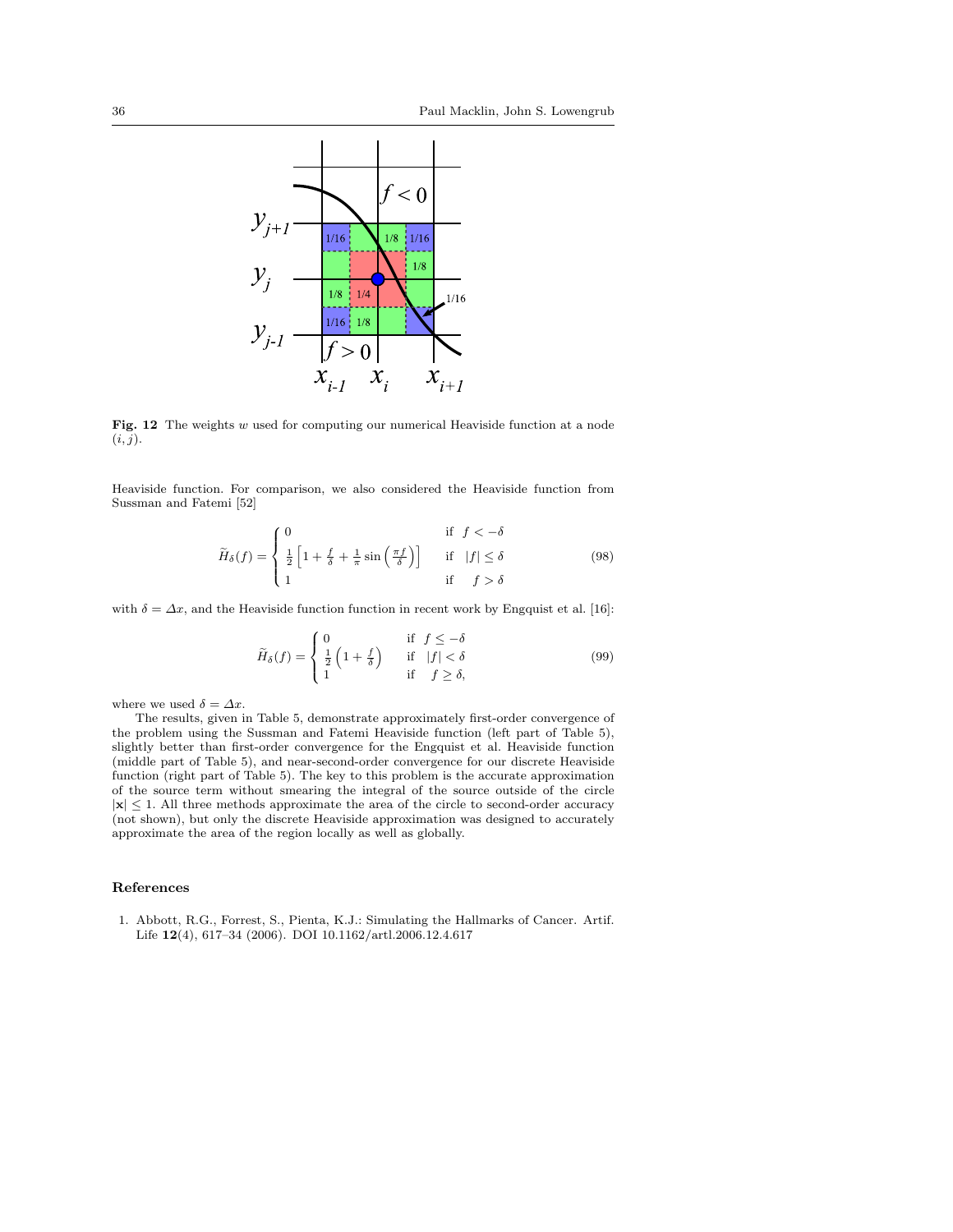A Ghost Cell/Level Set Method for Nonlinear Moving Boundary Problems 37

 $\equiv$ 

| Sussman and Fatemi [52] |                       | Engquist et al. [16] |                       |  | discrete Heaviside function |                       |  |
|-------------------------|-----------------------|----------------------|-----------------------|--|-----------------------------|-----------------------|--|
| $\Delta x$              | $\ell_{\infty}$ error | $\varDelta x$        | $\ell_{\infty}$ error |  | $\Delta x$                  | $\ell_{\infty}$ error |  |
| 0.16                    | 0.0269720             | 0.16                 | 0.0307405             |  | 0.16                        | 0.0401866             |  |
| 0.08                    | 0.00776372            | 0.08                 | 0.00843434            |  | 0.08                        | 0.00830349            |  |
| 0.04                    | 0.00671369            | 0.04                 | 0.00598091            |  | 0.04                        | 0.00312614            |  |
| order                   | 1.00                  | order                | 1.18                  |  | order                       | -.84                  |  |

Table 5 Convergence of a ghost cell problem using a Heaviside function, computed with the continuous approximation by Sussman and Fatemi in [52] (left), the continuous approxmation by Engquist et al. in [16] (middle), and our discrete Heaviside approximation (right).

- 2. Adalsteinsson, D., Sethian, J.A.: The Fast Construction of Extension Velocities in Level Set Methods. J. Comput. Phys. 148(1), 2–22 (1999). DOI 10.1006/jcph.1998.6090
- 3. Adalsteinsson, D., Sethian, J.A.: The Fast Construction of Extension Velocities in Level Set Methods. J. Comput. Phys.  $148(1)$ ,  $2-22$  (1999). DOI 10.1006/jcph.1998.6090
- 4. Adam, J.: General aspects of modeling tumor growth and the immune response. In: J. Adam, N. Bellomo (eds.) A survey of models on tumor immune systems dynamics, pp. 15–87. Birkhauser, Boston, MA (1996)
- 5. Ambrosi, D., Preziosi, L.: On the closure of mass balance models for tumor growth. Math. Mod. Meth. Appl. Sci. 12(5), 737–754 (2002). DOI 10.1142/S0218202502001878
- 6. Anderson, A.R.A., Chaplain, M.A.J., Lowengrub, J.S., Macklin, P., McDougall, S.: Nonlinear Simulation of Tumour Invasion and Angiogenesis. Bull. Math. Biol. (2007). (in preparation)
- 7. Anderson, A.R.A., Weaver, A.M., Cummings, P.T., Quaranta, V.: Tumor Morphology and Phenotypic Evolution Driven by Selective Pressure from the Microenvironment. Cell 127(5), 905–915 (2006). DOI 10.1016/j.cell.2006.09.042
- 8. Araujo, R.P., McElwain, D.L.S.: A history of the study of solid tumor growth: The contribution of mathematical modeling. Bull. Math. Biol.  $66(5)$ , 1039-1091 (2004). DOI 10.1016/j.bulm.2003.11.002
- 9. Bellomo, N., de Angelis, E., Preziosi, L.: Multiscale modelling and mathematical problems related to tumor evolution and medical therapy. J. Theor. Med.  $5(2)$ , 111–136 (2003). DOI 10.1080/1027336042000288633
- 10. Byrne, H., Preziosi, L.: Modelling solid tumour growth using the theory of mixtures. Math. Med. Biol. 20(4), 341–366 (2003). DOI 10.1093/imammb/20.4.341
- 11. Byrne, H.M., Alarcón, T., Owen, M.R., Webb, S.D., Maini, P.K.: Modeling aspects of cancer dynamics: A review. Phil. Trans. R. Soc. A 364(1843), 1563–1578 (2006). DOI 10.1098/rsta.2006.1786
- 12. Chaplain, M.A.J., Graziano, L., Preziosi, L.: Mathematical modelling of the loss of tissue compression responsiveness and its role in solid tumour development. Math. Med. Biol. 23(3), 192–229 (2006). DOI 10.1093/imammb/dql009
- 13. Chatterjee, C., Chong, E.K.P.: Efficient Algorithms for Finding the Centers of Conics and Quadrics in Noisy Data. Patt. Recog. 30(5), 673–684 (1997). DOI 10.1016/S0031-3203(96)00122-7
- 14. Cowles, G., Martinelli, L.: Control theory based shape design for the incompressible navier-stokes equations. Int. J. Comput. Fluid Dyn. 17(6), 499–514 (2003). DOI 10.1080/10618560310001614773
- 15. Cristini, V., Lowengrub, J.S., Nie, Q.: Nonlinear simulation of tumor growth. J. Math. Biol. 46, 191–224 (2003). DOI 10.1007/s00285-002-0174-6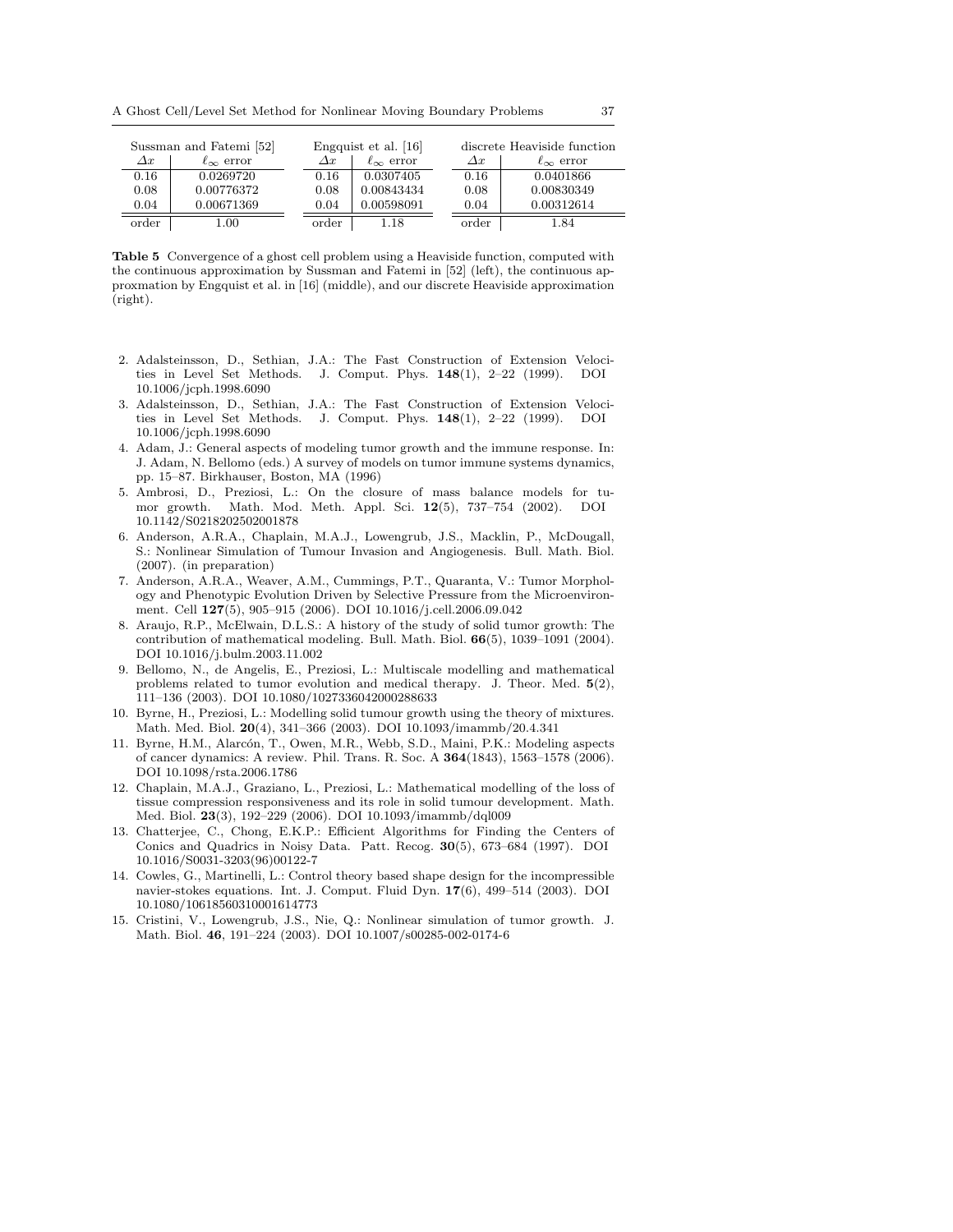- 16. Engquist, B., Tornberg, A.K., Tsai, R.: Discretization of Dirac delta functions in level set methods. J. Comput. Phys. 207(1), 28–51 (2005). DOI 10.1016/j.jcp.2004.09.018
- 17. Fedkiw, R.P., Aslam, T., Merriman, B., Osher, S.: A Non-Oscillatory Eulerian Approach to Interfaces in Multimaterial Flows (the Ghost Fluid Method). J. Comput. Phys. 152(2), 457–492 (1999). DOI 10.1006/jcph.1999.6236
- 18. Frieboes, H.B., Lowengrub, J.S., Wise, S., Zheng, X., Macklin, P., Bearer, E.L., Cristini, V.: Computer simulation of glioma growth and morphology. NeuroImage 37(S1), S59–S70 (2007). DOI 10.1016/j.neuroimage.2007.03.008
- 19. Frieboes, H.B., Wise, S.M., Lowengrub, J.S., Cristini, V.: Three-dimensional Diffuse-Interface Simulation of Multispecies Tumor Growth-II: Investigation of Tumor Invasion. Bull. Math. Biol. (2006). (in review)
- 20. Galaris, D., Barbouti, A., Korantzopoulos, P.: Oxidative Stress in Hepatic Ischemia-Reperfusion Injury: The Role of Antioxidants and Iron Chelating Compounds. Current Pharma. Design 12(23), 2875–2890 (2006). DOI 10.2174/138161206777947614
- 21. Gibou, F., Fedkiw, R.: A Fourth Order Accurate Discretization for the Laplace and Heat Equations on Arbitrary Domains, with Applications to the Stefan Problem. J. Comput. Phys. 202(2), 577–601 (2005). DOI 10.1016/j.jcp.2004.07.018
- 22. Gibou, F., Fedkiw, R., Caflisch, R., Osher, S.: A Level Set Approach for the Numerical Simulation of Dendritic Growth. J. Sci. Comput. 19(1-3), 183–199 (2003). DOI 10.1023/A:1025399807998
- 23. Gibou, F., Fedkiw, R., Cheng, L.T., Kang, M.: A Second Order Accurate Symmetric Discretization of the Poisson Equation on Irregular Domains. J. Comput. Phys. 176(1), 205–227 (2002). DOI 10.1006/jcph.2001.6977
- 24. Glimm, J., Marchesin, D., McBryan, O.: A Numerical-Method for 2 Phase Flow with an Unstable Interface. J. Comput. Phys. 39, 179–200 (1981). DOI 10.1016/0021- 9991(81)90144-3
- 25. Gottlieb, S., Shu, C.W.: Total Variation Diminishing Runge-Kutta Schemes. Math. Comp. 67(221), 73–85 (1997). DOI 10.1090/S0025-5718-98-00913-2
- 26. Gottlieb, S., Shu, C.W., Tadmor, E.: Strong Stability-Preserving High-Order Time Discretization Methods. SIAM Review 43(1), 89–112 (2001). DOI 10.1137/S003614450036757X
- 27. Hallett, A.H., Ma, Y., Yin, Y.P.: Hybrid algorithms with automatic switching for solving nonlinear equation systems. J. Econ. Dynam. Control 20(6), 1051–1071 (1996). DOI 10.1016/0165-1889(95)00889-6
- 28. Hogea, C.S., Murray, B.T., Sethian, J.A.: Simulating complex tumor dynamics from avascular to vascular growth using a general level-set method. J. Math. Biol.  $53(1)$ , 86–134 (2006). DOI 10.1007/s00285-006-0378-2
- 29. Jiang, G.S., Peng, D.: Weighted ENO Schemes for Hamilton-Jacobi Equations. SIAM J. Sci. Comput. 21(6), 2126–2143 (2000). DOI 10.1137/S106482759732455X
- 30. Jiang, G.S., Shu, C.W.: Efficient Implementation of Weighted ENO Schemes. J. Comput. Phys. 126(2), 202–228 (1996). DOI 10.1006/jcph.1996.0130
- 31. Kloner, R.A., Jennings, R.B.: Consequences of brief ischemia: stunning, preconditioning, and their clinical implications: part 1. Circulation 104(24), 2981–2989 (2001)
- 32. LeVeque, R.J., Li, Z.: The Immersed Interface Method for Elliptic Equations with Discontinuous Coefficients and Singular Sources. SIAM J. Numer. Anal. 31(4), 1019–1044 (1994). DOI 10.1137/0731054
- 33. Lin, P.T., Baker, T.J., Martinelli, L., Jameson, A.: Two-dimensional implicit timedependent calculations on adaptive unstructured meshes with time evolving boundaries. Int. J. Numer. Meth. Fluids 50(2), 199–218 (2006). DOI 10.1002/fld.1050
- 34. Liu, X.D., Fedkiw, R., Kang, M.: A Boundary Condition Capturing Method for Poisson's Equation on Irregular Domains. J. Comput. Phys. 160(1), 151–178 (2000). DOI 10.1006/jcph.2000.6444
- 35. Lowengrub, J.S., Macklin, P.: A Centimeter-Scale Nonlinear Model of Tumor Growth in Complex, Heterogeneous Tissues. J. Math. Biol. (2007). (in preparation)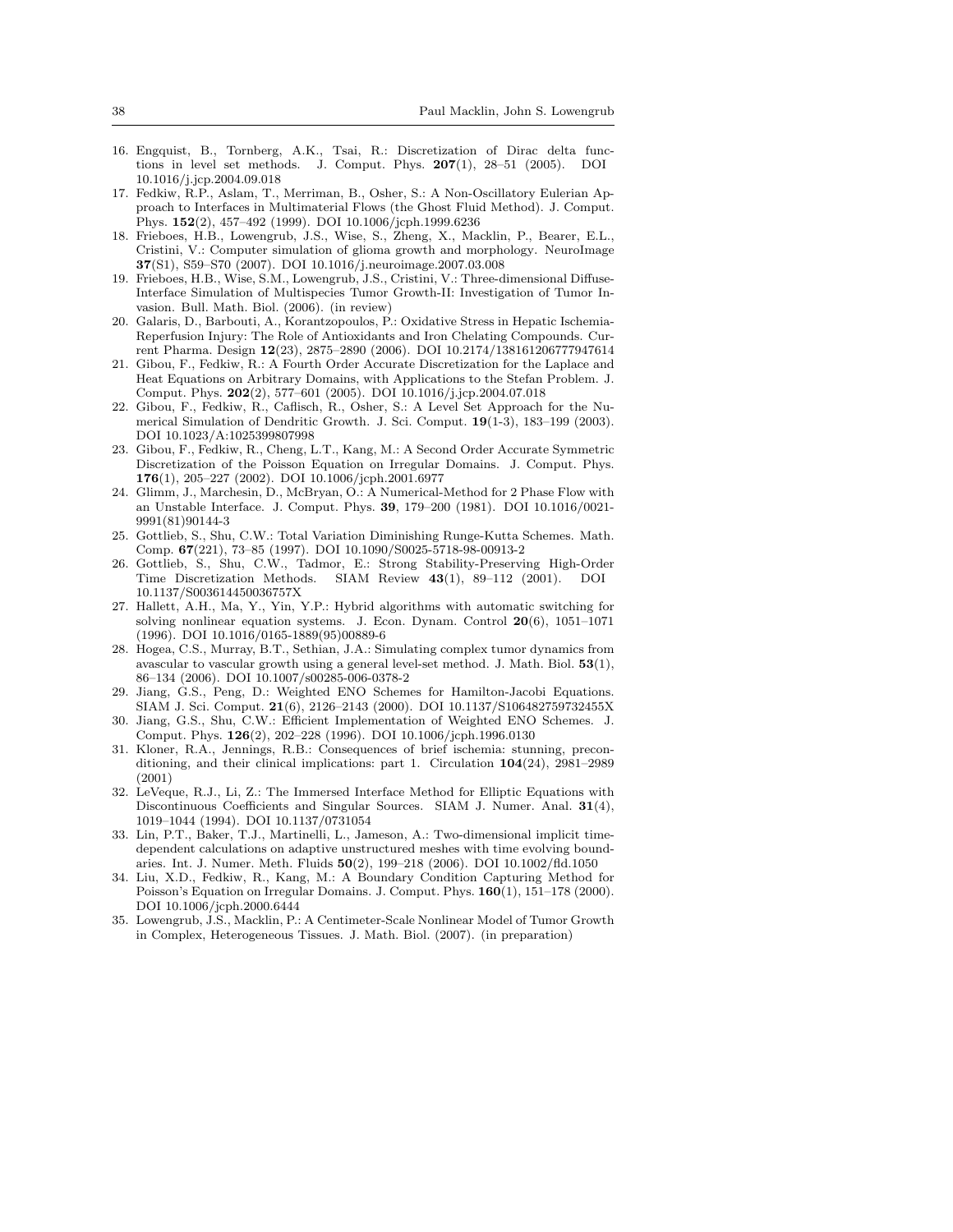- 36. Macklin, P.: Numerical Simulation of Tumor Growth and Chemotherapy. M.S. thesis, University of Minnesota School of Mathematics (2003)
- 37. Macklin, P.: Toward Computational Oncology: Nonlinear Simulation of Centimeter-Scale Tumor Growth in Complex, Heterogeneous Tissues. Ph.D. dissertation, University of California, Irvine Department of Mathematics (2007)
- 38. Macklin, P., Lowengrub, J.S.: Evolving interfaces via gradients of geometrydependent interior Poisson problems: application to tumor growth. J. Comput. Phys. 203(1), 191–220 (2005). DOI 10.1016/j.jcp.2004.08.010
- 39. Macklin, P., Lowengrub, J.S.: An improved geometry-aware curvature discretization for level set methods: application to tumor growth. J. Comput. Phys.  $215(2)$ ,  $392-$ 401 (2006). DOI 10.1016/j.jcp.2005.11.016
- 40. Macklin, P., Lowengrub, J.S.: Nonlinear simulation of the effect of microenvironment on tumor growth. J. Theor. Biol. 245(4), 677–704 (2007). DOI 10.1016/j.jtbi.2006.12.004
- 41. Malladi, R., Sethian, J.A., Vemuri, B.C.: A fast level set based algorithm for topology-independent shape modeling. J. Math. Imaging Vision 6(2-3), 269–289 (1996). DOI 10.1007/BF00119843
- 42. McMullen, M.S., Jameson, A.: The computational efficiency of non-linear frequency domain methods. J. Comput. Phys. 212(2), 637–661 (2006). DOI 10.1016/j.jcp.2005.07.021
- 43. Osher, S., Fedkiw, R.: Level Set Methods: An Overview and Some Recent Results. J. Comput. Phys. 169(2), 463–502 (2001). DOI 10.1006/jcph.2000.6636
- 44. Osher, S., Fedkiw, R.: Level Set Methods and Dynamic Implicit Surfaces. Springer, New York, NY (2002)
- 45. Osher, S., Sethian, J.A.: Fronts propagating with curvature-dependent speed: algorithms based on Hamilton-Jacobi formulations. J. Comput. Phys.  $79(1)$ , 12-49 (1988). DOI 10.1016/0021-9991(88)90002-2
- 46. Peng, D., Merriman, B., Osher, S., Zhao, H., Kang, M.: A PDE-Based fast local level set method. J. Comput. Phys. 155(2), 410–438 (1999). DOI 10.1006/jcph.1999.6345
- 47. Quaranta, V., Weaver, A.M., Cummings, P.T., Anderson, A.R.A.: Mathematical Modeling of Cancer: The future of prognosis and treatment. Clinica Chimica Acta 357(2), 173–9 (2005). DOI 10.1016/j.cccn.2005.03.023
- 48. Sanga, S., Sinek, J.P., Frieboes, H.B., Fruehauf, J.P., Cristini, V.: Mathematical modeling of cancer progression and response to chemotherapy. Expert. Rev. Anticancer Ther. 6(10), 1361–76 (2006). DOI 10.1586/14737140.6.10.1361
- 49. Sethian, J.A.: Level Set Methods and Fast Marching Methods. Cambridge University Press, New York, NY (1999)
- 50. Sethian, J.A., Smereka, P.: Level set methods for fluid interfaces. Ann. Rev. of Fluid Mech. 35(1), 341–372 (2003). DOI 10.1146/annurev.fluid.35.101101.161105
- 51. Sleijpen, G.L.G., van der Vorst, H.A., Fokkema, D.R.: bicgstab $(\ell)$  and other hybrid Bi-CG methods. Numer. Algorithms 1(7), 75109 (1994). DOI 10.1007/BF02141261
- 52. Sussman, M., Fatemi, E.: An Efficient, Interface Preserving Level Set Re-Distancing Algorithm and its Application to Interfacial Incompressible Fluid Flow. SIAM J. Sci. Comput. 20(4), 1165–1191 (1999). DOI 10.1137/S1064827596298245
- 53. Vrahatis, M.N., Magoulas, G.D., Plagianakos, V.P.: From linear to nonlinear iterative methods. Appl. Num. Math. 45(1), 59–77 (2003). DOI 10.1016/S0168- 9274(02)00235-0
- 54. Wise, S.M., Lowengrub, J.S., Frieboes, H.B., Cristini, V.: Three-dimensional Diffuse-Interface Simulation of Multispecies Tumor Growth-I: Numerical Method. Bull. Math. Biol. (2006). (in review)
- 55. Yu, S., Zhou, Y., Wei, G.W.: Matched interface and boundary (MIB) method for elliptic problems with sharp-edged interfaces. J. Comput. Phys. (2007). DOI 10.1016/j.jcp.2006.10.030. In press
- 56. Zhao, H.K., Chan, T., Merriman, B., Osher, S.: A variational level set approach to multiphase motion. J. Comput. Phys.  $127(1)$ ,  $179-195$  (1996). DOI 10.1006/jcph.1996.0167